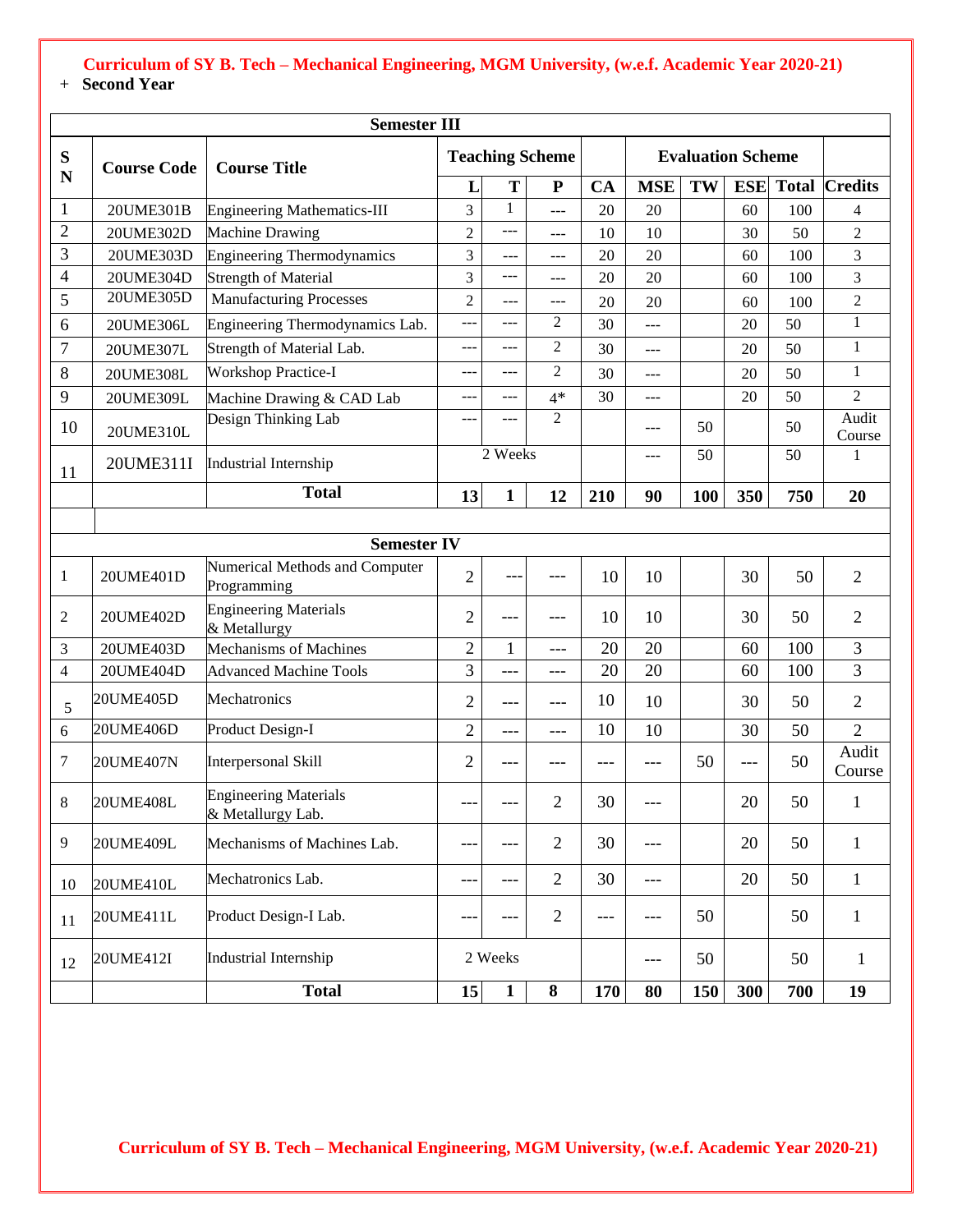# **SEMESTER III**

| <b>Course Code:- 20UME301B</b> | <b>Course Title</b>      | <b>Total credits: 04</b> |  |  |  |
|--------------------------------|--------------------------|--------------------------|--|--|--|
| <b>Teaching Scheme</b>         |                          | <b>Evaluation Scheme</b> |  |  |  |
| Theory: 3 Hrs /week            |                          | $CA - 20$ Marks          |  |  |  |
| Tutorial: -- 1 Hr/week         | <b>ENGINEERING</b>       | Mid Sem -20 Marks        |  |  |  |
| Exam Duration: - 3 Hours       | <b>MATHEMATICS - III</b> | End Sem Exam : 60 Marks  |  |  |  |

| Course                 |                                                                                    |                                                 |                |                                |            |       |  |  |  |
|------------------------|------------------------------------------------------------------------------------|-------------------------------------------------|----------------|--------------------------------|------------|-------|--|--|--|
| <b>Objectives</b>      | 1. To develop Logical understanding of the subject.                                |                                                 |                |                                |            |       |  |  |  |
|                        | 2. To develop mathematical skill so that students are able to apply mathematical   |                                                 |                |                                |            |       |  |  |  |
|                        | methods & Principle's involving problems from engineering fields.                  |                                                 |                |                                |            |       |  |  |  |
|                        | 3. To produce graduates with mathematical knowledge & computational skills         |                                                 |                |                                |            |       |  |  |  |
|                        |                                                                                    | At the end of course, students will be able to, |                |                                |            |       |  |  |  |
|                        | 1. Understand concept of Laplace Transform and find Laplace Transform using        |                                                 |                |                                |            |       |  |  |  |
|                        | definition, standard formulae and shifting theorem, Quantify the performance       |                                                 |                |                                |            |       |  |  |  |
|                        | characteristics of various transistors.                                            |                                                 |                |                                |            |       |  |  |  |
|                        | 2. Study special functions such as periodic, Heaviside and unit impulse functions  |                                                 |                |                                |            |       |  |  |  |
| Course                 | 3. Find inverse Laplace Transform and solve IVP by Laplace Transform.              |                                                 |                |                                |            |       |  |  |  |
| <b>Outcomes</b>        | 4. Understand Fourier Transforms and integrals and solve examples                  |                                                 |                |                                |            |       |  |  |  |
|                        | 5. Solve one dimensional and two dimensional heat equations.                       |                                                 |                |                                |            |       |  |  |  |
|                        | 6. Understand the concept of complex functions, its derivative and phenomenon such |                                                 |                |                                |            |       |  |  |  |
|                        | as an analyticity and Harmonicity and mobius transformation with examples &        |                                                 |                |                                |            |       |  |  |  |
|                        | complex integrals by Cauchy's integral theorem, Cauchy's integral formula and      |                                                 |                |                                |            |       |  |  |  |
|                        | Cauchy's residue theorem.                                                          |                                                 |                |                                |            |       |  |  |  |
| <b>Pre-requisites</b>  | Student to know about pre-university mathematics and calculus.                     |                                                 |                |                                |            |       |  |  |  |
| <b>Course Type</b>     | <b>Basic Science course</b>                                                        |                                                 |                |                                |            |       |  |  |  |
|                        |                                                                                    |                                                 |                |                                |            |       |  |  |  |
| <b>Course Contents</b> |                                                                                    |                                                 |                |                                |            |       |  |  |  |
|                        |                                                                                    | PQ                                              | <b>PSO</b>     | <b>Teaching</b><br>Methodology | Competency | PI    |  |  |  |
|                        |                                                                                    | <b>Mapping</b>                                  | <b>Mapping</b> |                                |            |       |  |  |  |
|                        | <b>UNIT 1: Linear Algebra- Matrices</b>                                            |                                                 |                |                                |            |       |  |  |  |
|                        | Inverse of a matrix by Gauss-Jordan method;                                        |                                                 |                |                                |            |       |  |  |  |
|                        | Rank of a matrix; Normal form of a matrix                                          |                                                 |                |                                |            |       |  |  |  |
| Consistency of non-    | homogeneous<br>and                                                                 |                                                 |                |                                |            |       |  |  |  |
|                        | homogeneous system of linear equations; Eigen                                      |                                                 |                |                                |            |       |  |  |  |
|                        | values and eigen vectors; Properties of eigen                                      | 1, 2                                            | 1,2            | Lecture                        | 1.1        | 1.1.4 |  |  |  |
|                        | values and eigen vectors (without proofs); Cayley                                  |                                                 |                |                                |            |       |  |  |  |
|                        | Hamilton's theorem (without proof) and its                                         |                                                 |                |                                |            |       |  |  |  |
| annlications           |                                                                                    |                                                 |                |                                |            |       |  |  |  |

**Curriculum of SY B. Tech – Mechanical Engineering, MGM University, (w.e.f. Academic Year 2020-21)**

applications.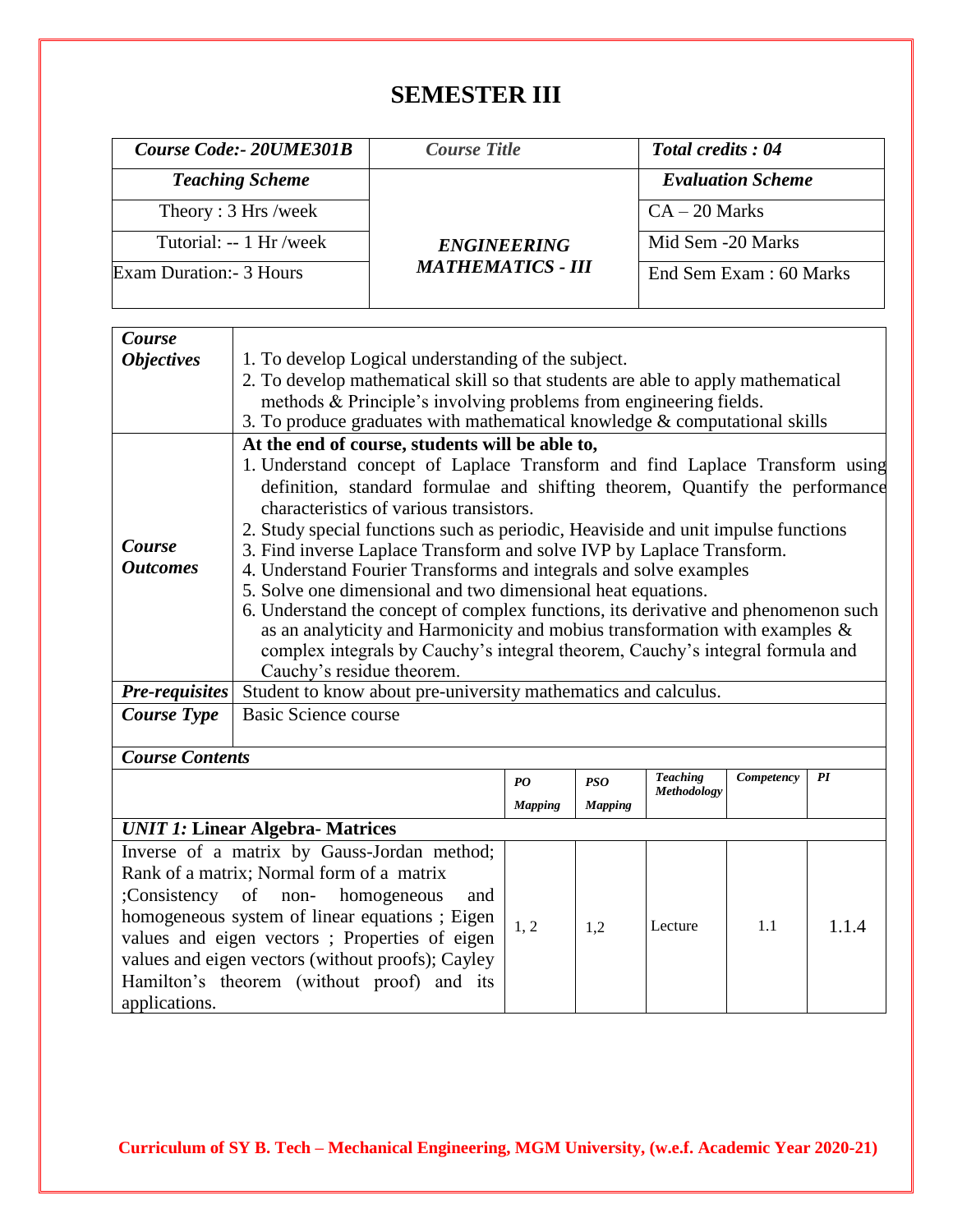| <b>UNIT 2: Laplace Transform</b>                                                                                                                                                                                                                                                                                                                                                                     |      |     |         |     |       |
|------------------------------------------------------------------------------------------------------------------------------------------------------------------------------------------------------------------------------------------------------------------------------------------------------------------------------------------------------------------------------------------------------|------|-----|---------|-----|-------|
| Transforms<br>of<br>Definition,<br>elementary<br>functions, Properties & theorems of Laplace<br>transforms(without proof ), transforms<br>0f<br>periodic function, Heaviside unit step function,<br>displaced unit step function, Dirac delta function,<br>error function, Bessel' function of zero order.                                                                                           | 1, 2 | 1,2 | Lecture | 1.1 | 1.1.5 |
| <b>UNIT 3: Inverse Laplace transform and its applications</b>                                                                                                                                                                                                                                                                                                                                        |      |     |         |     |       |
| Inverse Laplace transforms by using (i) properties,<br>ii) partial fractions, iii) Convolution theorem,<br>Applications to solve linear<br>differential<br>equations with constant coefficients (Initial<br>value problems), Simultaneous Linear differential<br>equations.                                                                                                                          | 1, 2 | 1,2 | Lecture | 1.1 | 1.1.5 |
| <b>UNIT 4: Fourier Transform</b>                                                                                                                                                                                                                                                                                                                                                                     |      |     |         |     |       |
| Fourier Transform, Fourier sine and cosine<br>transform, Fourier integral, Fourier sine and<br>cosine integral.                                                                                                                                                                                                                                                                                      | 1, 2 | 1,2 | Lecture | 1.1 | 1.1.5 |
| <b>UNIT 5: Partial Differential Equations and Their Applications</b>                                                                                                                                                                                                                                                                                                                                 |      |     |         |     |       |
| Formation of Partial differential equations by<br>eliminating arbitrary constants and functions;<br>Equations solvable by direct integration; Linear<br>equations of first order (Lagrange's linear<br>equations); Method of separation of variables -<br>applications to find solutions of one dimensional<br>heat flow equation and two dimensional heat flow<br>equation (i.e. Laplace equation). | 1, 2 | 1,2 | Lecture | 1.1 | 1.1.6 |

#### **Text Books / Reference Books:**

- 1. P.N.Wartikar and J. N. Wartikar, A Text Book of Engineering Mathematics (Volume-I, II,III), Pune Vidyarthi Griha Prakashan, Pune.
- 2. B. S. Grewal, "Higher Engineering Mathematics," Khanna Publications, New Delhi
- 3. H.K. Das, "Advanced Engineering Mathematics," S. Chand & Company.
- 4. B.V. Ramana, "Higher Engineering Mathematics ," (Tata McGraw-Hill).
- 5. Erwin Kreyszig, "Advanced Engineering Mathematics," Wiley Eastern Ltd.
- 6. Ravish R Singh, Mukul Bhat, "Engineering Mathematics A Tutorial Approach," by,Mc Graw Hill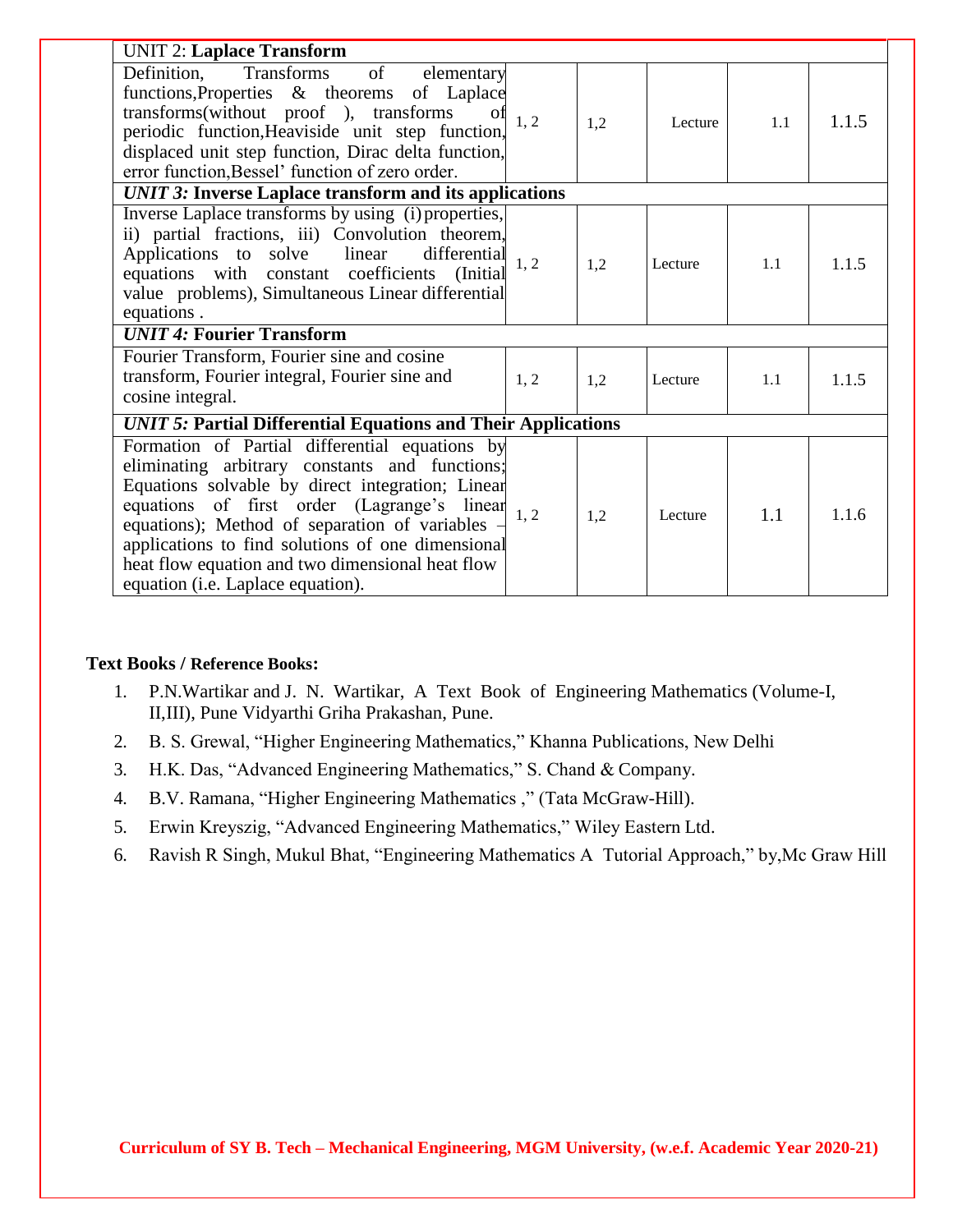| Course Code:- 20UME302D  | <b>Course Title</b>    | <b>Total credits: 02</b> |
|--------------------------|------------------------|--------------------------|
| <b>Teaching Scheme</b>   |                        | <b>Evaluation Scheme</b> |
| Theory: 2 Hrs /week      | <b>MACHINE DRAWING</b> | $CA - 10$ Marks          |
|                          |                        | Mid Sem -10 Marks        |
| Exam Duration: - 2 Hours |                        | End Sem Exam : 30 Marks  |
|                          |                        |                          |

| Course<br><b>Objectives</b> | 1. Develop the visualization regarding the component or object details<br>2. Draw assembly and details<br>3. Represent different standard machine elements<br>4. Understand Production drawing and Blue print reading                                                                                                                                                                                                                                                              |  |  |  |  |
|-----------------------------|------------------------------------------------------------------------------------------------------------------------------------------------------------------------------------------------------------------------------------------------------------------------------------------------------------------------------------------------------------------------------------------------------------------------------------------------------------------------------------|--|--|--|--|
| Course<br><b>Outcomes</b>   | 1. Interpret the visualization of object with the help of given sectional and<br>orthographic views<br>2. Construct the curve of intersection of two solids<br>3. Draw machine element using keys, cotter, knuckle, bolted and welded joint<br>Assemble details of any given part. i. e. valve, pump, machine tool part etc.<br>5. Represent tolerances and level of surface finish on production drawings<br>6. Apply various tools of CAD Software for Drafting and 3D modeling. |  |  |  |  |
| Pre-requisites              | Engineering Graphics / Engineering Drawing.                                                                                                                                                                                                                                                                                                                                                                                                                                        |  |  |  |  |
| Course Type                 | <b>Program Core Course</b>                                                                                                                                                                                                                                                                                                                                                                                                                                                         |  |  |  |  |
| <b>Course Contents</b>      |                                                                                                                                                                                                                                                                                                                                                                                                                                                                                    |  |  |  |  |

| Unit No.                                                                                                                                                                                                                                                                                                                                                                                                                                                                                         | $\overline{P}$<br><b>Mapping</b> | <b>PSO</b><br>Mapp<br>ing | <b>Teaching</b><br>Methodology                                                    | Competency                                      | PI                                                                     |
|--------------------------------------------------------------------------------------------------------------------------------------------------------------------------------------------------------------------------------------------------------------------------------------------------------------------------------------------------------------------------------------------------------------------------------------------------------------------------------------------------|----------------------------------|---------------------------|-----------------------------------------------------------------------------------|-------------------------------------------------|------------------------------------------------------------------------|
| <b><i>Unit 1 :</i> Sectional Views</b>                                                                                                                                                                                                                                                                                                                                                                                                                                                           |                                  |                           |                                                                                   |                                                 |                                                                        |
| Full section, half section, partial section, off-<br>section, revolved sections, removed<br>set<br>sections, auxiliary section, guidelines<br>for<br>hatching, examples on all above types of<br>sections of machine elements.                                                                                                                                                                                                                                                                   | 1,5,8,9,10<br>12                 | 1,2                       | <b>Brain</b><br>Storming,<br>Problem<br>Solving,<br>Activity<br>based<br>learning | 1.3<br>1.4<br>5.1<br>8.2<br>9.2<br>10.1<br>12.2 | 1.3.1<br>1.4.1<br>5.1.1<br>5.1.2<br>8.2.2<br>9.2.1<br>10.1.1<br>12.2.2 |
| Unit 2: Interpenetration and Development of Surfaces                                                                                                                                                                                                                                                                                                                                                                                                                                             |                                  |                           |                                                                                   |                                                 |                                                                        |
| a. Interpenetration of surfaces -<br>Line or curve of intersection of two penetrating<br>cylinders, Cone and cylinder, prism and a Cylinder,<br>cone and prism, Forged ends, etc. (Emphasis on<br><b>Applied Cases)</b><br><b>b. Development of Surfaces</b><br>Development of lateral surfaces of soli-Prisms,<br>Cylinders etc, Development of Radial surfaces like<br>Pyramids, Cones etc. Applications based problem<br>with dev of surfaces with sectioned solid and<br>composite solid etc | 1,2,3,9,10<br>,12                | 1,2                       | <b>Brain</b><br>Storming,<br>Problem<br>Solving,<br>Activity<br>based<br>learning | 1.3<br>1.4<br>2.2<br>3.4<br>9.2<br>10.1<br>12.3 | 1.3.1<br>1.4.1<br>2.2.3<br>3.4.1<br>9.2.1<br>10.1.1<br>12.3.1          |
| Unit 3 : Computer Aided Drafting                                                                                                                                                                                                                                                                                                                                                                                                                                                                 |                                  |                           |                                                                                   |                                                 |                                                                        |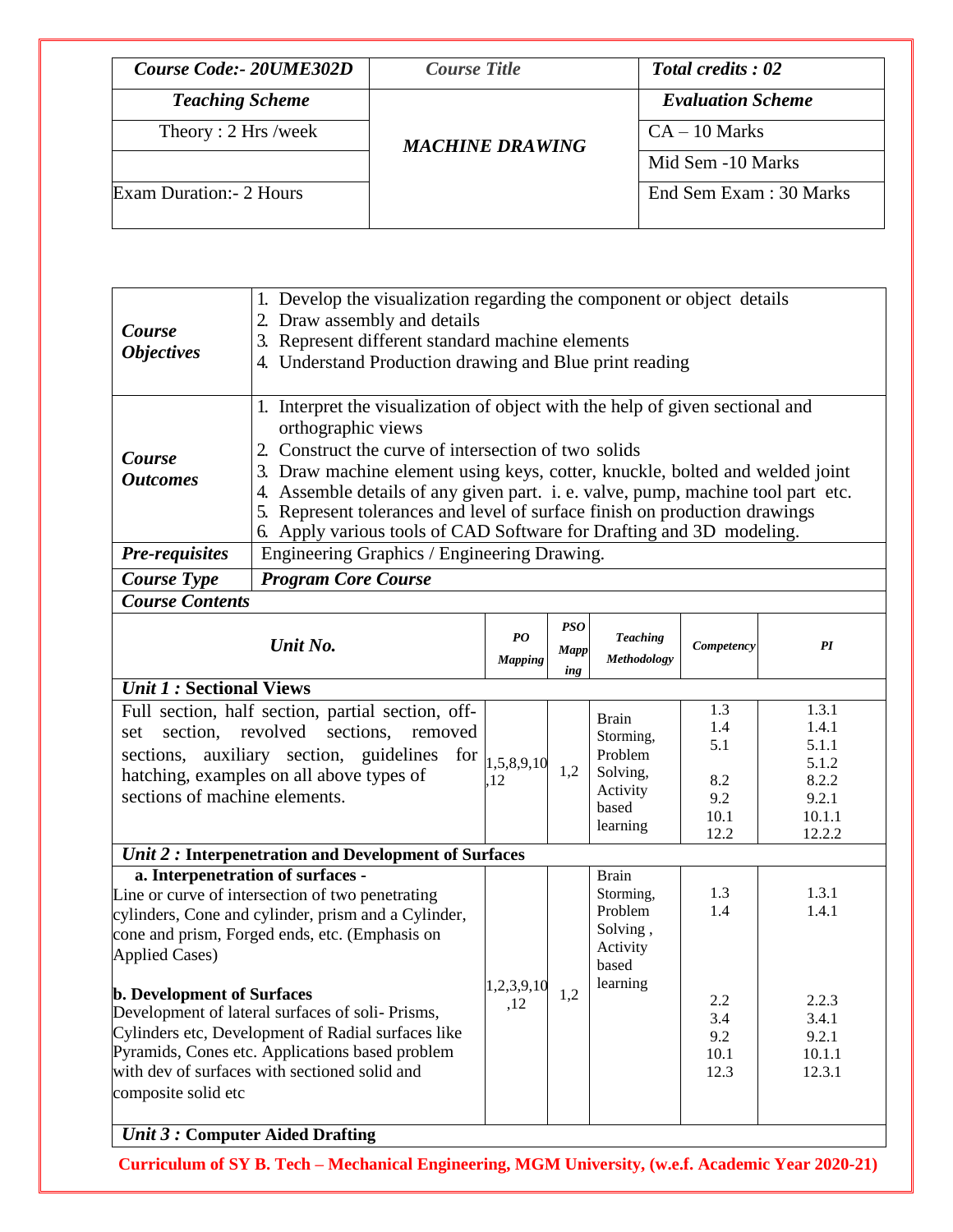| Introduction to CAD, CAD software packages,<br>Advantages of CAD, GUI, Co-ordinate system,<br>study and demonstration of standard tool bars for<br>drafting and solid modeling in AUTO CAD.<br>Unit 4: Assembly Drawing and Details                                                                                                                       | 1,3,5,8,9,<br>10        | 1,2 | Simulatio<br>n, PPT,<br>Problem<br>Solving                                                 | 1.3<br>1.4<br>3.2<br>5.1<br>8.2<br>9.2<br>10.3                | 1.3.1<br>1.4.1<br>3.2.2<br>5.1.1<br>5.1.2<br>8.2.2<br>9.2.1<br>10.3.1                  |
|-----------------------------------------------------------------------------------------------------------------------------------------------------------------------------------------------------------------------------------------------------------------------------------------------------------------------------------------------------------|-------------------------|-----|--------------------------------------------------------------------------------------------|---------------------------------------------------------------|----------------------------------------------------------------------------------------|
| Types of production drawings, size, shape and<br>description; limits, fits and tolerances, surface<br>roughness and surface roughness symbols, reading<br>the blue prints.<br>Part drawing of standard machine components such<br>as valves, components of various machine tools,<br>pumps, shaft couplings, joints, pipe fittings, engine<br>parts, etc. | 1,2,3,5,8<br>,9,<br>10, | 1,2 | Simulations,<br>Prototype<br>models,<br>Discussion,<br>Problem<br>Based<br>Learning<br>PBL | 1.3<br>1.4<br>2.1<br>3.1<br>5.1<br>8.2<br>9.2<br>10.1<br>10.3 | 1.3.1<br>1.4.1<br>2.1.3<br>3.1.4<br>5.1.1<br>5.1.2<br>8.2.1<br>9.2.1<br>10.1<br>10.3.1 |

### *Text Books:*

- 1. N. D. Bhatt,"Engineering Drawing", Charotar Publishing House, Anand, India.
- 2. R.V.Mali and chaudhari," A textbook of Machine Drawing",Vrinda Publication
- 3. N. D. Bhatt, "Machine Drawing", Charotar Publishing House, Anand, India
- 4. Ajeet Sing, "Working with AutoCAD 2000", Tata McGraw Hill, New Delhi.

#### *Reference Books:*

- 1. Narayana, Kannaiah, Reddy, "Machine Drawing", New Age International Publishers.
- 2. ISCode: SP46-1988, Standard Drawing Practices for Engineering Institutes
- 3. Sham Tickoo, "AutoCAD LT 2020 for Designers", CADCIM Technologies USA

#### *E-Resources:*

- 1. <https://nptel.ac.in/courses/112103019/>
- 2. <https://academy.autodesk.com/>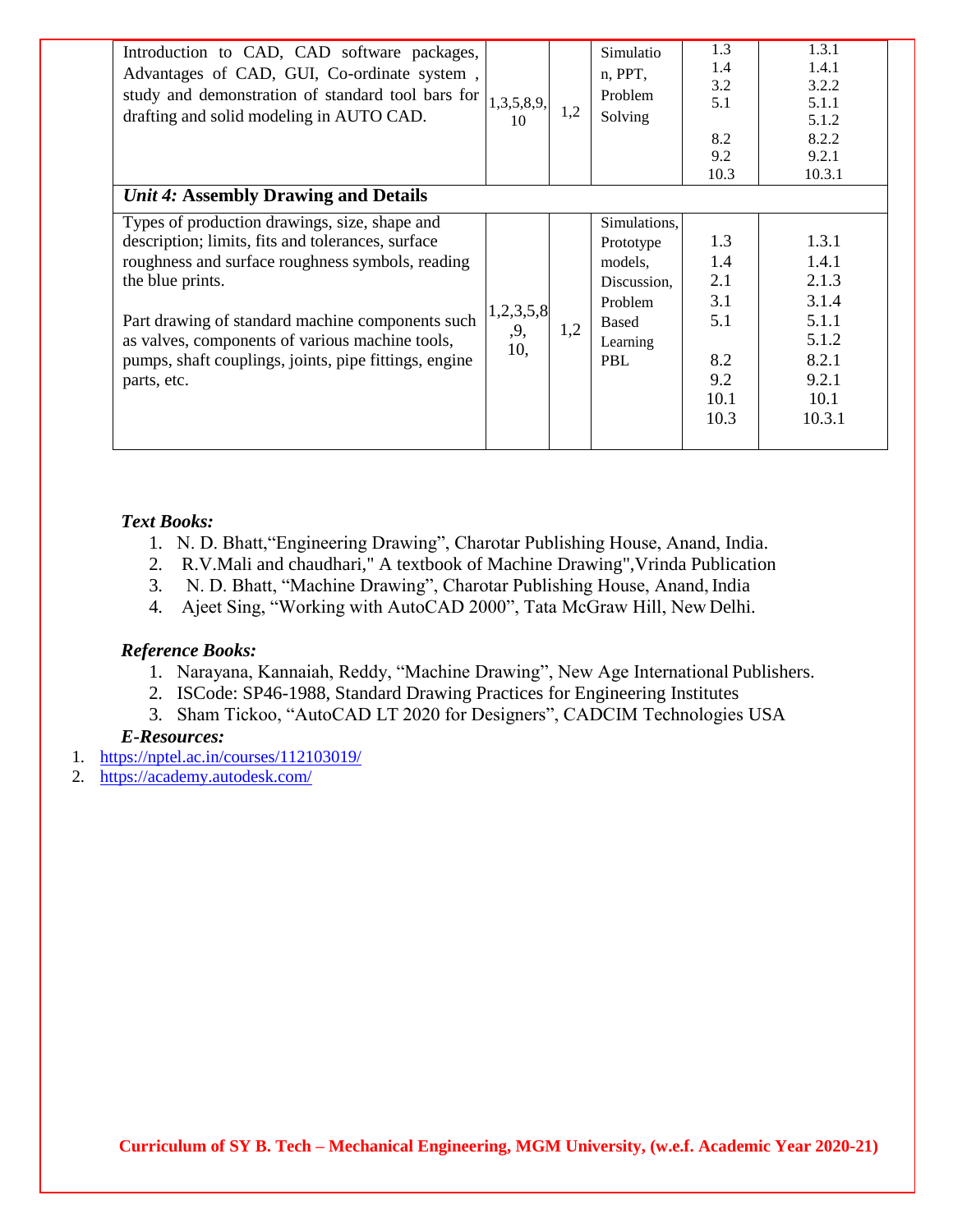| Course Code: - 20UME303D | <b>Course Title</b>   | <b>Total credits: 03</b> |  |  |  |
|--------------------------|-----------------------|--------------------------|--|--|--|
| <b>Teaching Scheme</b>   |                       | <b>Evaluation Scheme</b> |  |  |  |
| Theory: 3 Hrs /week      | <b>ENGINEERING</b>    | $CA - 20$ Marks          |  |  |  |
|                          | <b>THERMODYNAMICS</b> | Mid Sem -20 Marks        |  |  |  |
| Exam Duration: - 3 Hours |                       | End Sem Exam: 60 Marks   |  |  |  |
|                          |                       |                          |  |  |  |

|                                                                                                   | 1. To learn basic concepts and Laws of Thermodynamics                                               |                                                                                                                         |            |                 |            |       |  |  |  |  |
|---------------------------------------------------------------------------------------------------|-----------------------------------------------------------------------------------------------------|-------------------------------------------------------------------------------------------------------------------------|------------|-----------------|------------|-------|--|--|--|--|
|                                                                                                   | To learn properties of steam<br>2.<br>To learn vapour power cycles<br>3.                            |                                                                                                                         |            |                 |            |       |  |  |  |  |
| Course                                                                                            |                                                                                                     |                                                                                                                         |            |                 |            |       |  |  |  |  |
| <b>Objectives</b>                                                                                 | To learn gas power cycles<br>4.                                                                     |                                                                                                                         |            |                 |            |       |  |  |  |  |
|                                                                                                   | 5. To learn compressors<br>To learn gravimetric and volumetric analysis of combustion of fuel<br>6. |                                                                                                                         |            |                 |            |       |  |  |  |  |
|                                                                                                   |                                                                                                     |                                                                                                                         |            |                 |            |       |  |  |  |  |
|                                                                                                   |                                                                                                     | After completing this course, students will be able to:<br>1. Apply Laws of Thermodynamics to flow and non-flow systems |            |                 |            |       |  |  |  |  |
|                                                                                                   | 2. Evaluate changes in thermodynamic properties of substances using steam table                     |                                                                                                                         |            |                 |            |       |  |  |  |  |
| Course                                                                                            | and Mollier chart                                                                                   |                                                                                                                         |            |                 |            |       |  |  |  |  |
| <b>Outcomes</b>                                                                                   | 3. Get a good understanding of various practical power cycles                                       |                                                                                                                         |            |                 |            |       |  |  |  |  |
|                                                                                                   | 4. Analyze the performance of compressors                                                           |                                                                                                                         |            |                 |            |       |  |  |  |  |
|                                                                                                   | 5. Understand principle of combustion of fuels                                                      |                                                                                                                         |            |                 |            |       |  |  |  |  |
|                                                                                                   |                                                                                                     |                                                                                                                         |            |                 |            |       |  |  |  |  |
| <b>Pre-requisites</b>                                                                             | None                                                                                                |                                                                                                                         |            |                 |            |       |  |  |  |  |
| <b>Course Type</b>                                                                                | <b>Program Core Course</b>                                                                          |                                                                                                                         |            |                 |            |       |  |  |  |  |
| <b>Course Contents</b>                                                                            |                                                                                                     |                                                                                                                         |            |                 |            |       |  |  |  |  |
| Unit No.                                                                                          |                                                                                                     | $\boldsymbol{P}\boldsymbol{O}$                                                                                          | <b>PSO</b> | <b>Teaching</b> |            |       |  |  |  |  |
|                                                                                                   |                                                                                                     | Mappi                                                                                                                   | Mappi      | Methodology     | Competency | PI    |  |  |  |  |
|                                                                                                   |                                                                                                     | ng                                                                                                                      | ng         |                 |            |       |  |  |  |  |
|                                                                                                   | <b>Unit 1: Laws of Thermodynamics</b>                                                               |                                                                                                                         |            |                 |            |       |  |  |  |  |
|                                                                                                   | Fundamental concepts and definitions, heat and                                                      |                                                                                                                         |            |                 |            |       |  |  |  |  |
|                                                                                                   | work, Zeroth law of Thermodynamics, First law of                                                    |                                                                                                                         |            |                 |            |       |  |  |  |  |
|                                                                                                   | thermodynamics applied to non-flow and flow                                                         |                                                                                                                         |            |                 | 1.3        |       |  |  |  |  |
|                                                                                                   | systems. Second Law of Thermodynamics. Heat<br>engine, refrigerator and heat pump, Kelvin- Plank    |                                                                                                                         |            |                 | 1.4        | 1.3.1 |  |  |  |  |
|                                                                                                   | and Clausius statements and their equivalence,                                                      | 1,2                                                                                                                     | 1,2        | Lecture         | 2.2        | 1.4.1 |  |  |  |  |
|                                                                                                   | Reversibility and Irreversibility, Carnot cycle,                                                    |                                                                                                                         |            |                 |            | 2.2.3 |  |  |  |  |
| Carnot<br>theorem,                                                                                | Absolute<br>thermodynamic                                                                           |                                                                                                                         |            |                 |            |       |  |  |  |  |
|                                                                                                   | temperature scale. Introduction to Entropy.                                                         |                                                                                                                         |            |                 |            |       |  |  |  |  |
|                                                                                                   | (Descriptive and Numerical Treatment)                                                               |                                                                                                                         |            |                 |            |       |  |  |  |  |
|                                                                                                   | Unit 2: Properties of Steam or Pure Substance                                                       |                                                                                                                         |            |                 |            |       |  |  |  |  |
|                                                                                                   | Pure substance, phase transformation of water at                                                    |                                                                                                                         |            |                 |            |       |  |  |  |  |
|                                                                                                   | constant pressure, p-v phase diagram, critical<br>1.3<br>1.3.1                                      |                                                                                                                         |            |                 |            |       |  |  |  |  |
|                                                                                                   | point, Triple point, Different stages, Entropy of                                                   | 1,2                                                                                                                     | 1          | Lecture, PPT    | 1.4        | 1.4.1 |  |  |  |  |
|                                                                                                   | steam, steam tables, processes of steam, Enthalpy-                                                  |                                                                                                                         |            |                 | 2.2        | 2.2.3 |  |  |  |  |
| Entropy                                                                                           | diagram,<br>steady flow<br>process and                                                              |                                                                                                                         |            |                 |            |       |  |  |  |  |
| Curriculum of SY B. Tech - Mechanical Engineering, MGM University, (w.e.f. Academic Year 2020-21) |                                                                                                     |                                                                                                                         |            |                 |            |       |  |  |  |  |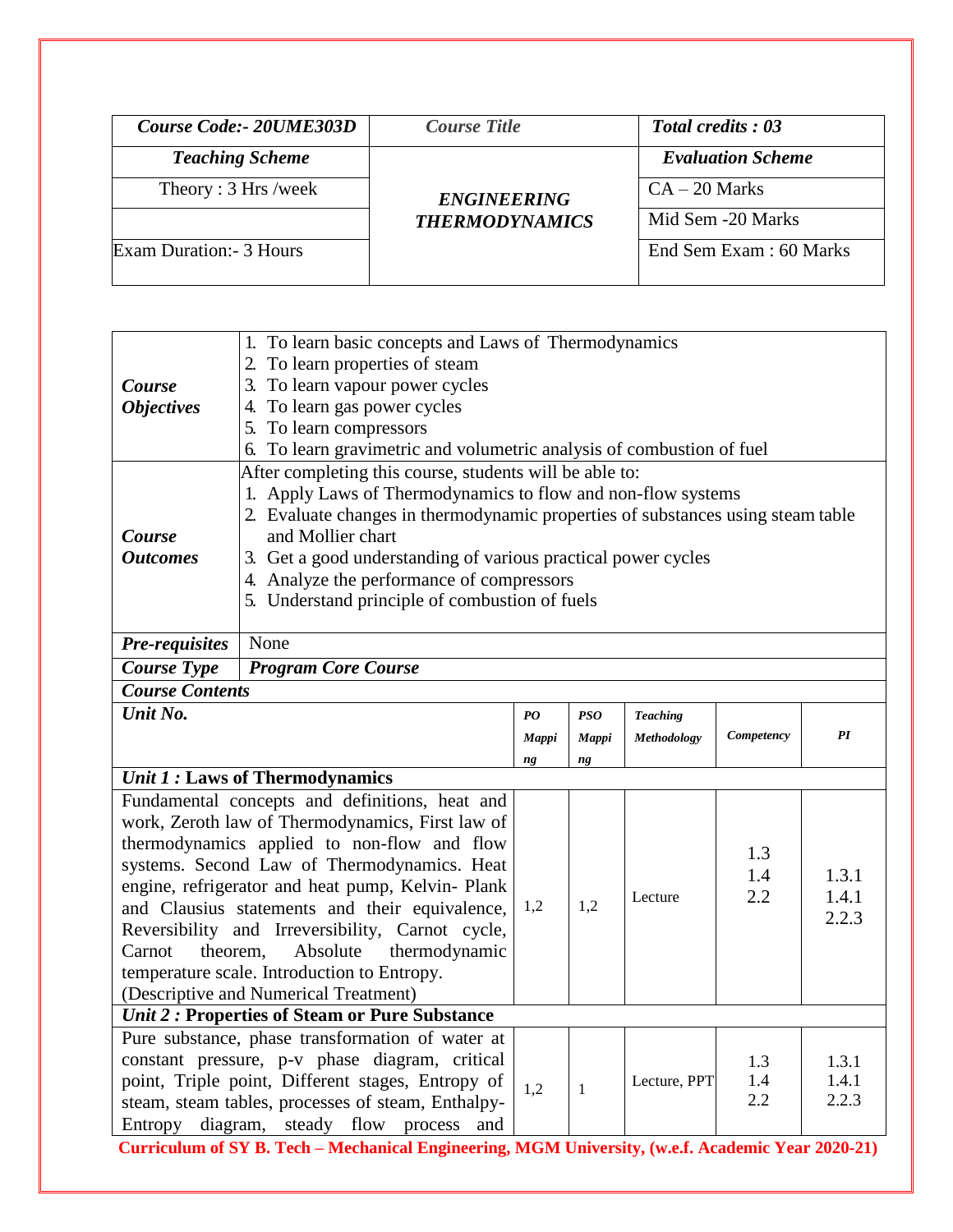| determination of dryness fraction of steam.                                                                                                                                                                                                                                                                                                                                                                                                                                                                                                                       |       |     |                        |                          |                                  |
|-------------------------------------------------------------------------------------------------------------------------------------------------------------------------------------------------------------------------------------------------------------------------------------------------------------------------------------------------------------------------------------------------------------------------------------------------------------------------------------------------------------------------------------------------------------------|-------|-----|------------------------|--------------------------|----------------------------------|
| (Descriptive and Numerical Treatment)                                                                                                                                                                                                                                                                                                                                                                                                                                                                                                                             |       |     |                        |                          |                                  |
| <b><i>Unit 3 : Vapour Power Cycles</i></b>                                                                                                                                                                                                                                                                                                                                                                                                                                                                                                                        |       |     |                        |                          |                                  |
| Carnot cycle, ideal Rankine cycle, modified<br>Rankine cycle, Reheat and Regenerative cycles<br>with bleeding of steam, thermal efficiency, specific<br>steam consumption, work ratio, power output,<br>effect of superheat, inlet pressure and back<br>pressure on performance of Rankine cycle.<br>(Descriptive and Numerical Treatment)                                                                                                                                                                                                                        | 1,2,3 | 1,2 | Lecture,<br><b>PPT</b> | 1.3<br>1.4<br>2.2<br>3.1 | 1.3.1<br>1.4.1<br>2.2.3<br>3.1.6 |
| <b>Unit 4:Gas Power Cycles</b>                                                                                                                                                                                                                                                                                                                                                                                                                                                                                                                                    |       |     |                        |                          |                                  |
| Concept of air standard cycle, assumptions,<br>Carnot, Otto, Diesel and dual air standard cycles<br>with representation on P-V & T-S planes,<br>mathematical<br>analysis for efficiency,<br>mean<br>effective pressure and power output, comparison.<br>(Descriptive and Numerical Treatment)                                                                                                                                                                                                                                                                     | 1,2,3 | 1,2 | Lecture,<br><b>PPT</b> | 1.3<br>1.4<br>2.2<br>3.1 | 1.3.1<br>1.4.1<br>2.2.3<br>3.1.6 |
| <b>Unit 5:Air Compressors</b>                                                                                                                                                                                                                                                                                                                                                                                                                                                                                                                                     |       |     |                        |                          |                                  |
| (a) Reciprocating compressors: Classification and<br>working principles, Terminologies used, effect<br>of clearance volume, actual indicator diagram,<br>and multistage compression. (Descriptive and<br><b>Numerical Treatment</b> )<br>(b) (b) Rotary compressors: Working principles,<br>Centrifugal<br>compressor<br>and<br>axial<br>flow<br>compressor.<br>(c) Comparison between reciprocating and rotary<br>compressors. Vacuum pumps, air motors.<br>(Descriptive Treatment)                                                                              | 1,2   | 1,2 | Lecture,<br><b>PPT</b> | 1.3<br>1.4<br>2.2        | 1.3.1<br>1.4.1<br>2.2.3          |
| <i>Unit 6:</i> Fuels and Combustion                                                                                                                                                                                                                                                                                                                                                                                                                                                                                                                               |       |     |                        |                          |                                  |
| Definition of Fuel, calorific values, Definition of<br>combustion,<br>fraction,<br>mass<br>mole<br>fraction,<br>combustion equation, stoichiometric air, excess air,<br>and deficient air, analysis of product of combustion,<br>gravimetric and volumetric analysis and their<br>conversion, determination of actual and excess air<br>combustion<br>from<br>quantity<br>analysis<br>and<br>stoichiometric and actual air to fuel ratios. Orsat<br>apparatus, methods to determine flue gas analysis –<br>CO, CO2, CO2.<br>(Descriptive and Numerical Treatment) | 1,2   | 1,2 | Lecture,<br><b>PPT</b> | 1.3<br>1.4<br>2.2        | 1.3.1<br>1.4.1<br>2.2.3          |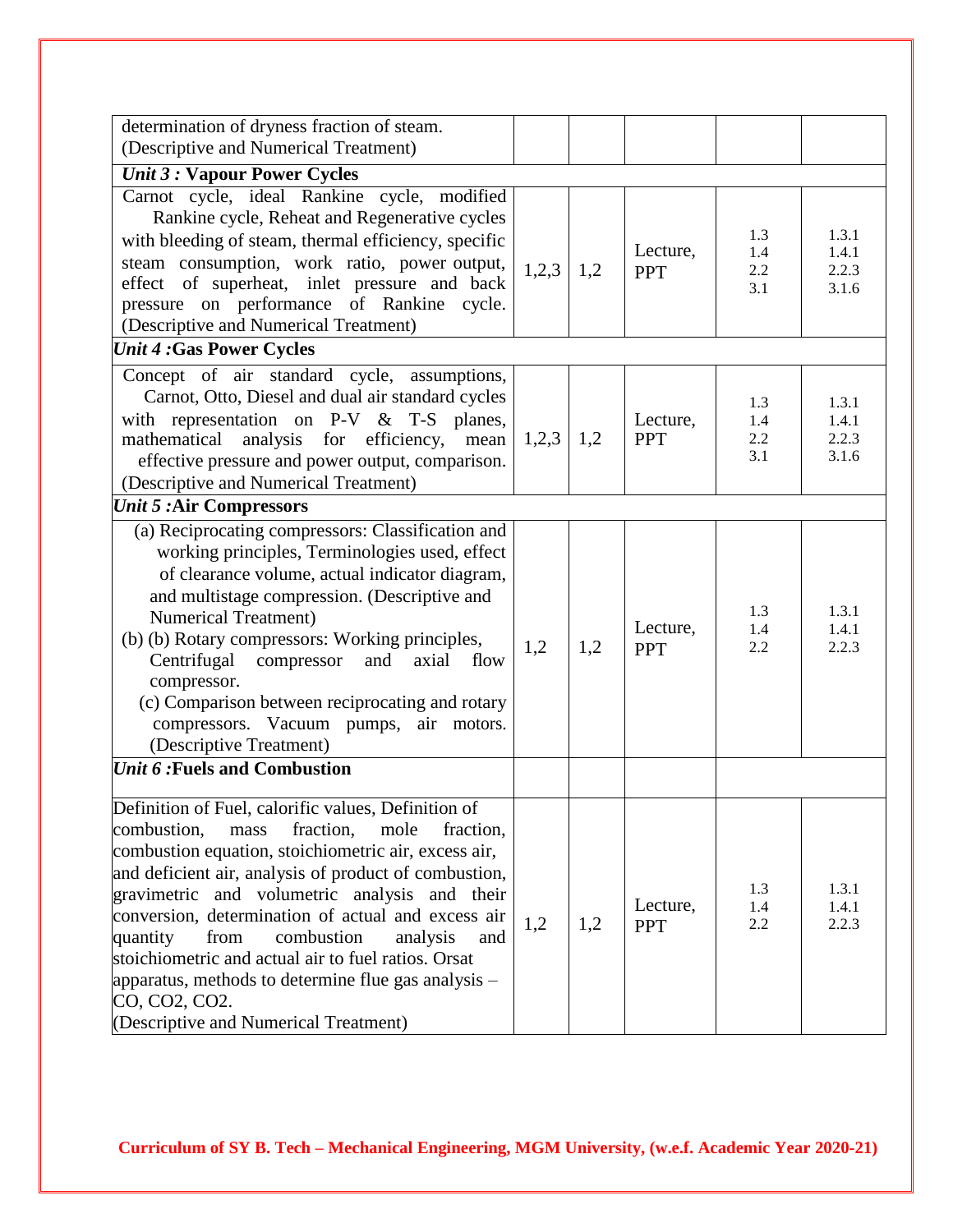#### *Text Books***:**

- *1.* P.K.Nag, "Engineering Thermodynamics", Tata McGraw Hill, New Delhi, 3rd edition,2005.
- *2.*G. J. Van Wylen, R. E. Sonntag, "Fundamental of Thermodynamics", John Wiley and Sons, 5 thedition, 1998
- *3.*M. J. Moran, H. N. Shaprio, "Fundamentals of Engineering Thermodynamics", John Wiley and Sons, 4th edition, 2004.
- *4.*E. Rathakrishnan, "Fundamentals of Engineering Thermodynamics" Prentice Hall of India Privite Limited New Delhi, 2000.
	- *Reference Books***:**
- *1.*Y. A.Cengel, M. A. Boles, "Thermodynamics An Engineering Approach", Tata McGraw Hill, 5thedition, 2006
- *2.* J P Howell and P O Buckius, Fundamentals of Engineering Thermodynamics, McGraw Hill, 1992.

#### *E-sources:*

- 1. [www.nptel.com](http://www.nptel.com/)
- 2. [www.ocw.mit.edu](http://www.ocw.mit.edu/)
- 3. [www.bodhitree.com](http://www.bodhitree.com/)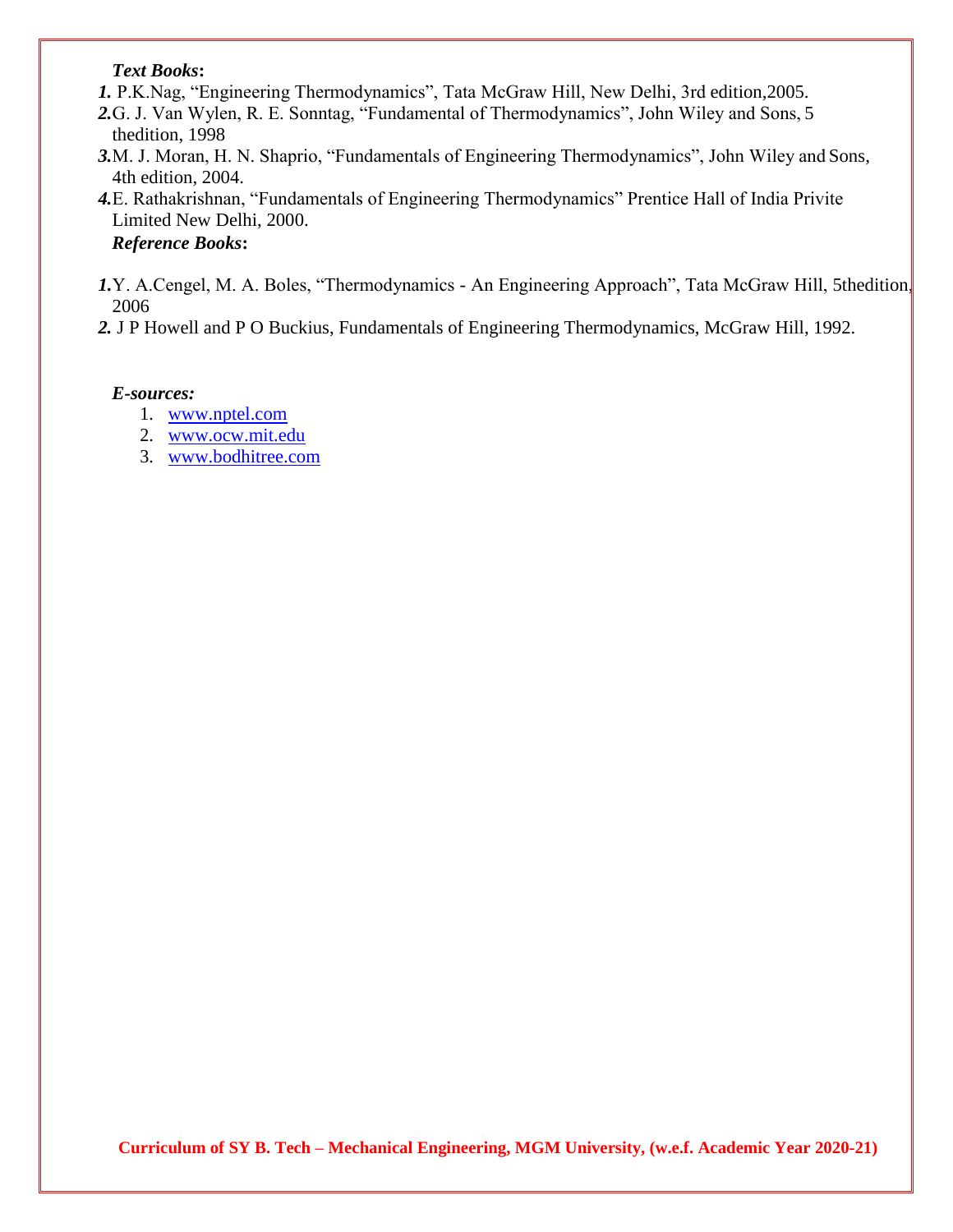|                                                                                                                                                                                                                                                                                                                                                                                                                                                                | Course Code:- 20UME304D                                                                                                                                                                                                                                                                                                                                                                                                                                                                                                                                                                                                                                                                                                                                                                                                                                                                                                                     |                                     | <b>Course Title</b> |                                                  |                                    | <b>Total credits: 03</b>                                |                                      |                                      |  |
|----------------------------------------------------------------------------------------------------------------------------------------------------------------------------------------------------------------------------------------------------------------------------------------------------------------------------------------------------------------------------------------------------------------------------------------------------------------|---------------------------------------------------------------------------------------------------------------------------------------------------------------------------------------------------------------------------------------------------------------------------------------------------------------------------------------------------------------------------------------------------------------------------------------------------------------------------------------------------------------------------------------------------------------------------------------------------------------------------------------------------------------------------------------------------------------------------------------------------------------------------------------------------------------------------------------------------------------------------------------------------------------------------------------------|-------------------------------------|---------------------|--------------------------------------------------|------------------------------------|---------------------------------------------------------|--------------------------------------|--------------------------------------|--|
|                                                                                                                                                                                                                                                                                                                                                                                                                                                                | <b>Teaching Scheme</b><br>Theory: 3 Hrs /week                                                                                                                                                                                                                                                                                                                                                                                                                                                                                                                                                                                                                                                                                                                                                                                                                                                                                               |                                     |                     |                                                  |                                    | <b>Evaluation Scheme</b>                                |                                      |                                      |  |
|                                                                                                                                                                                                                                                                                                                                                                                                                                                                |                                                                                                                                                                                                                                                                                                                                                                                                                                                                                                                                                                                                                                                                                                                                                                                                                                                                                                                                             |                                     |                     |                                                  |                                    | $CA - 20$ Marks                                         |                                      |                                      |  |
|                                                                                                                                                                                                                                                                                                                                                                                                                                                                |                                                                                                                                                                                                                                                                                                                                                                                                                                                                                                                                                                                                                                                                                                                                                                                                                                                                                                                                             |                                     | <b>STRENGTH OF</b>  |                                                  |                                    | Mid Sem -20 Marks                                       |                                      |                                      |  |
|                                                                                                                                                                                                                                                                                                                                                                                                                                                                |                                                                                                                                                                                                                                                                                                                                                                                                                                                                                                                                                                                                                                                                                                                                                                                                                                                                                                                                             | Exam Duration:- 3 Hours             | <b>MATERIALS</b>    |                                                  |                                    | End Sem Exam: 60 Marks                                  |                                      |                                      |  |
| 1. To provide the basic concepts and principles of strength of materials<br>2. To analyze and understand different internal forces and stresses induced due to<br>representative loads on structural elements<br>Course<br>3. To give an ability to apply the knowledge of strength of materials on engineering<br><b>Objectives</b><br>applications and design problems.                                                                                      |                                                                                                                                                                                                                                                                                                                                                                                                                                                                                                                                                                                                                                                                                                                                                                                                                                                                                                                                             |                                     |                     |                                                  |                                    |                                                         |                                      |                                      |  |
|                                                                                                                                                                                                                                                                                                                                                                                                                                                                | After completing this course, students will be able to:<br>1. To evaluate the stress, strain, deformation and material behavior of various structural<br>elements under different types of loading such as compression, tension, shear, bending<br>and torsion<br>2. To determine Shear force and Bending Moment in Beams<br>3. To determine Bending and shear stresses in beam<br>4. To evaluate the behavior and strength of structural elements under the action of<br>Course<br>combined stresses<br><b>Outcomes</b><br>5. Analyze the elastic stability of column and struts.<br>6. Perform stress analysis of thin-walled members<br>7. To evaluate the behaviour and strength of structural elements under the action of combined<br>stresses<br>8. To evaluate the torque and shear stress produced in the shafts.<br>9. Analyze the elastic stability of column and struts. Also Perform stress analysis of thin-walled<br>members |                                     |                     |                                                  |                                    |                                                         |                                      |                                      |  |
|                                                                                                                                                                                                                                                                                                                                                                                                                                                                | Pre-requisites                                                                                                                                                                                                                                                                                                                                                                                                                                                                                                                                                                                                                                                                                                                                                                                                                                                                                                                              | <b>Engineering Mechanics</b>        |                     |                                                  |                                    |                                                         |                                      |                                      |  |
|                                                                                                                                                                                                                                                                                                                                                                                                                                                                | <b>Course Type</b>                                                                                                                                                                                                                                                                                                                                                                                                                                                                                                                                                                                                                                                                                                                                                                                                                                                                                                                          | <b>Program Core Course</b>          |                     |                                                  |                                    |                                                         |                                      |                                      |  |
|                                                                                                                                                                                                                                                                                                                                                                                                                                                                | <b>Course Contents</b><br>Unit No.                                                                                                                                                                                                                                                                                                                                                                                                                                                                                                                                                                                                                                                                                                                                                                                                                                                                                                          |                                     |                     | $\boldsymbol{P}\boldsymbol{O}$<br><b>Mapping</b> | PSO<br><b>Mapping</b>              | <b>Teaching</b><br>Methodology                          | Compet<br>ency                       | PI                                   |  |
|                                                                                                                                                                                                                                                                                                                                                                                                                                                                |                                                                                                                                                                                                                                                                                                                                                                                                                                                                                                                                                                                                                                                                                                                                                                                                                                                                                                                                             | Unit 1 : Simple Stresses and Strain |                     |                                                  |                                    |                                                         |                                      |                                      |  |
|                                                                                                                                                                                                                                                                                                                                                                                                                                                                | Mechanical<br>properties<br>of<br>Materials,<br>Introduction,<br>Definition and concept of stress and strain, Stress – Strain<br>Curve, Hooke's Law, normal stress, shear stress, Elastic<br>deformation of axially loaded members, Modulus of<br>Elasticity, Modulus of Rigidity, Thermal Stresses,<br>Poission's Ratio, Volumetric stress, Bulk Modulus,<br><b>Relation between Elastic constants</b>                                                                                                                                                                                                                                                                                                                                                                                                                                                                                                                                     |                                     |                     |                                                  | 2                                  | Laboratory<br>Experiment,<br>Animations,<br>Explanation | 1.3<br>2.1<br>3.1<br>12.3            | 1.3.1,<br>2.1.2,<br>3.1.6,<br>12.3.2 |  |
|                                                                                                                                                                                                                                                                                                                                                                                                                                                                |                                                                                                                                                                                                                                                                                                                                                                                                                                                                                                                                                                                                                                                                                                                                                                                                                                                                                                                                             |                                     |                     |                                                  |                                    |                                                         |                                      |                                      |  |
| <b><i>Unit 2</i></b> : Shear Force and Bending moment<br>Introduction to types of beams, supports and loadings.<br>Definition of bending moment and shear force, Sign<br>conventions, relationship between load intensity, bending<br>moment and shear force. Shear force and bending<br>moment diagrams for statically determinate beams<br>subjected to points load, uniformly distributed loads,<br>uniformly varying loads, couple and their combinations. |                                                                                                                                                                                                                                                                                                                                                                                                                                                                                                                                                                                                                                                                                                                                                                                                                                                                                                                                             |                                     | 1,2,12              | 2                                                | Physical<br>Models,<br>Explanation | 1.3<br>2.1<br>3.1<br>12.3                               | 1.3.1,<br>2.1.2,<br>3.1.6,<br>12.3.2 |                                      |  |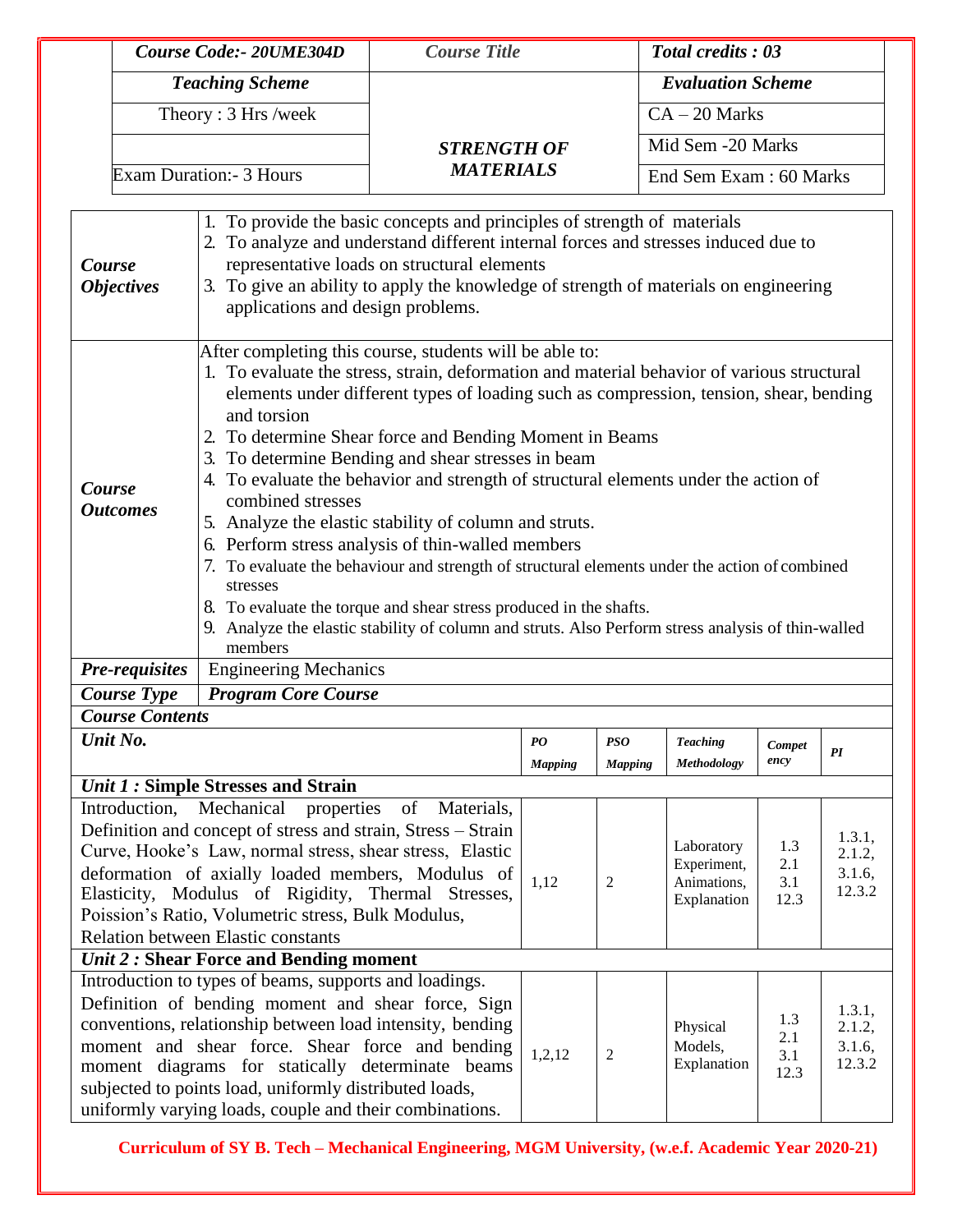| Unit 3: Bending and Shear Stresses in Beams                                                                                                                                                                                                                                                                                                                                                                                                         |        |                |                                                                                                |                           |                                      |
|-----------------------------------------------------------------------------------------------------------------------------------------------------------------------------------------------------------------------------------------------------------------------------------------------------------------------------------------------------------------------------------------------------------------------------------------------------|--------|----------------|------------------------------------------------------------------------------------------------|---------------------------|--------------------------------------|
| pure bending theory, Assumptions,<br>Introduction,<br>derivation of bending equation, modulus of rupture,<br>section modulus, flexural rigidity. Expression for<br>transverse shear stress in beams, Bending and shear stress<br>distribution diagrams for circular, rectangular, 'I', and<br>'T' sections. Shear centre (only concept)                                                                                                             | 1,2,12 | $\overline{2}$ | Laborator<br>y<br>Experime<br>nt.<br>Explanati<br>on                                           | 1.3<br>2.1<br>3.1<br>12.3 | 1.3.1,<br>2.1.2,<br>3.1.6,<br>12.3.2 |
| <b>Unit 4: Principal stresses and Strains</b>                                                                                                                                                                                                                                                                                                                                                                                                       |        |                |                                                                                                |                           |                                      |
| Principal Plane, Uniaxial stress, Biaxial stress, principal<br>stresses and maximum shear stress, Mohr's circle for<br>plane stress. Plane strain: transformations of strains in a<br>plane; principal strains; Mohr's circle for strain;<br>measurement of strain; strain rosettes.<br>Combined Stresses:- Combined axial and Flexural load,<br>Middle Third rule, Kernel of section,<br>uniaxial<br>eccentricity and Biaxial eccentricity of load | 1,2,12 | $\overline{2}$ | Animatio<br>ns,<br>Explanati<br>ons                                                            | 1.3<br>2.1<br>3.1<br>12.3 | 1.3.1,<br>2.1.2,<br>3.1.6,<br>12.3.2 |
| <b><i>Unit 5:</i> Torsion</b>                                                                                                                                                                                                                                                                                                                                                                                                                       |        |                |                                                                                                |                           |                                      |
| Assumptions, derivation of Torsion formula, torsion of Circular<br>shaft, stresses and deformation in solid, hollow and composite<br>shafts, power transmitted by shaft.<br>Strain Energy, Resilience, Proof Resilience, Modulus of<br>resilience, Stresses due to gradually applied load, suddenly<br>applied load and Impact loadings, axial strain energy, shear<br>strain energy, Flexural strain energy and Torsion strain energy.             | 1,2,12 | $\overline{2}$ | Laborator<br>y<br>Experime<br>nt.<br>Physical<br>Models,<br>Animatio<br>ns,<br>Explanati<br>on | 1.3<br>2.1<br>3.1<br>12.3 | 1.3.1,<br>2.1.2,<br>3.1.6,<br>12.3.2 |
| <b>Unit 6: Column and Struts</b>                                                                                                                                                                                                                                                                                                                                                                                                                    |        |                |                                                                                                |                           |                                      |
| Short and Long column, Euler's and Rankine's formula,<br>Limitations of Euler's formula, equivalent length,<br>eccentrically loaded short columns.<br>Thin and Thick Cylinders: - Introduction, Thin cylinders<br>subjected to internal pressure; Hoop stresses, Longitudinal<br>stress and change in volume. Thick cylinders subjected to<br>both internal and external pressure; Lame's equation,<br>radial and hoop stress distribution.         | 1,2,12 | $\overline{2}$ | Animatio<br>ns,<br>Explanati<br>ons                                                            | 1.3<br>2.1<br>3.1<br>12.3 | 1.3.1,<br>2.1.2,<br>3.1.6,<br>12.3.2 |

## *Text Books:*

- 1. Ferdinand P. Beer, E. Russell Johnston and Jr.John T. DeWolf "Mechanics of Materials", Tata McGraw-Hill, 7th Edition, 2015, ISBN 978-0-07-339823-5.
- 2. James M. Gere, Barry J. Goodno. Mechanics of Materials. 7th ed. CENGAGE Learning, ISBN-10: 0-534-55397-4

## *Reference Books:*

- 1. Hibbeler, R.C.,Pearson, Mechanics of Materials, 10th Edition, Prentice Hall, 2014, ISBN:978-0- 13-431965-0
- 2. 2. E. P. Popov, Engineering Mechanics of Solids, , Prentice-Hall,
- 3. 3. D.H. Young, S.P. Timoshenko " Elements of Strength of Materials" East West Press Pvt. Ltd., 5th Edition (Reprint 2014)
- 4. 4. R K Bansal, "A Textbook of Strength of Materials", 4th Edition, Laxmi Publications, 2010
- 5. 5. S.S. Rattan " Strength of Materials" McGraw Hill Education (India) Pvt. Ltd., 2nd Edition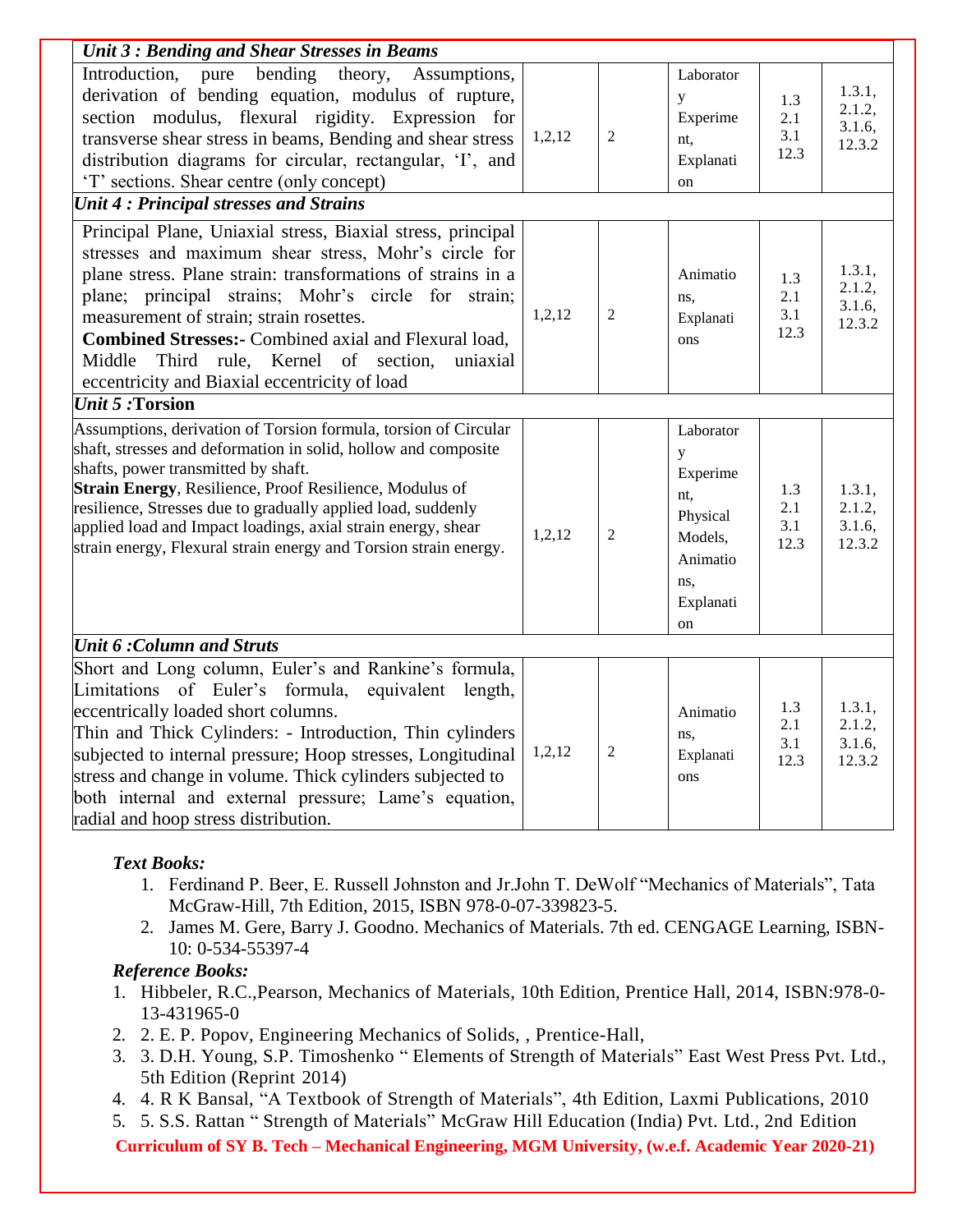(Sixth reprint 2013)

- 6. 6. Vazirani, V N, Ratwani M M. and S K Duggal "Analysis of Structures Vol. I", 17th Edition, Khanna Publishers, New Delhi.
- 7. 7. Punmia B. C., Strength of Materials, Laxmi Publications (p) Ltd. New Delhi, 2015

## *E-sources***:**

- 1. NPTEL Videos
- 2. NPTEL Lectures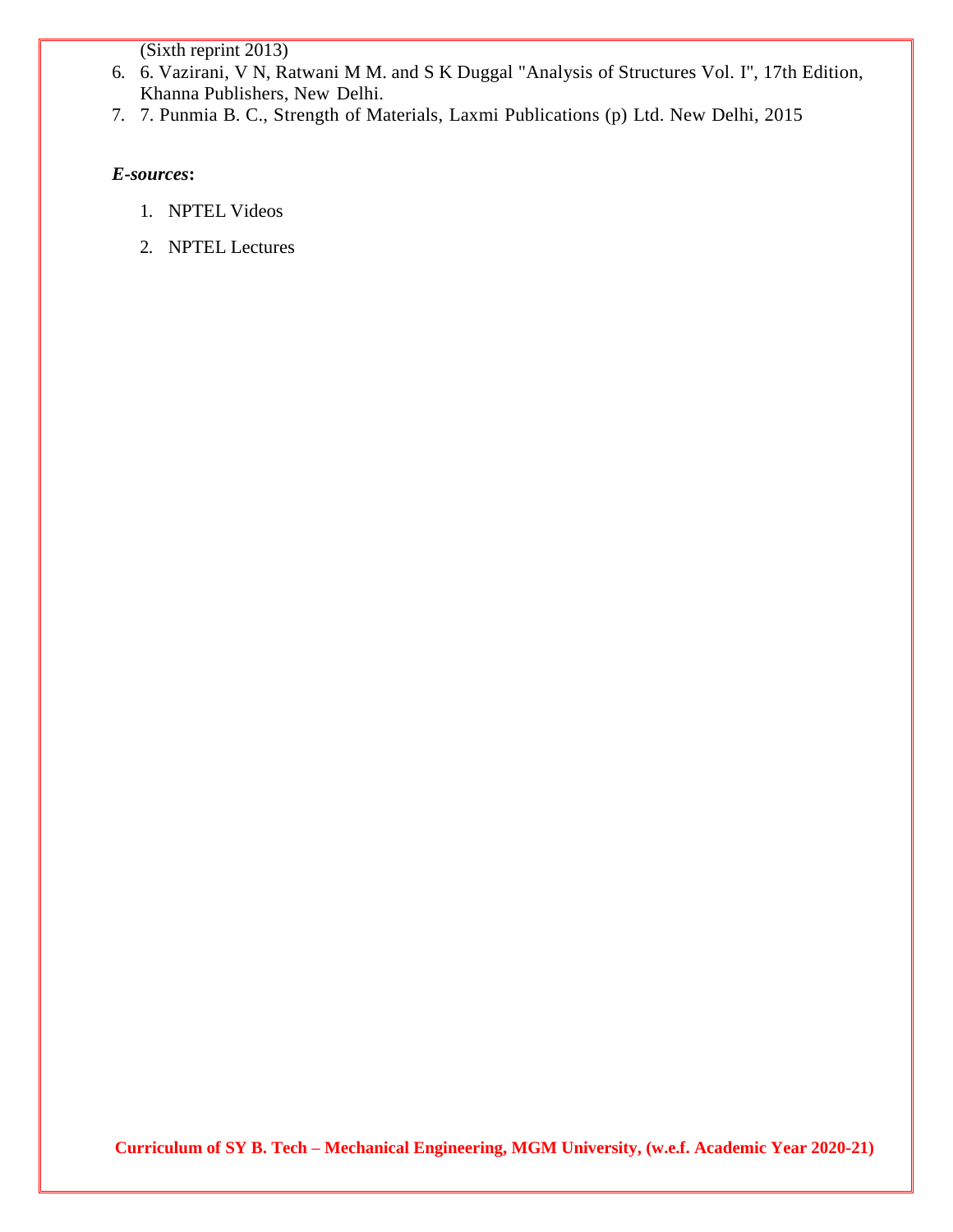| Course Code:- 20UME305D                                                                                                                                                                                                                                                                                                                                                                                                                                                                                  |                                                                              | <b>Course Title</b>                                                                                                                                                                                                                                                                                                                                                                                                                                                                      |                      | Total credits: 02         |                                             |                       |  |
|----------------------------------------------------------------------------------------------------------------------------------------------------------------------------------------------------------------------------------------------------------------------------------------------------------------------------------------------------------------------------------------------------------------------------------------------------------------------------------------------------------|------------------------------------------------------------------------------|------------------------------------------------------------------------------------------------------------------------------------------------------------------------------------------------------------------------------------------------------------------------------------------------------------------------------------------------------------------------------------------------------------------------------------------------------------------------------------------|----------------------|---------------------------|---------------------------------------------|-----------------------|--|
| <b>Teaching Scheme</b>                                                                                                                                                                                                                                                                                                                                                                                                                                                                                   |                                                                              |                                                                                                                                                                                                                                                                                                                                                                                                                                                                                          |                      |                           | <b>Evaluation Scheme</b>                    |                       |  |
|                                                                                                                                                                                                                                                                                                                                                                                                                                                                                                          | Theory: 2 Hrs /week                                                          |                                                                                                                                                                                                                                                                                                                                                                                                                                                                                          |                      |                           | $CA - 20$ Marks                             |                       |  |
|                                                                                                                                                                                                                                                                                                                                                                                                                                                                                                          |                                                                              | <b>MANUFACTURING PROCESSES</b>                                                                                                                                                                                                                                                                                                                                                                                                                                                           |                      |                           | Mid Sem -20 Marks                           |                       |  |
| Exam Duration: - 3 Hours                                                                                                                                                                                                                                                                                                                                                                                                                                                                                 |                                                                              |                                                                                                                                                                                                                                                                                                                                                                                                                                                                                          |                      |                           | End Sem Exam: 60 Marks                      |                       |  |
| Course<br><i><b>Objectives</b></i>                                                                                                                                                                                                                                                                                                                                                                                                                                                                       | 2.<br>3.<br>4.                                                               | 1. Select the casting process for manufacturing particular products<br>Identify suitability of forging processes for manufacturing of particular parts.<br>Explain important characteristics of sheet metal $\&$ shearing process.<br>Explain different types of processes used for metal joining.<br>5. Differentiate between polymer processing methods<br>6. Explain need of finishing processes employed in powder metal processing                                                  |                      |                           |                                             |                       |  |
| Course<br><b>Outcomes</b>                                                                                                                                                                                                                                                                                                                                                                                                                                                                                |                                                                              | After completing this course, students will be able to:<br>1. Design gating system for particular application.<br>2. Determine power requirement in rolling and differentiate between forging processes.<br>3. Select the sheet metal forming process suitable for particular application.<br>4. Analyze the performance of welding processes.<br>5. Illustrate working of various methods used for polymer processing<br>6. Recommend the suitable process for powder metal processing. |                      |                           |                                             |                       |  |
| <b>Pre-requisites</b>                                                                                                                                                                                                                                                                                                                                                                                                                                                                                    | <b>NIL</b>                                                                   |                                                                                                                                                                                                                                                                                                                                                                                                                                                                                          |                      |                           |                                             |                       |  |
| <b>Course Type</b><br><b>Course Contents</b>                                                                                                                                                                                                                                                                                                                                                                                                                                                             | <b>Program Core Course</b>                                                   |                                                                                                                                                                                                                                                                                                                                                                                                                                                                                          |                      |                           |                                             |                       |  |
| Unit No.                                                                                                                                                                                                                                                                                                                                                                                                                                                                                                 |                                                                              |                                                                                                                                                                                                                                                                                                                                                                                                                                                                                          | PO<br><b>Mapping</b> | <b>PSO</b><br>Mappi<br>ng | <b>Teaching</b><br>Methodolog<br>y          | Competency            |  |
|                                                                                                                                                                                                                                                                                                                                                                                                                                                                                                          |                                                                              |                                                                                                                                                                                                                                                                                                                                                                                                                                                                                          |                      |                           |                                             |                       |  |
| <b><i>Unit 1:</i></b> Casting Process<br>Introduction to metal casting; solidification of metals;<br>heat transfer and solidification time; pattern, core and<br>mould making; sand casting; special casting processes:<br>shell molding, investment casting, permanent mold<br>casting, vacuum casting, die casting, centrifugal casting;<br>principles of gating and riser design; melting practice and<br>furnaces; casting defects; casting inspection and testing;<br>selection of casting process. |                                                                              |                                                                                                                                                                                                                                                                                                                                                                                                                                                                                          | $\mathbf{1}$         | 1,2                       | <b>ICT</b> Based                            | 1.1, 1.2,<br>1.3, 1.4 |  |
|                                                                                                                                                                                                                                                                                                                                                                                                                                                                                                          | <b>Unit 2: Metal Forming Processes</b>                                       |                                                                                                                                                                                                                                                                                                                                                                                                                                                                                          |                      |                           |                                             |                       |  |
| forging                                                                                                                                                                                                                                                                                                                                                                                                                                                                                                  | operations;<br>forgeabilty;<br>machines; Die: material, design, lubrication, | Rolling process: Terminology used in rolling; roll force,<br>torque and power requirement in flat rolling process;<br>rolling operations; rolling mills; defects in rolling process<br>Forging: forging materials; classification of forging<br>process; open die, closed die and impression die forging;<br>defects;<br>forging                                                                                                                                                         | $\mathbf{1}$         | 1,2                       | ICT based,<br>activity<br>based<br>learning | 1.1, 1.3, 1.4         |  |

1 . 1 . 1 , 1 .  $\parallel$ . 1 , 1 .  $\parallel$ . 1 ,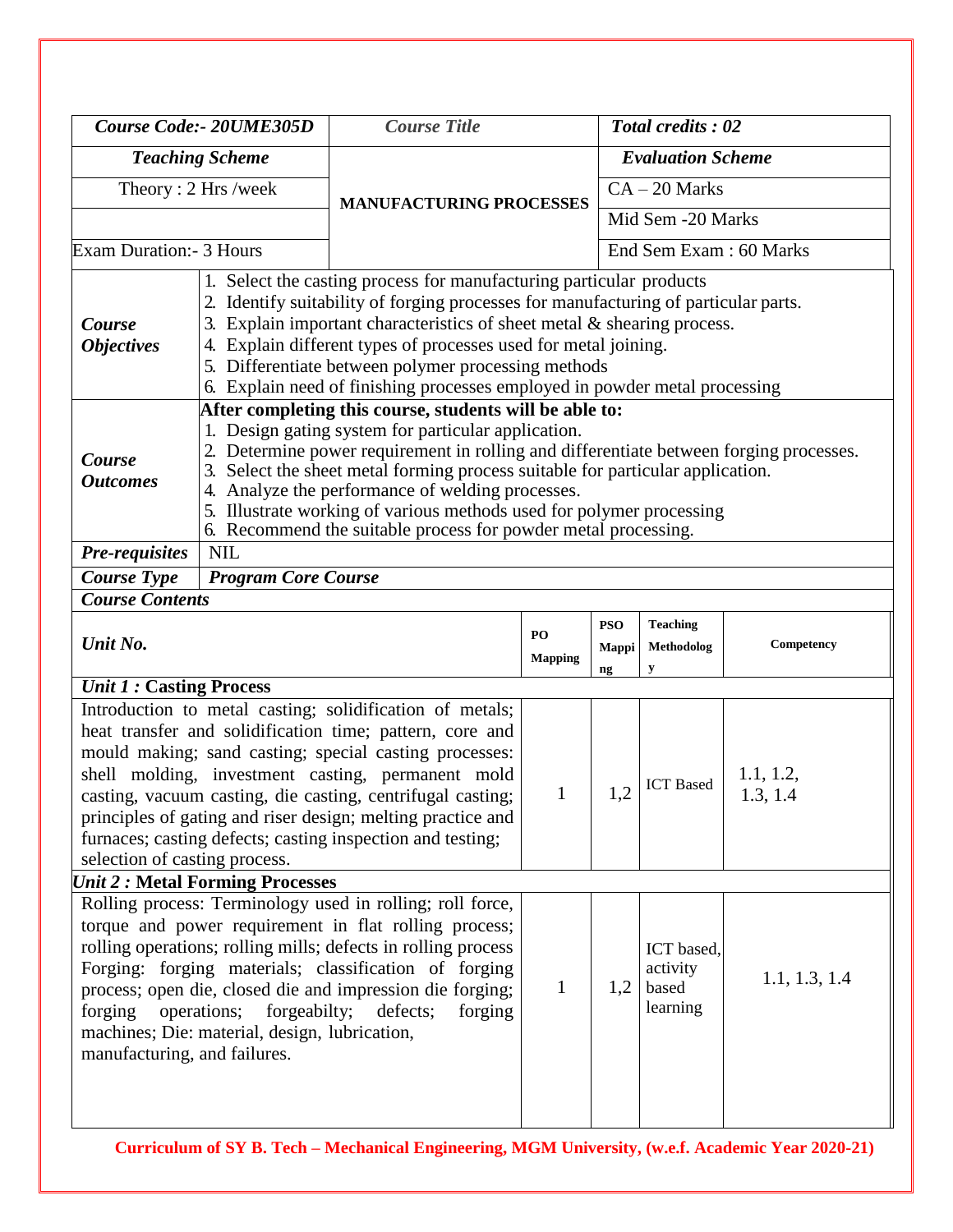| Unit 2 . Choot Motel Dreasons |  |  |
|-------------------------------|--|--|

 $\mathbb{I}$ .  $\parallel$ .  $\mathbb{I}$ 

1 . 1 . 1 , 1 .  $\parallel$ . 1 , 1 .  $\parallel$ .  $\parallel$ ,  $\mathbb{I}$ .  $\parallel$ .  $\mathbb{I}$ 

**Unit 3 : Sheet Metal Processes**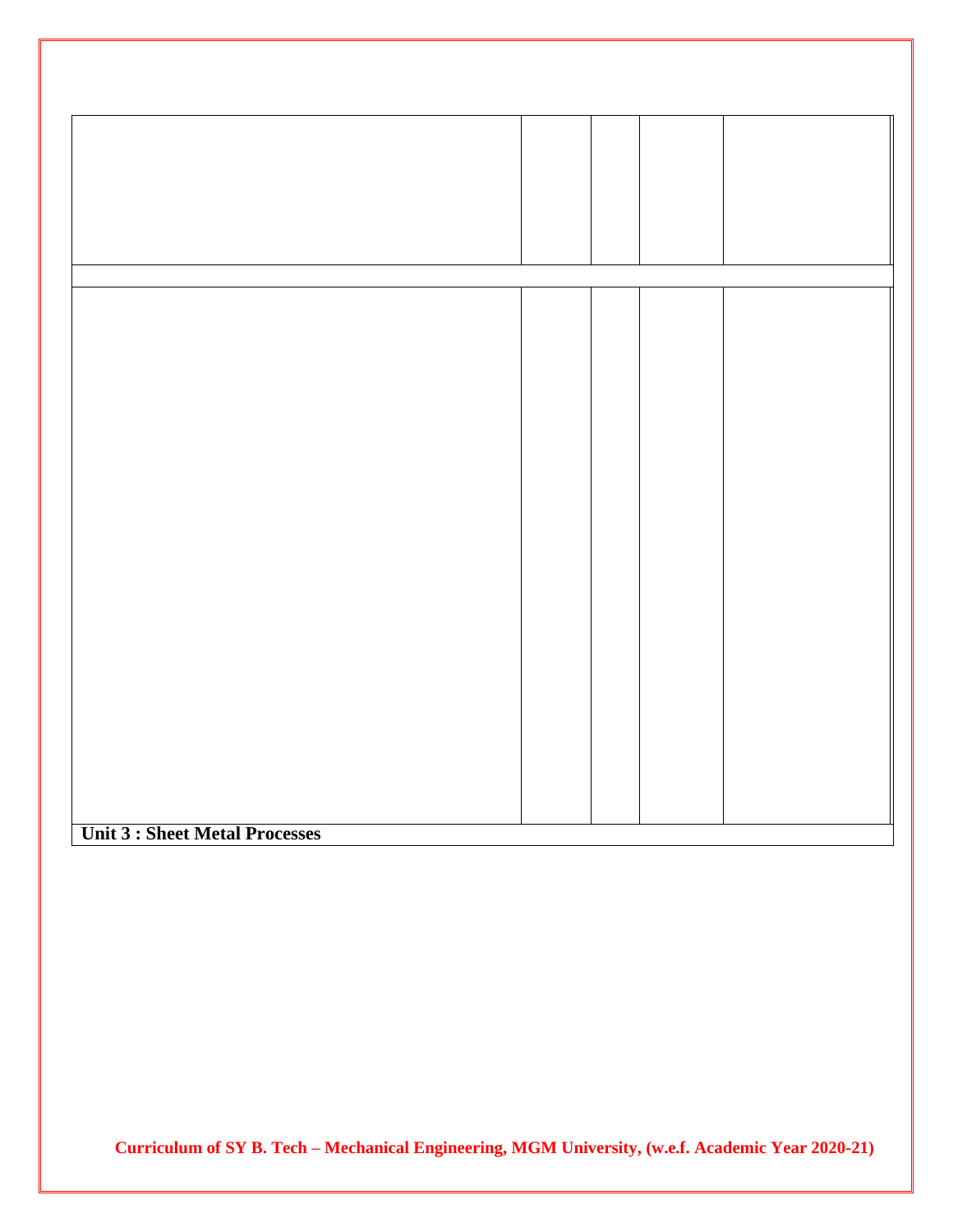| Sheet metal forming; shearing and its operations;<br>shearing dies; characteristics and formability of sheet<br>metals; bending of sheet, metal and tubes; bending<br>operations; deep drawing; spinning; specialized forming<br>processes; sheet metal forming equipment.                                                                                                                                                                                                                                                                                                                                  | $\mathbf{1}$    | 1,2 | ICT based,<br>activity<br>based<br>learning | 1.2, 1.3, 1.4                                                           | 1.2.1,<br>1.3.1,<br>1.4.1                                                                                                                               |
|-------------------------------------------------------------------------------------------------------------------------------------------------------------------------------------------------------------------------------------------------------------------------------------------------------------------------------------------------------------------------------------------------------------------------------------------------------------------------------------------------------------------------------------------------------------------------------------------------------------|-----------------|-----|---------------------------------------------|-------------------------------------------------------------------------|---------------------------------------------------------------------------------------------------------------------------------------------------------|
| <b><i>Unit 4 : Joining Processes</i></b>                                                                                                                                                                                                                                                                                                                                                                                                                                                                                                                                                                    |                 |     |                                             |                                                                         |                                                                                                                                                         |
| Classification of joining processes; basic working<br>principle of adhesive bonding, fusion welding, solid state<br>welding, soldering and brazing; detailed study: oxyfuel<br>gas welding, TIG welding, Plasma arc welding, MIG<br>welding, shielded metal arc welding, submerged arc<br>welding, electro slag welding, electron beam welding,<br>laser beam welding, thermit welding, ultrasonic welding,<br>friction welding, resistance welding, explosion welding,<br>diffusion bonding, adhesive bonding, soldering, brazing;<br>electrodes for welding; welding joints; weld defects and<br>testing. | 1,4,9,1<br>0,11 | 1,2 | ICT based.<br>Project<br>based<br>learning  | 1.2, 1.3,<br>1.4, 4.1,<br>4.2, 4.3,<br>9.2, 9.3,<br>10.1, 10.2,<br>11.3 | 1.2.1, 1.3.1,<br>1.4.1, 4.1.1,<br>4.1.2, 4.1.3,<br>4.1.4, 4.2.1,<br>4.2.2, 4.3.1,<br>4.3.2, 4.3.3,<br>4.3.4, 9.2.1,<br>9.3.1, 10.1.2,<br>10.2.2, 11.3.2 |
| <b><i>Unit 5 : Polymer Processing</i></b>                                                                                                                                                                                                                                                                                                                                                                                                                                                                                                                                                                   |                 |     |                                             |                                                                         |                                                                                                                                                         |
| Polymers: basic types, forms, characteristics and applications;<br>extrusion; injection molding; rotational molding; blow<br>molding; thermoforming; transfer molding; compression<br>molding; foam molding; casting; wire drawing; calendaring;<br>processing of polymer matrix composites.                                                                                                                                                                                                                                                                                                                | $\mathbf{1}$    | 1,2 |                                             | ICT Based $[1.2, 1.3, 1.4]$                                             | 1.2.1,<br>1.3.1,<br>1.4.1                                                                                                                               |
| Unit 6 : Ceramic, Glass & Powder metal processing                                                                                                                                                                                                                                                                                                                                                                                                                                                                                                                                                           |                 |     |                                             |                                                                         |                                                                                                                                                         |
| Powder metals: basic characteristics; production of<br>powder: atomization, production methods, particle shape,<br>size and distribution; blending; compaction: equipment,<br>isostatic processing, miscellaneous compaction processes;<br>sintering: mechanism; finishing operations.                                                                                                                                                                                                                                                                                                                      | $\mathbf{1}$    | 1,2 |                                             | ICT Based $[1.2, 1.3, 1.4]$                                             | 1.2.1,<br>1.3.1,<br>1.4.1                                                                                                                               |

## **Text Books:-**

- 1. Serope Kalpakjian and Steven R. Schmid, "Manufacturing Engineering and Technology", Addison Wesley Longman (Singapore) Pte. India Ltd., 6th edition, 2009.
- 2. Geoffrey Boothroyd, Winston Knight, "Fundamentals of Machining and Machine Tools", Taylor and Francis, 3rd edition, 2006.

## **Reference Books:-**

- 1. B. S. Raghuwanshi, "A Course in Workshiop Technology", Dhanpat Rai & Co., 10th edition,2009
- 2. Mikell P. Groover, "Fundamentals of Modern Manufacturing: Materials, Processes, and Systems",John Wiley and Sons, New Jersey, 4th edition, 2010.
- 3. O. P. Khanna, "A Textbook of Welding Technology", Dhanpat Rai Publications, 19th edition, 2009.

## *E-sources***:**

- 3. NPTEL Videos
- 4. NPTEL Lectures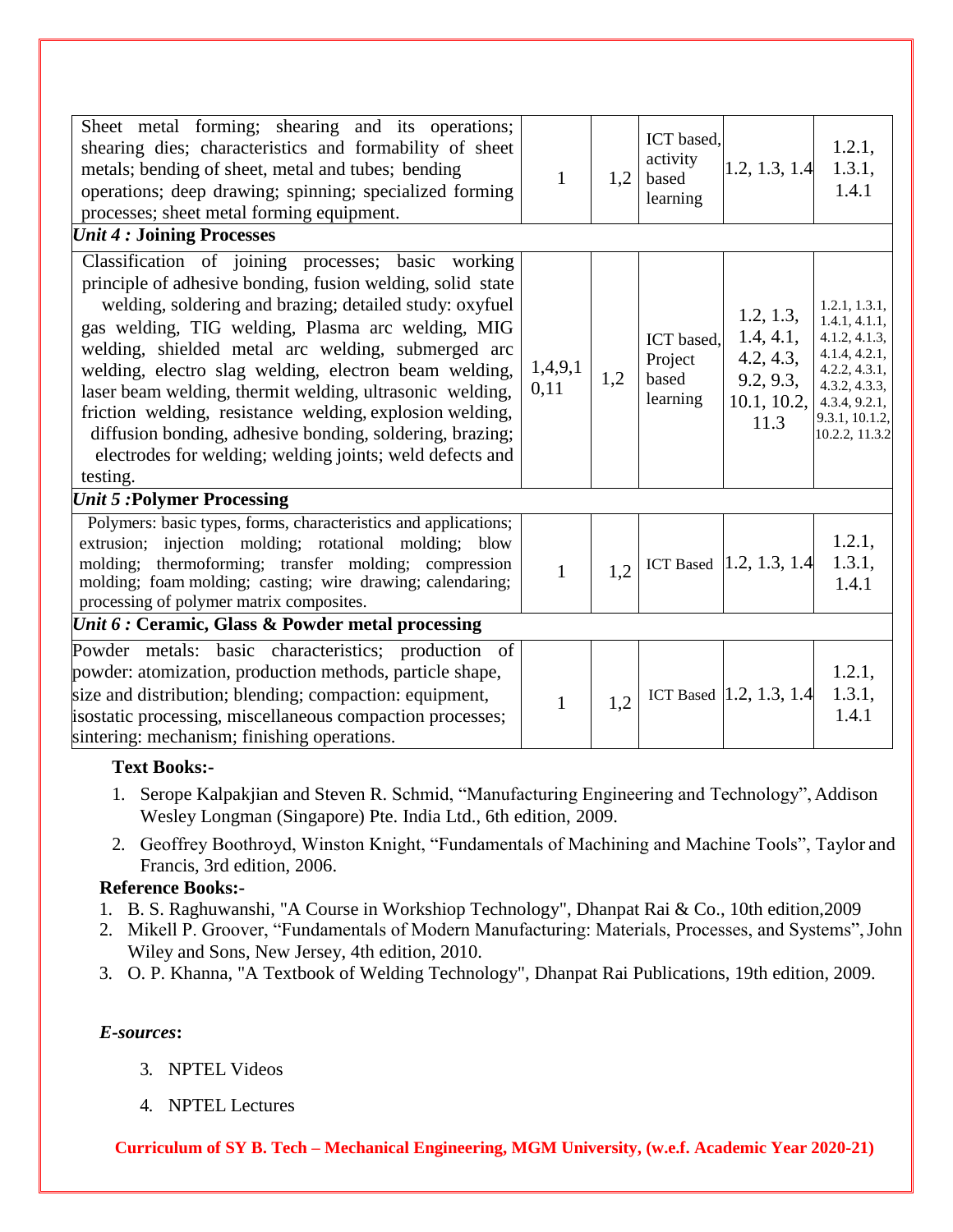| Course Code: - 20UME306L | <b>Course Title</b>                             | <b>Total credits: 01</b> |
|--------------------------|-------------------------------------------------|--------------------------|
| <b>Teaching Scheme</b>   |                                                 | <b>Evaluation Scheme</b> |
| Practical : 2 Hrs /week  | <b>ENGINEERING</b><br><b>THERMODYNAMICS LAB</b> | $CA - 30$ Marks          |
|                          |                                                 | End Sem Exam : 20 Marks  |
|                          |                                                 | Total :- 50 Marks        |
|                          |                                                 |                          |

|                                                                    |                                                                         | Students will be able to,                                             |                        |                |                 |            |                 |
|--------------------------------------------------------------------|-------------------------------------------------------------------------|-----------------------------------------------------------------------|------------------------|----------------|-----------------|------------|-----------------|
|                                                                    |                                                                         | 1. Understand the procedure do determine calorific value of a fuel    |                        |                |                 |            |                 |
| 2. Understand the procedure to determine dryness fraction of steam |                                                                         |                                                                       |                        |                |                 |            |                 |
|                                                                    | 3. Determine flue gas analysis                                          |                                                                       |                        |                |                 |            |                 |
|                                                                    | 4. Evaluate performance of reciprocating air compressor<br>Lab outcomes |                                                                       |                        |                |                 |            |                 |
|                                                                    | 5. Understand the working principle of thermal power plant and evaluate |                                                                       |                        |                |                 |            |                 |
|                                                                    |                                                                         | its performance                                                       |                        |                |                 |            |                 |
|                                                                    |                                                                         | 6. Apply the First and Second Laws of thermodynamics to flow and non- |                        |                |                 |            |                 |
|                                                                    |                                                                         | flow systems                                                          |                        |                |                 |            |                 |
|                                                                    |                                                                         |                                                                       | <b>Course Contents</b> |                |                 |            |                 |
| Sr.No                                                              | <b>Name Of Practical</b>                                                |                                                                       | PO                     | <b>PSO</b>     | <b>Teaching</b> |            |                 |
|                                                                    |                                                                         |                                                                       | <b>Mapping</b>         | <b>Mapping</b> | Methodology     | Competency | PI              |
|                                                                    |                                                                         | Determination of calorific value of                                   |                        |                |                 |            |                 |
| $\mathbf{1}$                                                       | solid / liquid fuel by using                                            |                                                                       | $\mathbf{1}$           | 1              | Trial           | 1.4        | 1.4.1           |
|                                                                    | calorimeter                                                             |                                                                       |                        |                |                 |            |                 |
| $\overline{2}$                                                     |                                                                         | Determination of calorific value of                                   | $\mathbf{1}$           |                | Trial           | 1.4        | 1.4.1           |
|                                                                    |                                                                         | gaseous fuel by using calorimeter                                     |                        | 1              |                 |            |                 |
|                                                                    |                                                                         | Determination of dryness fraction                                     |                        |                |                 |            |                 |
| $\mathbf{3}$                                                       | of steam using calorimeters                                             |                                                                       | 1                      | 1              | Trial           | 1.4        | 1.4.1           |
|                                                                    |                                                                         |                                                                       |                        |                |                 | 1.4        | 1.4.1           |
| $\overline{\mathbf{4}}$                                            |                                                                         | Trial on Flue gas analysis using gas                                  | 1, 6                   | 1              | Trial           | 6.1        | 6.1.1           |
|                                                                    | analyzer                                                                |                                                                       |                        |                |                 | 6.2        | 6.2.1           |
|                                                                    | Performance evaluation of                                               |                                                                       |                        |                |                 |            |                 |
| 5                                                                  |                                                                         | single/multistage reciprocating air                                   | $\mathbf{1}$           | 1              | Trial           | 1.4        | 1.4.1           |
|                                                                    | compressor.                                                             |                                                                       |                        |                |                 |            |                 |
|                                                                    |                                                                         |                                                                       |                        |                |                 |            | 1.4.1           |
|                                                                    |                                                                         |                                                                       |                        |                |                 |            | 2.1.1           |
|                                                                    |                                                                         |                                                                       |                        |                | Study /         | 1.4<br>2.1 | 2.1.2<br>12.1.1 |
| 6                                                                  | Visit to a thermal power plant.                                         |                                                                       | 1,2,12                 | 1,2            | Demonst         | 12.1       | 12.1.2          |
|                                                                    |                                                                         |                                                                       |                        |                |                 | 12.2       | 12.2.1          |
|                                                                    |                                                                         |                                                                       |                        |                | ration          | 12.3       | 12.2.2          |
|                                                                    |                                                                         |                                                                       |                        |                |                 |            | 12.3.1          |
|                                                                    |                                                                         |                                                                       |                        |                |                 |            | 12.3.2          |
|                                                                    |                                                                         |                                                                       |                        |                | Problem         | 1.3        | 1.3.1           |
|                                                                    | Assignment on unit1: Apply the                                          |                                                                       |                        |                | <b>Based</b>    | 1.4        | 1.4.1           |
| $\overline{7}$                                                     |                                                                         | Laws of Thermodynamics to solve                                       | 1,2                    | 1,2            | Learning        | 2.2<br>2.3 | 2.2.3           |
|                                                                    | open ended problems                                                     |                                                                       |                        |                |                 | 2.4        | 2.2.4           |
|                                                                    |                                                                         |                                                                       |                        |                |                 |            | 2.4.4           |
|                                                                    |                                                                         |                                                                       |                        |                |                 |            |                 |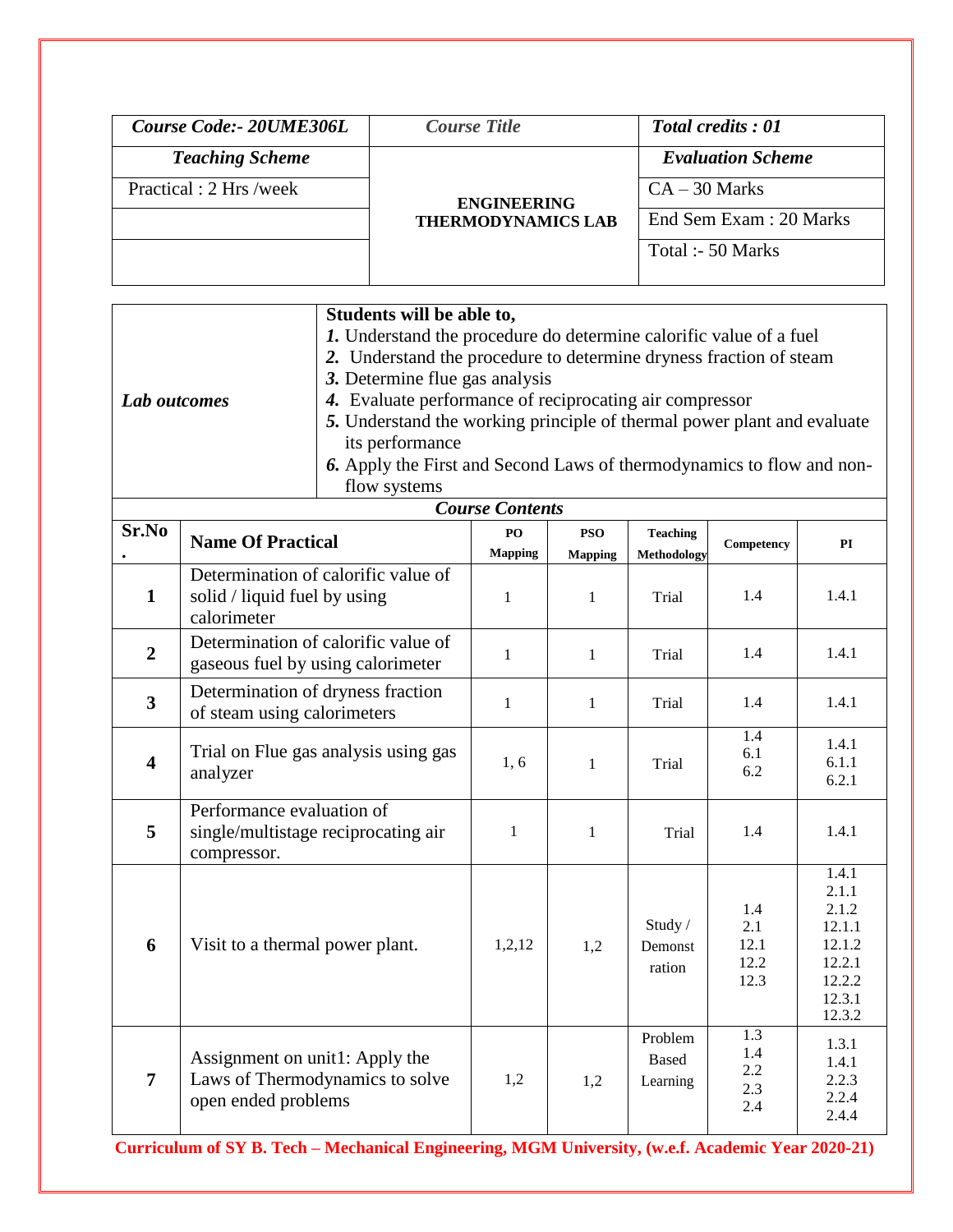| 8  | Assignment based on unit 2: Solve<br>open ended problems using steam<br>table/chart/software | 1,2   | 1,2 | Problem<br>Based<br>Learning | 1.3<br>1.4<br>2.2<br>2.3<br>2.4        | 1.3.1<br>1.4.1<br>2.2.3<br>2.2.4<br>2.4.4                   |
|----|----------------------------------------------------------------------------------------------|-------|-----|------------------------------|----------------------------------------|-------------------------------------------------------------|
| 9  | Assignment based on unit 3: Solve<br>open ended problems on vapour<br>power cycles.          | 1,2,3 | 1,1 | Problem<br>Based<br>Learning | 1.3<br>1.4<br>2.2<br>2.3<br>2.4<br>3.2 | 1.3.1<br>1.4.1<br>2.2.3<br>2.2.4<br>2.4.4<br>3.2.1<br>3.2.3 |
| 10 | Assignment based on unit 4: Solve<br>open ended problems on gas power<br>cycles.             | 1,2,3 | 1,1 | Problem<br>Based<br>Learning | 1.3<br>1.4<br>2.2<br>2.3<br>2.4<br>3.2 | 1.3.1<br>1.4.1<br>2.2.3<br>2.2.4<br>2.4.4<br>3.2.1<br>3.2.3 |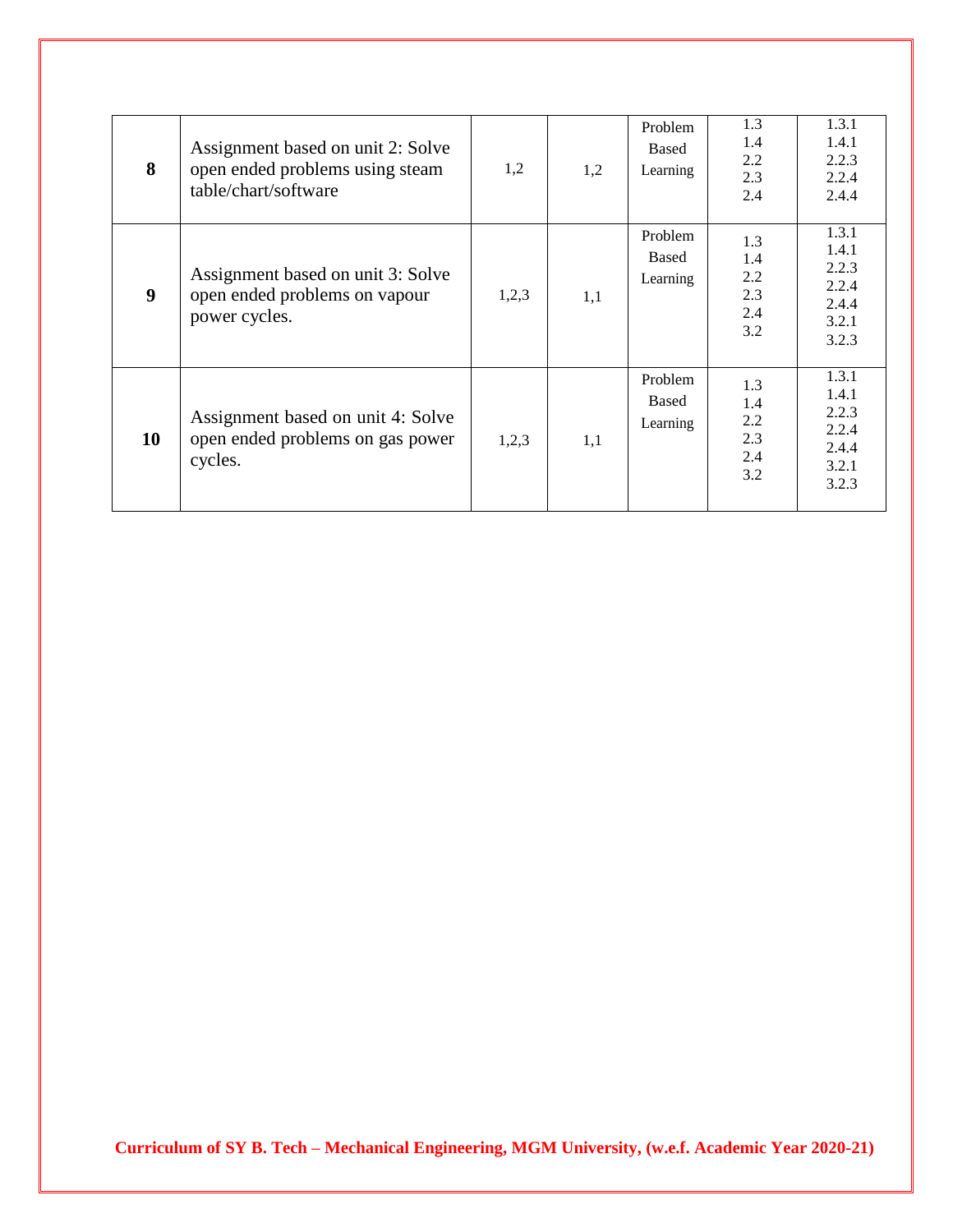| Course Code: 20UME307L  | <b>Course Title</b>              | <b>Total credits: 01</b> |
|-------------------------|----------------------------------|--------------------------|
| <b>Teaching Scheme</b>  |                                  | <b>Evaluation Scheme</b> |
| Practical : 2 Hrs /week | <b>STRENGTH OF MATERIALS LAB</b> | $CA - 30$ Marks          |
|                         |                                  | End Sem Exam : 20 Marks  |
|                         |                                  | Total :- 50 Marks        |
|                         |                                  |                          |

|                | <b>Course Outcomes</b>                                                                 | 1. Apply the basic concepts of strength of<br>materials.<br>2. Interpret properties of different materials<br>through experimentation.<br>3. Demonstrate behavior of materials under<br>various types of load. |                      |                              |                             |                                     |
|----------------|----------------------------------------------------------------------------------------|----------------------------------------------------------------------------------------------------------------------------------------------------------------------------------------------------------------|----------------------|------------------------------|-----------------------------|-------------------------------------|
|                | <b>Name of Practical</b>                                                               | Type/<br><b>Methodology</b>                                                                                                                                                                                    | PO<br><b>Mapping</b> | <b>PSO</b><br><b>Mapping</b> | Competency                  | PI                                  |
| $\mathbf{1}$   | Tension test on Mild steel, High<br>Yield strength deformed bars                       | Experimental                                                                                                                                                                                                   | 1,9,12               | 3                            | 1.2, 9.1<br>12.3            | 1.2.1,<br>9.1.2<br>12.3.2           |
| $\overline{2}$ | Cold bend test on Mild steel<br>bars. (I.S. 1608)                                      | Experimental                                                                                                                                                                                                   | 1,9,12               | 3                            | 1.2, 9.1,<br>12.3           | 1.2.1,<br>9.1.2,<br>12.3.2          |
| $\overline{3}$ | Compression test on Concrete<br>Block.                                                 | Experimental                                                                                                                                                                                                   | 1,9,12               | 3                            | 1.2, 9.1,<br>12.3           | 1.2.1,<br>9.1.2,<br>12.3.2          |
| $\overline{4}$ | Compression test on Wood<br>(parallel and perpendicular<br>to grains). $($ IS:1708 $)$ | Experimental /<br>Virtual                                                                                                                                                                                      | 1, 5,<br>9,12        | 3                            | 1.2,<br>5.1<br>9.1,<br>12.3 | 1.2.1,<br>5.1.1<br>9.1.2,<br>12.3.2 |
| 5              | Direct shear test (Single and<br>Double) on Metals (IS:<br>5242-9779).                 | Experimental                                                                                                                                                                                                   | 1,9,12               | 3                            | 1.2, 9.1,<br>12.3           | 1.2.1,<br>9.1.2,<br>12.3.2          |
| 6              | Rockwell Hardness test<br>on metals. (ASTM E18<br>$-19$                                | Experimental                                                                                                                                                                                                   | 1,9,12               | 3                            | 1.2, 9.1,<br>12.3           | 1.2.1,<br>9.1.2,<br>12.3.2          |
| $\overline{7}$ | <b>Brunello Hardness Test</b><br>(IS: 1500)                                            | Experimental                                                                                                                                                                                                   | 1,9,12               | 3                            | 1.2, 9.1,<br>12.3           | 1.2.1,<br>9.1.2,<br>12.3.2          |
| 8              | Torsion test on circular mild<br>steel bar (IS: 1717).<br>(Experimental / Virtual)     | Experimental /<br>Virtual                                                                                                                                                                                      | 1,5,9,<br>12         | 3                            | 1.2,<br>5.1<br>9.1,<br>12.3 | 1.2.1,<br>5.1.1<br>9.1.2,<br>12.3.2 |
| 9              | Izod and Charpy Impact<br>test on metals (IS: 1598)<br>and IS:<br>$1757 - 1973$ ).     | Experimental                                                                                                                                                                                                   | 1,9,12               | 3                            | 1.2, 9.1,<br>12.3           | 1.2.1,<br>9.1.2,<br>12.3.2          |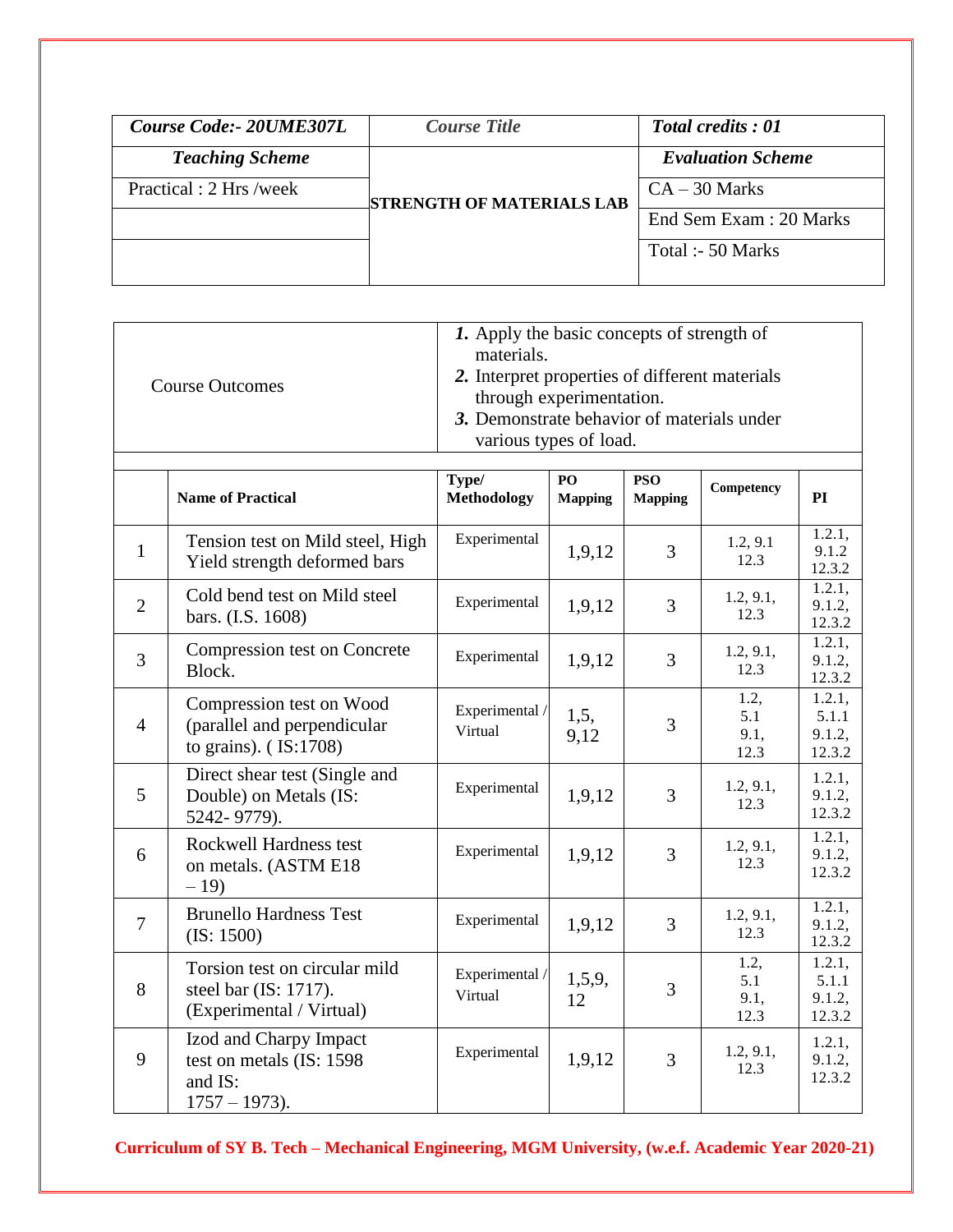|  | Bending test on Timber beam | Experim<br>ental | $1,7,14$ . |  | $2 \Omega$<br>1.4, 7.1,<br>ר הו<br>ن ۱۷٬۰ | .<br>. <u>.</u> .<br>$1 \cap 2$<br>12.3.2 |
|--|-----------------------------|------------------|------------|--|-------------------------------------------|-------------------------------------------|
|--|-----------------------------|------------------|------------|--|-------------------------------------------|-------------------------------------------|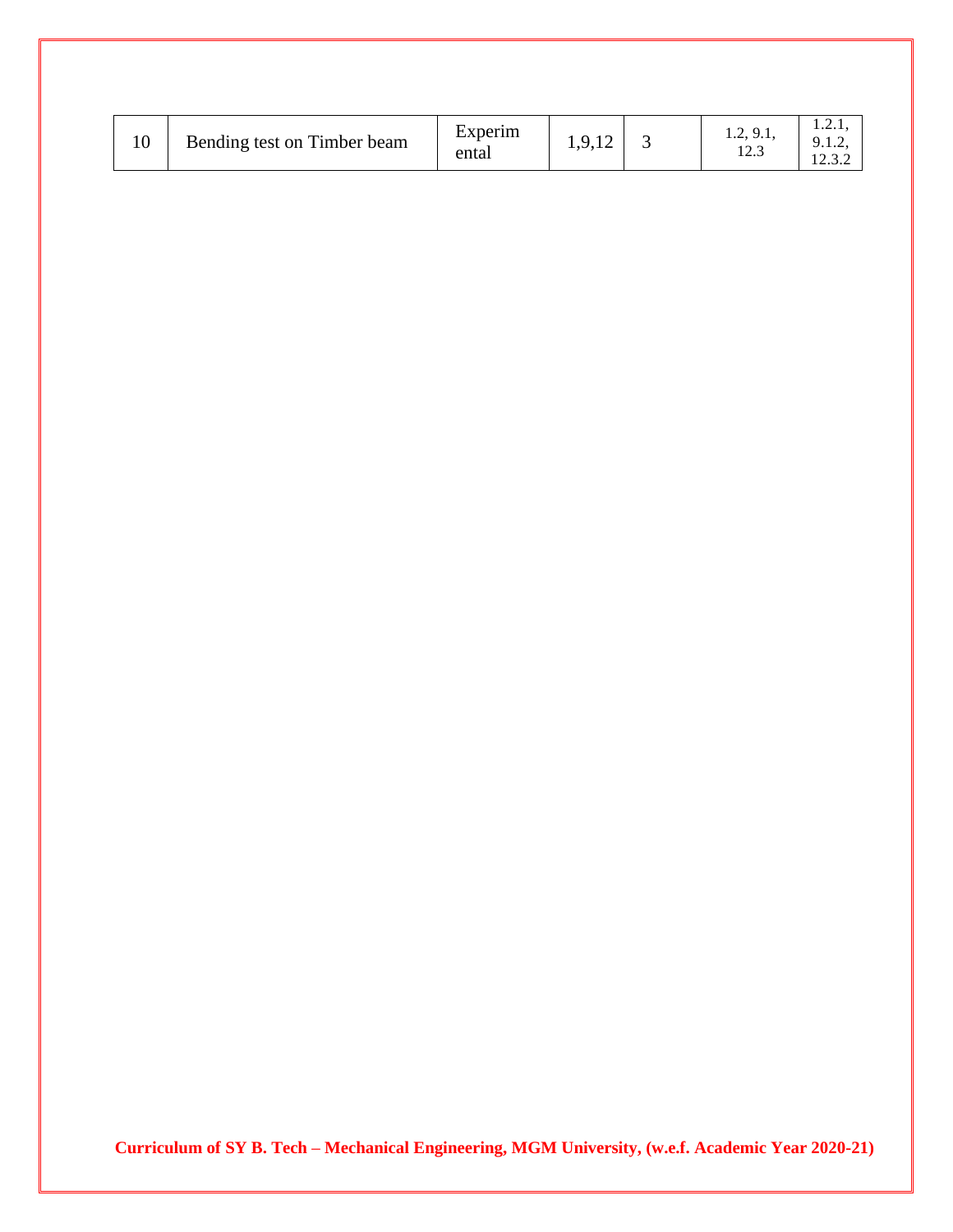| 11 | Compression and water<br>absorption Test on bricks (IS<br>3495 (Parts 1 to 4): 1992)                             | Experim<br>ental | 1,9,12       | 1.2, 9.1,<br>12.3           | 1.2.1,<br>9.1.2,<br>12.3.2          |
|----|------------------------------------------------------------------------------------------------------------------|------------------|--------------|-----------------------------|-------------------------------------|
| 12 | Mohr's circle graphical solution<br>method for principal stress<br>problems.                                     | Graphica         | 1,9,12       | 1.2, 9.1,<br>12.3           | 1.2.1,<br>9.1.2,<br>12.3.2          |
| 13 | Assignment<br><sub>on</sub><br>computer programming<br>for simple problems of<br>stress, strain<br>computations. | Program<br>ming  | 1,5,<br>9,12 | 1.2,<br>5.1<br>9.1,<br>12.3 | 1.2.1,<br>5.1.1<br>9.1.2,<br>12.3.2 |

References:

- 1. Government college of Engineering, Karad.
- 2. Government college of Engineering, Aurangabad.
- 3. College of engineering, Pune.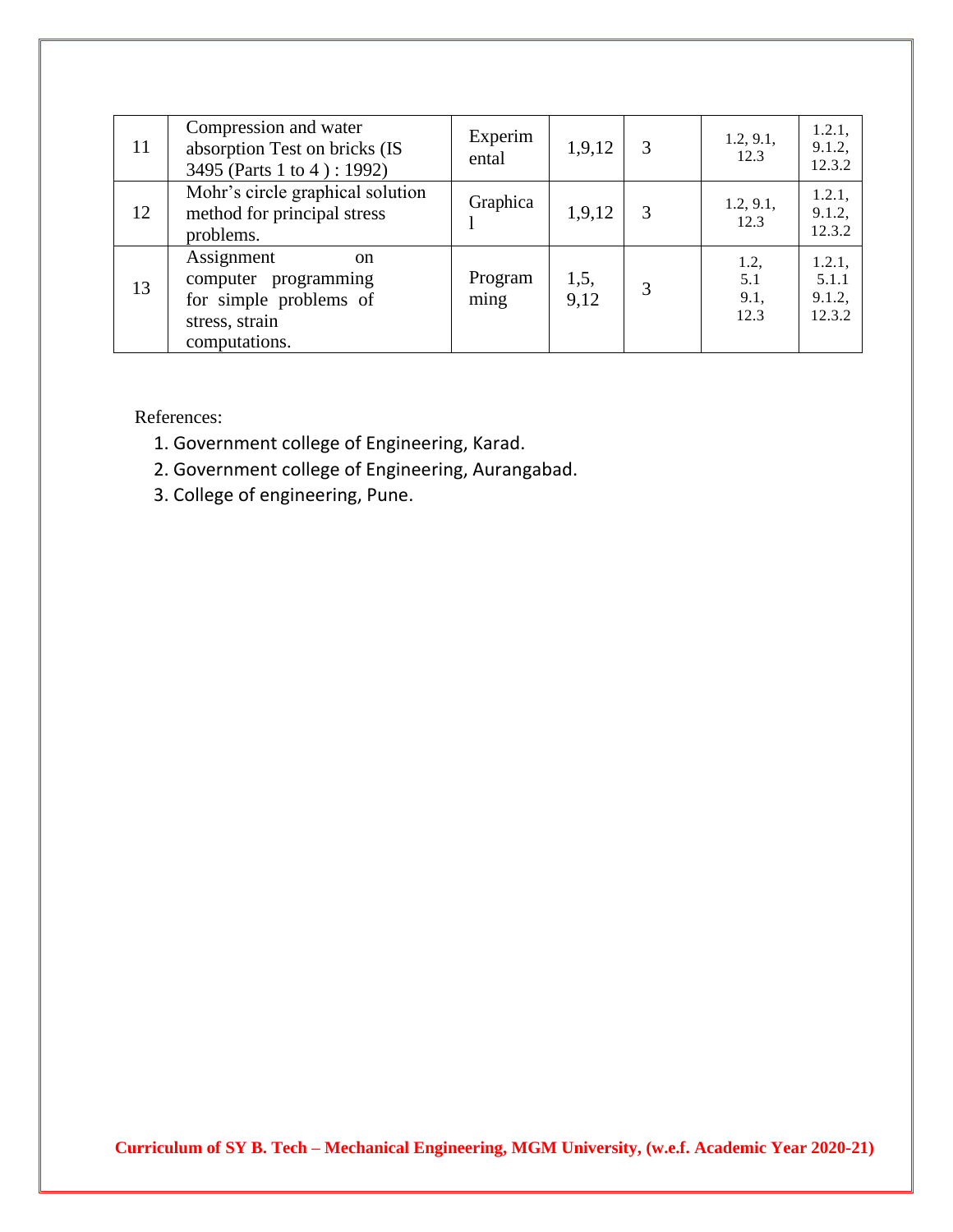| Course Code: 20UME306L  | <i>Course Title</i>          | <b>Total credits: 01</b> |
|-------------------------|------------------------------|--------------------------|
| <b>Teaching Scheme</b>  |                              | <b>Evaluation Scheme</b> |
| Practical : 2 Hrs /week | <b>WORKSHOP PRACTICE - I</b> | $CA - 30$ Marks          |
|                         |                              | End Sem Exam : 20 Marks  |
|                         |                              | Total :- 50 Marks        |
|                         |                              |                          |

|                | Lab outcomes                                     | 1. To have hands on practice and understanding of lathe processes and tools<br>2. To make a spur gear on milling machine.<br>3. To have hands on practice and understanding of pattern making processes<br>and tools.                                                                                                                                                                                                                                    |                                                       |                              |                |                          |                                  |
|----------------|--------------------------------------------------|----------------------------------------------------------------------------------------------------------------------------------------------------------------------------------------------------------------------------------------------------------------------------------------------------------------------------------------------------------------------------------------------------------------------------------------------------------|-------------------------------------------------------|------------------------------|----------------|--------------------------|----------------------------------|
|                |                                                  | <b>Course Contents</b>                                                                                                                                                                                                                                                                                                                                                                                                                                   |                                                       |                              |                |                          |                                  |
| $S_{r}$        | <b>Name Of Practical</b>                         | Type/<br>Methodology                                                                                                                                                                                                                                                                                                                                                                                                                                     | PQ<br><b>Mapping</b>                                  | <b>PSO</b><br><b>Mapping</b> | Compe<br>tency | PI                       |                                  |
| 1              | Jobs:<br>operations mentioned above.<br>cutting. | Machine Shop: Study of different simple operations to<br>be carried on the lathe machine. Plain turning, facing,<br>step turning, taper turning, knurling, safety precautions.<br>Study of different operations to be carried on the<br>milling machine, the use of indexing, gear cutting.<br>1. Preparing a job on lathe machine involving the<br>2. Preparing a job individually or in a group of<br>students involving indexing operation, spur gear | Execution<br>of<br>operations<br>practically.         | 1,2,6,9                      | 1              | 1.4<br>2.1<br>6.2<br>9.1 | 1.4.1<br>2.1.1<br>6.2.1<br>9.1.1 |
| $\overline{2}$ | methods.<br>Jobs:<br>working operations.         | Pattern Making: Study of patterns-material, type of<br>patterns and cores, allowances, pattern making tools,<br>1. At least one pattern in Wood, involving<br>details<br>like allowances, core prints (if required) parting line<br>of multi piece pattern etc. in the cope, drag.<br>2. Preparing a job individually or in a group of<br>students of any useful item of daily use, using wood                                                           | Execution<br>$\sigma$ f<br>operations<br>practically. | 1,2,6,9                      | 1              | 1.4<br>2.1<br>6.2<br>9.1 | 1.4.1<br>2.1.1<br>6.2.1<br>9.1.1 |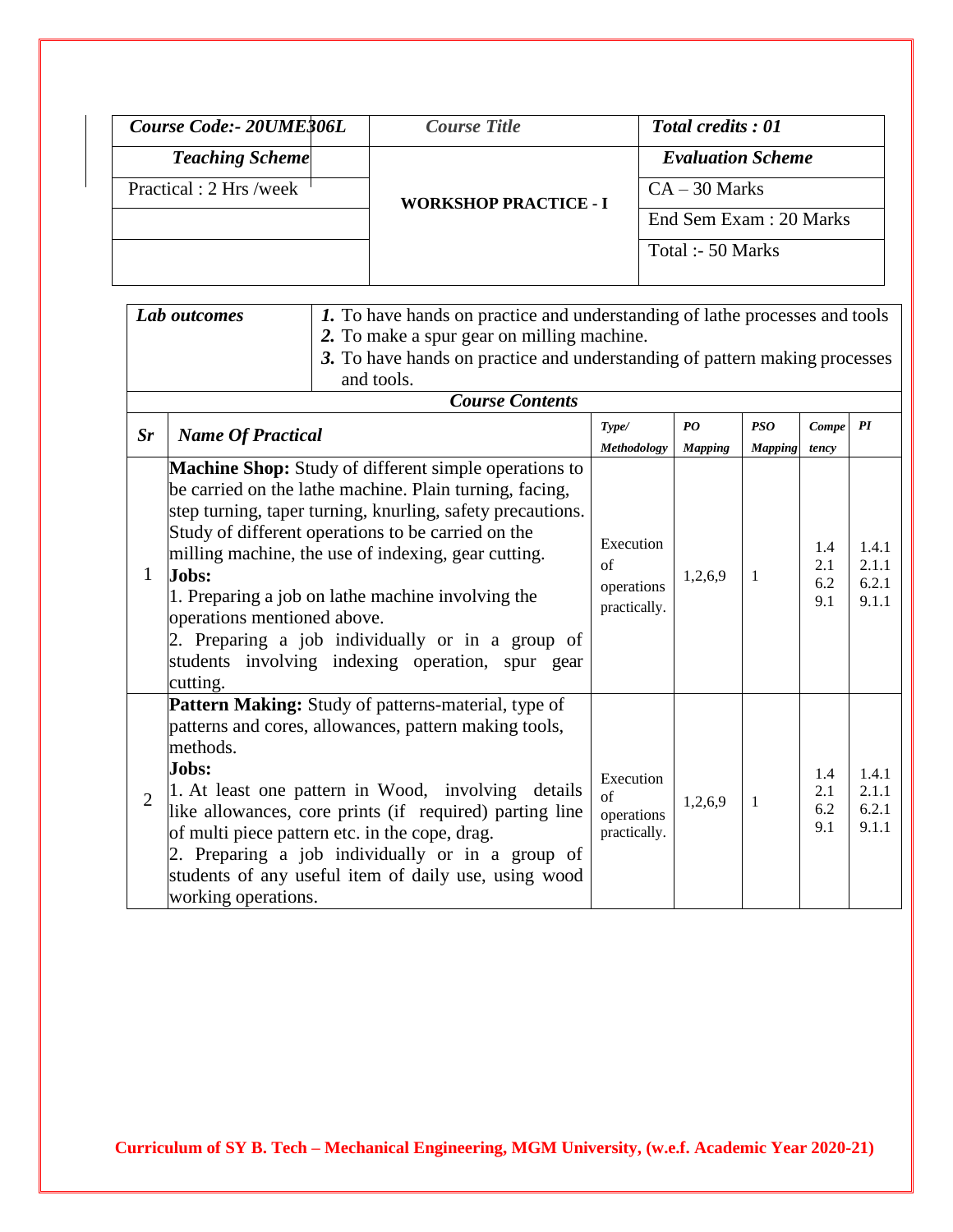| Course Code: - 20UME309L | <i>Course Title</i>                                 | <b>Total credits: 02</b> |
|--------------------------|-----------------------------------------------------|--------------------------|
| <b>Teaching Scheme</b>   |                                                     | <b>Evaluation Scheme</b> |
| Practical: 4 Hrs /week   | <b>MACHINE DRAWING AND</b><br><b>COMPUTER AIDED</b> | $CA - 30$ Marks          |
|                          | <b>DRAFTING</b>                                     | End Sem Exam : 20 Marks  |
|                          |                                                     | Total :- 50 Marks        |

|              | At the end of this course, students will able to                                                             |
|--------------|--------------------------------------------------------------------------------------------------------------|
|              | <b>1.</b> Understand Conventional representation of standard machine components, welds,                      |
|              | materials etc.                                                                                               |
| Lab outcomes | 2. Find Curves of intersection of penetrating solids                                                         |
|              | 3. Develop Assemble view from details of given component <i>i.e.</i> valve, pump,<br>machine tool part, etc. |
|              | 4. Apply various tools of AUTO CAD Software for Drafting and 3D Modeling.                                    |

|                        | 4. Apply various tools of AUTO CAD Software for Drafting and 3D Modeling. |
|------------------------|---------------------------------------------------------------------------|
| <b>Course Contents</b> |                                                                           |

| $S_{r}$        | <b>Name Of Practical</b>                                                                                                                                                                                                                                           | Type/<br>Methodology                                                           | $\boldsymbol{P}\boldsymbol{O}$<br><b>Mapping</b> | PSO<br><b>Mapping</b> | Competency                                             | PI                                                                   |
|----------------|--------------------------------------------------------------------------------------------------------------------------------------------------------------------------------------------------------------------------------------------------------------------|--------------------------------------------------------------------------------|--------------------------------------------------|-----------------------|--------------------------------------------------------|----------------------------------------------------------------------|
| $\mathbf{1}$   | Assignment on representation of standard<br>components, symbols of pipe joints, weld<br>joints, rivet joint etc., surface finish                                                                                                                                   | Assignment,<br><b>Brain</b><br>Storming,                                       | 1, 9, 10                                         | 1,2                   | 1.3<br>1.4<br>9.2<br>10.1                              | 1.3.1<br>1.4.1<br>9.2.1<br>10.1.1                                    |
| $\overline{2}$ | Solve<br>problem<br>based<br>any<br>two<br><sub>on</sub><br>Intersection of Solids.                                                                                                                                                                                | <b>Brain</b><br>Storming,<br>Problem<br>Solving,<br>Activity based<br>learning | 1,2,3,9,10                                       | 1,2                   | 1.3<br>1.4<br>2.2<br>3.4                               | 1.3.1<br>1.4.1<br>2.2.3<br>3.4.1                                     |
| 3              | Solve<br>problems<br>based<br>any two<br><sub>on</sub><br>Development of Surfaces                                                                                                                                                                                  | Problem<br><b>Based</b><br>Learning                                            | 1,2,3,9,10                                       | 1,2                   | 9.2<br>10.1                                            | 9.2.1<br>10.1.1                                                      |
| $\overline{4}$ | Two full imperial drawing sheets, one<br>consisting of assembly and the other<br>consisting of details of any one standard<br>component such as valves, components of<br>various machine tools, pumps, joints, engine<br>parts, etc                                | Problem<br><b>Based</b><br>Learning                                            | 1,2,3,8,9,<br>10,12                              | 1,2                   | 1.3<br>1.4<br>2.1<br>3.1<br>8.2<br>9.2<br>10.1<br>10.3 | 1.3.1<br>1.4.1<br>2.1.3<br>3.1.4<br>8.2.1<br>9.2.1<br>10.1<br>10.3.1 |
| 5              | Two assignments of AutoCAD:<br>Orthographic<br>Projections<br>of<br>simple<br>machine component such as bracket,<br>Bearing Housing or Cast component such<br>as connecting rod, Piston, etc.; with<br>dimensioning and detailing of three views<br>of components. | Activity<br><b>Based</b><br>Learning,<br>Problem<br><b>Based</b><br>Learning   | 1,3,5,9,10                                       | 1,2                   | 1.3<br>1.4<br>3.2                                      | 1.3.1<br>1.4.1<br>3.2.2                                              |
| 6              | 3-D model at least two simple machine<br>component.                                                                                                                                                                                                                | Activity<br><b>Based</b><br>Learning,<br>Problem<br><b>Based</b><br>Learning   | 1,3,5,9,10                                       | 1,2                   | 5.1<br>9.2<br>10.3                                     | 5.1.1<br>5.1.2<br>9.2.1<br>10.3.1                                    |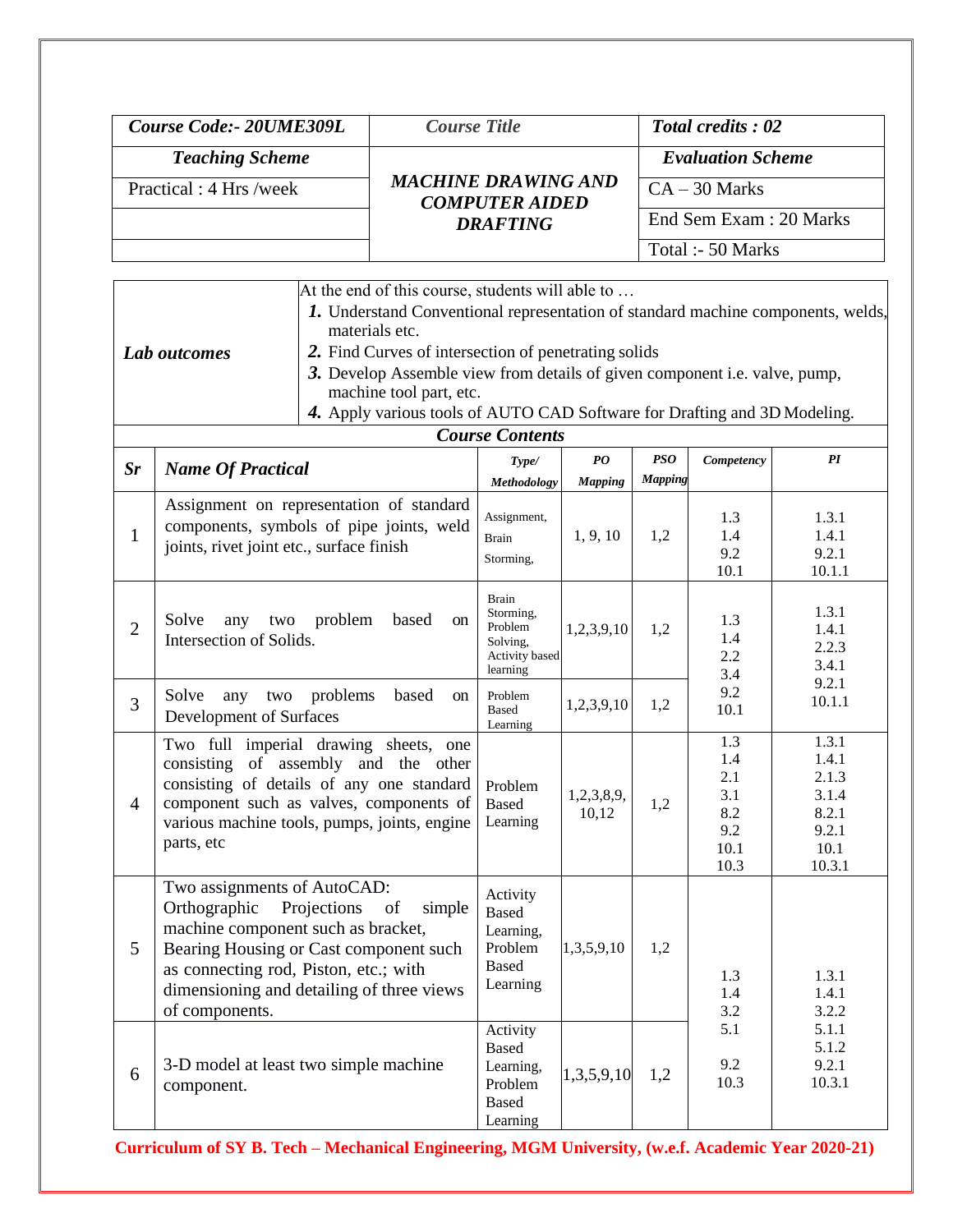| Course Code:- 20UME310L | <b>Course Title</b>        | <b>Total credits: Audit Course</b> |
|-------------------------|----------------------------|------------------------------------|
| <b>Teaching Scheme</b>  |                            | <b>Evaluation Scheme</b>           |
| Practical : 2 Hrs /week | <b>DESIGN THINKING LAB</b> | Term Work :- 50 Marks              |
|                         |                            |                                    |
|                         |                            |                                    |
|                         |                            |                                    |

|                |                                   |            | At the end of the course, the students will be able to, |                        |                |            |                                                                         |
|----------------|-----------------------------------|------------|---------------------------------------------------------|------------------------|----------------|------------|-------------------------------------------------------------------------|
|                |                                   |            |                                                         |                        |                |            | 1. Draw Conventional representation of standard machine components,     |
|                |                                   |            | welds, materials, etc.                                  |                        |                |            |                                                                         |
|                | Lab outcomes                      |            |                                                         |                        |                |            | 2. Draw and Understand the sectional view, Auxiliary of a given machine |
|                |                                   | component. |                                                         |                        |                |            |                                                                         |
|                |                                   |            |                                                         |                        |                |            | 3. Develop Assemble view from details of given component i.e. valve,    |
|                |                                   |            | pump, machine tool part, etc.                           |                        |                |            |                                                                         |
|                |                                   |            |                                                         | <b>Course Contents</b> |                |            | 4. Combine details of given machine component and draw assembled view.  |
|                |                                   |            | Type/                                                   |                        | PSO            |            | PI                                                                      |
| $S_{r}$        | <b>Name Of Practical</b>          |            | <b>Methodology</b>                                      | PO Mapping             | <b>Mapping</b> | Competency |                                                                         |
|                | Design thinking                   | process    |                                                         |                        |                |            |                                                                         |
| $\mathbf{1}$   | introduction:                     | Defining   |                                                         |                        |                |            |                                                                         |
|                | purpose & understand the          |            | <b>PPT</b>                                              | $\mathbf{1}$           | $\mathbf{1}$   | 1.2        | 1.2.1                                                                   |
|                | needs.                            |            |                                                         |                        |                |            |                                                                         |
|                | Learner persona and KSSL          |            |                                                         |                        |                |            |                                                                         |
| $\overline{2}$ | Framework knowledge-              |            | <b>PPT</b>                                              | 1,12                   | $\mathbf{1}$   | 1.2, 12.1  | 1.2.1, 12.1.1                                                           |
|                | skill-self-awareness-             |            |                                                         |                        |                |            |                                                                         |
|                | Learning to learn                 |            |                                                         |                        |                |            | 2.4.1, 2.4.2, 3.1.1, 3.1.2,                                             |
| 3              | <b>Active Learning strategies</b> |            | Analysis                                                | 2,3                    | 1,2            | 2.4, 3.1   | 3.1.3                                                                   |
|                |                                   |            |                                                         |                        |                | 1.4, 2.4,  |                                                                         |
|                |                                   |            | Individual                                              |                        |                | 3.3, 4.3,  | 1.4.1, 2.4.1, 2.4.2, 3.3.1,                                             |
| $\overline{4}$ | Project based learning            |            | Activity,                                               | 1,2,3,4,12             | 1,2            | 12.1, 2.4, | 4.3.1, 4.3.2, 12.1.1,                                                   |
|                |                                   |            | Innovation                                              |                        |                | 3.1        | 12.1.2,                                                                 |
| 5              | Empathy maps                      |            |                                                         | 2,3                    | $\mathbf{1}$   | 2.4, 3.1   | 2.4.1, 2.4.2, 3.1.1, 3.1.2,                                             |
|                |                                   |            | <b>PPT</b>                                              |                        |                |            | 3.1.3                                                                   |
| 6              | Hope<br>Fear,<br>and              | action     | <b>PPT</b>                                              | 2,3                    | $\mathbf{1}$   | 2.4, 3.1   | 2.4.1, 2.4.2, 3.1.1, 3.1.2,                                             |
|                | responses                         |            |                                                         |                        |                |            | 3.1.3                                                                   |
| $\tau$         | Mindfulness activity              |            | <b>PPT</b>                                              | 2,3                    | $\mathbf{1}$   | 2.4, 3.1   | 2.4.1, 2.4.2, 3.1.1, 3.1.2,                                             |
|                |                                   |            |                                                         |                        |                |            | 3.1.3                                                                   |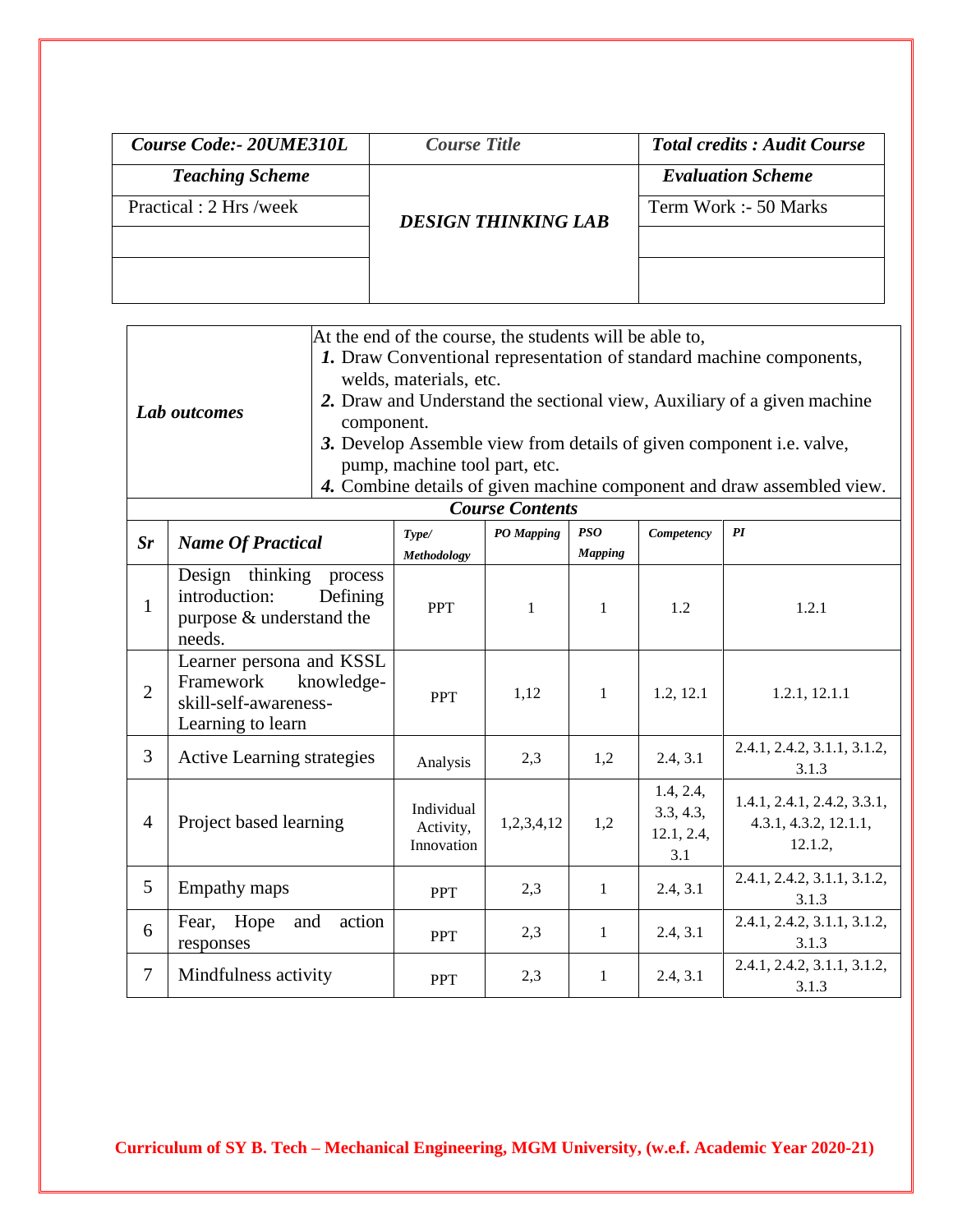| Course Code:- 20UME311I | <b>Course Title</b>          | Total credits : 1        |
|-------------------------|------------------------------|--------------------------|
| <b>Teaching Scheme</b>  |                              | <b>Evaluation Scheme</b> |
|                         | <b>INDUSTRIAL INTERNSHIP</b> | Term Work :- 50 Marks    |
|                         |                              |                          |
|                         |                              |                          |
|                         |                              |                          |

|              | At the end of the course, the students will be able to,<br>1. To make the students aware of industrial culture and organizational<br>setup.<br>2. To create awareness about technical report writing among the students. |
|--------------|--------------------------------------------------------------------------------------------------------------------------------------------------------------------------------------------------------------------------|
| Lab outcomes | 3. Students will learn how to Work effectively as a member $\&$ leader in<br>multi-disciplinary team.                                                                                                                    |
|              | 4. Students will developed an ability to communicate effectively on various<br>engineering problems.                                                                                                                     |
|              | 5. Students will identify their own educational needs and areas of interests.                                                                                                                                            |
|              | <b>Course Contents</b>                                                                                                                                                                                                   |

## *Name Of Practical*

Students will have to undergo 2 weeks training programme in the Industry during the winter vacation after III<sup>rd</sup> semester examination. It is expected that students should understand the organizational structure, various sections and their functions, products/services, testing facilities, safety and environmental protection measures etc. Students will have to submit a detailed report about the training programme to the faculty coordinator soon after joining in IV<sup>th</sup> semester of second year. They will have to give a power point presentation in front of the group of examiners.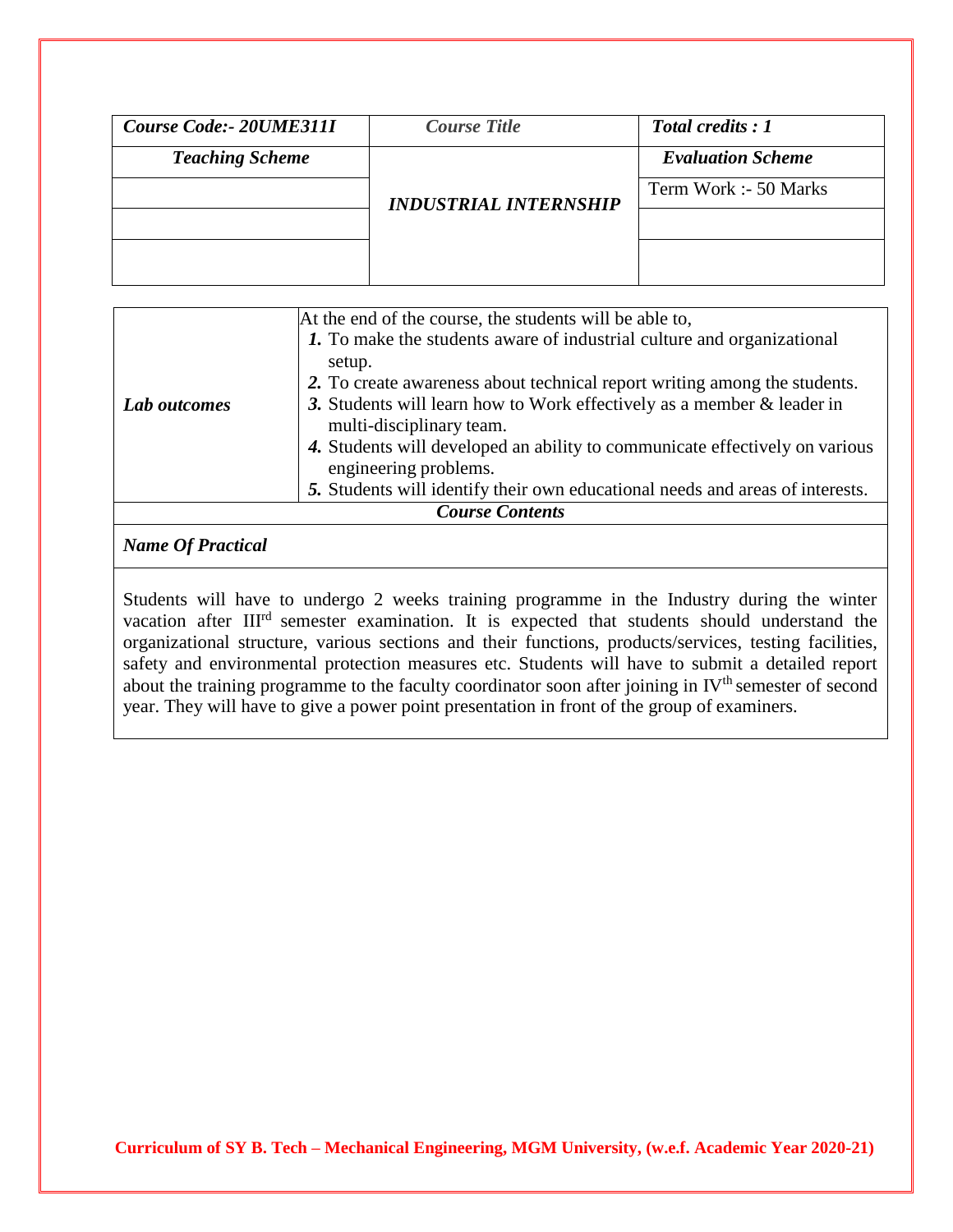# **SEMESTER IV**

| Course Code:- 20UME401D                                                                                                                                                                            |                                                 |                                                                                                                                                                                                                                                                                            |                |                                                      | <b>Total credits: 02</b> |                |       |       |  |
|----------------------------------------------------------------------------------------------------------------------------------------------------------------------------------------------------|-------------------------------------------------|--------------------------------------------------------------------------------------------------------------------------------------------------------------------------------------------------------------------------------------------------------------------------------------------|----------------|------------------------------------------------------|--------------------------|----------------|-------|-------|--|
| <b>Teaching Scheme</b>                                                                                                                                                                             | <b>NUMERICAL METHODS</b><br><b>AND COMPUTER</b> |                                                                                                                                                                                                                                                                                            |                | <b>Evaluation Scheme</b><br>CA<br>$: 10$ Marks       |                          |                |       |       |  |
| <b>Theory: 2Hrs/week</b>                                                                                                                                                                           |                                                 |                                                                                                                                                                                                                                                                                            |                |                                                      |                          |                |       |       |  |
|                                                                                                                                                                                                    |                                                 |                                                                                                                                                                                                                                                                                            |                |                                                      |                          |                |       |       |  |
| <b>Exam Duration :- 2 Hours</b>                                                                                                                                                                    | <b>PROGRAMMING</b>                              |                                                                                                                                                                                                                                                                                            |                | <b>Mid Sem: 10 Marks</b><br><b>End Sem: 30 Marks</b> |                          |                |       |       |  |
|                                                                                                                                                                                                    |                                                 |                                                                                                                                                                                                                                                                                            |                |                                                      |                          |                |       |       |  |
| <b>Course Objectives</b>                                                                                                                                                                           |                                                 | 1- To develop Logical understanding of the subject.<br>2- To develop mathematical skill so that students are able to apply numerical<br>methods & Principle's in solving problems from engineering fields.<br>3- To produce graduates with mathematical knowledge $&$ computational skill. |                |                                                      |                          |                |       |       |  |
| <b>Course Outcomes</b>                                                                                                                                                                             | Engineering                                     | Students will be able to -<br>1-To solve problems on statistical analysis.<br>2-To solve real life problems based on Statistics and Numerical Methods in                                                                                                                                   |                |                                                      |                          |                |       |       |  |
| <b>Pre-requisites</b>                                                                                                                                                                              |                                                 | Students to know about pre-university mathematics and calculus.                                                                                                                                                                                                                            |                |                                                      |                          |                |       |       |  |
| <b>Course Type</b>                                                                                                                                                                                 |                                                 | <b>Basic Science course</b>                                                                                                                                                                                                                                                                |                |                                                      |                          |                |       |       |  |
| <b>Course Contents</b>                                                                                                                                                                             |                                                 |                                                                                                                                                                                                                                                                                            |                |                                                      |                          |                |       |       |  |
| Unit No.                                                                                                                                                                                           |                                                 |                                                                                                                                                                                                                                                                                            | PO             | <b>PSO</b>                                           | <b>Teaching</b>          | Competency     |       |       |  |
|                                                                                                                                                                                                    |                                                 |                                                                                                                                                                                                                                                                                            | <b>Mapping</b> | <b>Mapping</b>                                       | Methodology              |                | P. I. |       |  |
| Unit 1: Solution of Simultaneous equations and Solution of algebraic and transcendental equations:                                                                                                 |                                                 |                                                                                                                                                                                                                                                                                            |                |                                                      |                          |                |       |       |  |
| Gauss-Jordan elimination method, Gauss-<br>Seidel method. Engineering applications.<br>Bisection method, Secant method, Newton<br>-Raphson<br>method.<br>applications.                             |                                                 | Engineering                                                                                                                                                                                                                                                                                | 1,2,3          | 1,2                                                  | Lecture                  | $\mathbf{1}$   | 1.4   | 1.4.1 |  |
| Unit 2: Solution of differential equations with initial conditions                                                                                                                                 |                                                 |                                                                                                                                                                                                                                                                                            |                |                                                      |                          |                |       |       |  |
| Euler's method, Euler's modified method,<br>Runge-Kutta<br>fourth<br>Engineering applications.                                                                                                     | order                                           | method.                                                                                                                                                                                                                                                                                    | 1,2,3          | 1,2                                                  | Lecture                  | $\mathbf{1}$   | 1.4   | 1.4.1 |  |
| <b>Unit 3: Interpolation</b>                                                                                                                                                                       |                                                 |                                                                                                                                                                                                                                                                                            |                |                                                      |                          |                |       |       |  |
| Using forward, backward,<br>differences.<br>unequal intervals. Divided differences.<br>Newton's divided difference formula.<br>Engineering applications.                                           | Lagrange's formula                              | central<br>for                                                                                                                                                                                                                                                                             | 1,2,3          | 1,2                                                  | Lecture                  | $\overline{2}$ | 2.2   | 2.2.2 |  |
|                                                                                                                                                                                                    |                                                 |                                                                                                                                                                                                                                                                                            |                |                                                      |                          |                |       |       |  |
| First and second order derivatives using<br>forward, backward, central differences.<br>Engineering applications.<br>rule, Sterling's one - third and three-<br>eighth<br>Engineering applications. |                                                 | Trapezoidal<br>formulas, Weddle's formula.                                                                                                                                                                                                                                                 | 1,2,3          | 1,2                                                  | Lecture                  | 2              | 2.2   | 2.2.3 |  |
| Unit 4: Numerical differentiation and Numerical Integration<br><b>Unit 5: Probability</b>                                                                                                          |                                                 |                                                                                                                                                                                                                                                                                            |                |                                                      |                          |                |       |       |  |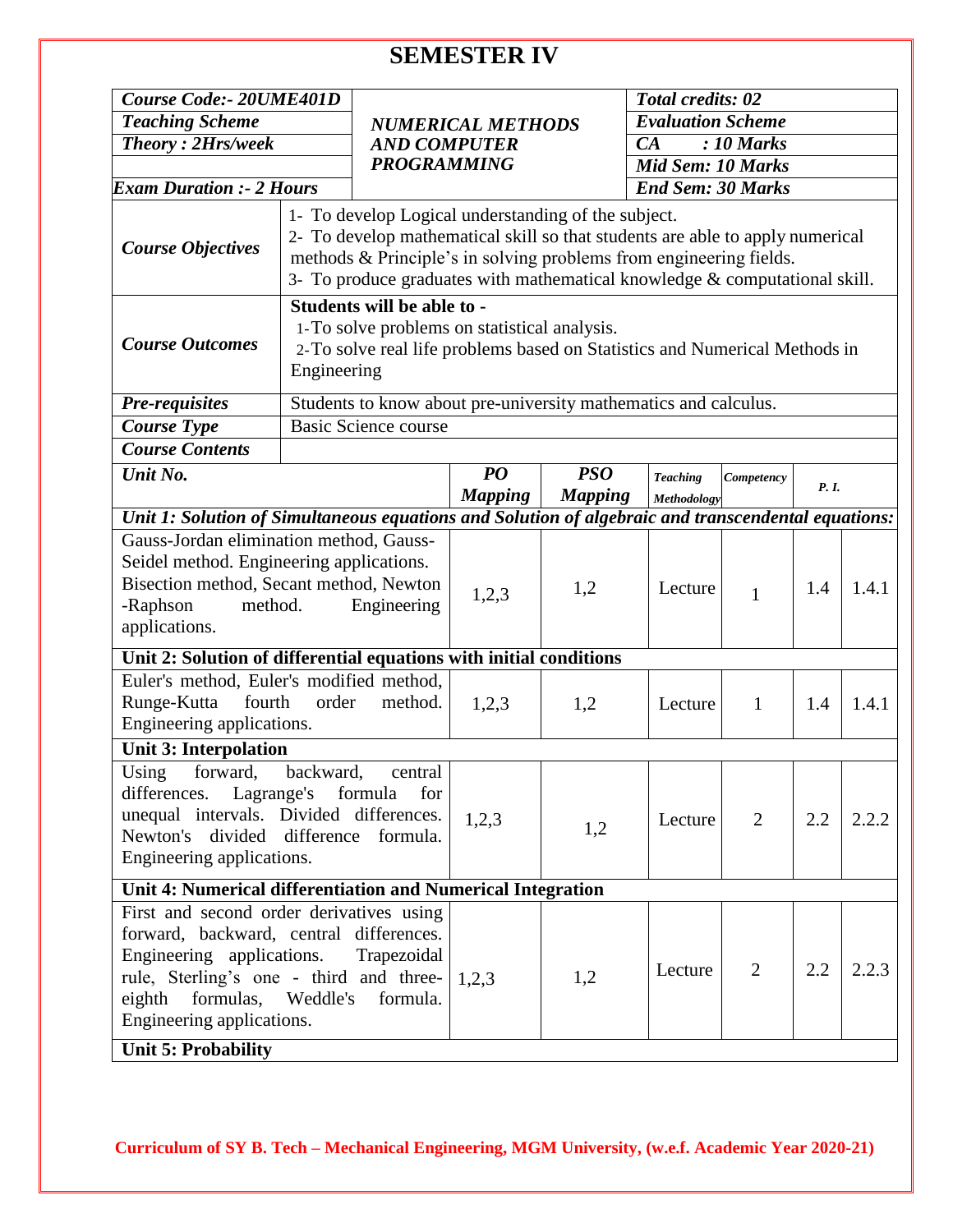| Addition and multiplication rules.<br>Probability distribution. Binomial, Poisson,<br>Normal distributions. Engineering<br>applications. | 1,2,3 | 1,2 | Lecture |     | 3.3.1 |
|------------------------------------------------------------------------------------------------------------------------------------------|-------|-----|---------|-----|-------|
| <b>Unit 6: Statistics</b>                                                                                                                |       |     |         |     |       |
| Mean, Mode, Median, Quartile deviation,<br>Mean deviation, Standard deviation,<br>Moments, Skewness, Kurtosis.                           | 1,2,3 | 1,2 | Lecture | 3.3 | 3.3.1 |

### *Reference Books:*

- 1. P.N.Wartikar and J. N. Wartikar, A Text Book of Engineering Mathematics (Volume-I, II, III), Pune Vidyarthi Griha Prakashan, Pune.
- 2. B. S. Grewal, "Higher Engineering Mathematics," Khanna Publications, New Delhi
- 3. H.K. Das, "Advanced Engineering Mathematics," S. Chand & Company.
- 4. Dhavan & Srivastava : Statistics and Probability
- 5. Numerical Methods by M.K.Jain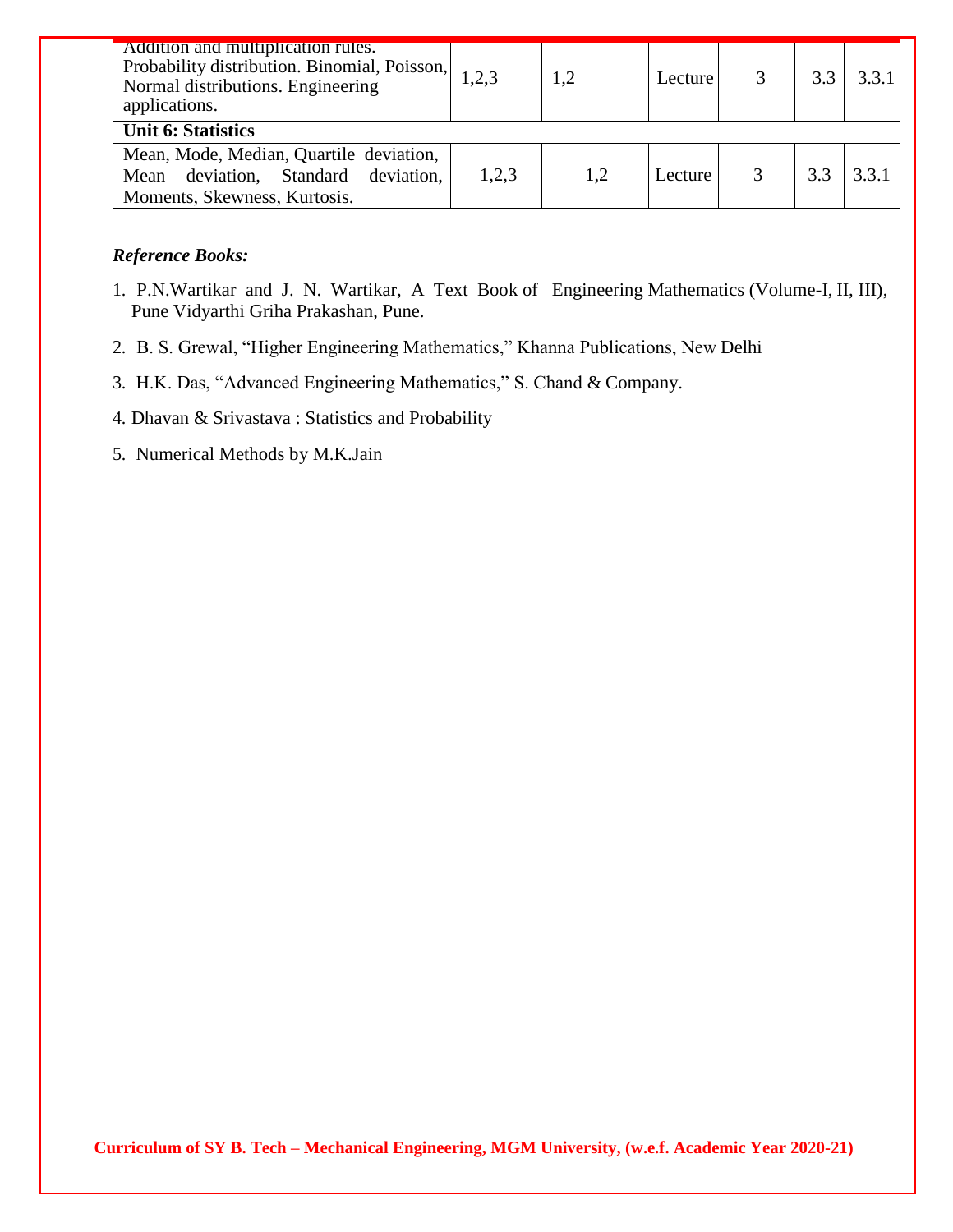|                                               | <b>Course Code:- 20UME402D</b>                                                                                                |                                                   |                |                | <b>Total credits: 02</b>                                                           |            |        |  |  |
|-----------------------------------------------|-------------------------------------------------------------------------------------------------------------------------------|---------------------------------------------------|----------------|----------------|------------------------------------------------------------------------------------|------------|--------|--|--|
| <b>Teaching Scheme</b>                        |                                                                                                                               | <b>ENGINEERING</b>                                |                |                | <b>Evaluation Scheme</b>                                                           |            |        |  |  |
| <b>Theory: 2 Hrs/week</b>                     |                                                                                                                               | <b>MATERIALS AND</b>                              |                |                | $\overline{CA}$<br>$\overline{10 \text{ Marks}}$                                   |            |        |  |  |
|                                               |                                                                                                                               | <b>METALLURGY</b>                                 |                |                | <b>Mid Sem: 10 Marks</b>                                                           |            |        |  |  |
| Duration of Exam - 02 Hours                   |                                                                                                                               |                                                   |                |                | <b>End Sem: 30 Marks</b>                                                           |            |        |  |  |
|                                               |                                                                                                                               |                                                   |                |                | 1- To understand the different types of structures of solid, defects in solids and |            |        |  |  |
|                                               |                                                                                                                               |                                                   |                |                | analysis of crystal structure by X-ray diffraction technique.                      |            |        |  |  |
|                                               | 2- To understand the different types of solid solution formation, steels and Cast                                             |                                                   |                |                |                                                                                    |            |        |  |  |
| <b>Course Objectives</b>                      | Irons microstructures with Iron-iron carbide equilibrium diagram.                                                             |                                                   |                |                |                                                                                    |            |        |  |  |
|                                               | 3- To understand the different types of Mechanical Properties of different                                                    |                                                   |                |                |                                                                                    |            |        |  |  |
|                                               | materials and their Testing                                                                                                   |                                                   |                |                |                                                                                    |            |        |  |  |
|                                               | 4- To understand the different types of Heat Treatment processes                                                              |                                                   |                |                |                                                                                    |            |        |  |  |
|                                               | 5- To understand the specimen preparation for macroscopic, examination and                                                    |                                                   |                |                |                                                                                    |            |        |  |  |
|                                               | study the microstructure.                                                                                                     |                                                   |                |                |                                                                                    |            |        |  |  |
|                                               | 6- To understand the different types of Non-Destructive Testing methods used                                                  |                                                   |                |                |                                                                                    |            |        |  |  |
|                                               |                                                                                                                               | in industries for diff. materials.                |                |                |                                                                                    |            |        |  |  |
|                                               |                                                                                                                               |                                                   |                |                | After learning the course, the students should be able:                            |            |        |  |  |
|                                               |                                                                                                                               | 1. Study various crystal structures of materials. |                |                |                                                                                    |            |        |  |  |
|                                               |                                                                                                                               |                                                   |                |                |                                                                                    |            |        |  |  |
|                                               | 2. Evaluate phase diagrams of various materials.<br>3. Understand mechanical properties of materials and calculations of same |                                                   |                |                |                                                                                    |            |        |  |  |
|                                               | using appropriate equations.                                                                                                  |                                                   |                |                |                                                                                    |            |        |  |  |
| <b>Course Outcomes</b>                        | 4. Suggest appropriate heat treatment process for a given application.                                                        |                                                   |                |                |                                                                                    |            |        |  |  |
|                                               | 5. Prepare samples of different materials for metallographic.                                                                 |                                                   |                |                |                                                                                    |            |        |  |  |
|                                               | 6. Recommend appropriate NDT technique for a given application.                                                               |                                                   |                |                |                                                                                    |            |        |  |  |
|                                               |                                                                                                                               |                                                   |                |                |                                                                                    |            |        |  |  |
|                                               |                                                                                                                               |                                                   |                |                |                                                                                    |            |        |  |  |
|                                               |                                                                                                                               |                                                   |                |                | Elements of Mechanical Engineering, Engineering Physics                            |            |        |  |  |
| <b>Pre-requisites</b><br><b>Course Type</b>   |                                                                                                                               | <b>Program Core Course</b>                        |                |                |                                                                                    |            |        |  |  |
| <b>Course Contents</b>                        |                                                                                                                               |                                                   |                |                |                                                                                    |            |        |  |  |
|                                               |                                                                                                                               |                                                   |                |                |                                                                                    |            |        |  |  |
| Unit No.                                      |                                                                                                                               |                                                   | PO             | PSO            | <b>Teaching</b>                                                                    | Competency | P. I.  |  |  |
| <b>Unit 1: Crystal Geometry</b>               |                                                                                                                               |                                                   | <b>Mapping</b> | <b>Mapping</b> | Methodology                                                                        |            |        |  |  |
| Lattices, Unit cells,                         |                                                                                                                               |                                                   |                |                |                                                                                    | 1.2        | 1.2.1  |  |  |
| Space                                         | Crystal                                                                                                                       |                                                   |                | Lecture,       | 12.2                                                                               | 12.2.1     |        |  |  |
| Structure, Crystal directions and planes,     |                                                                                                                               |                                                   |                |                | Charts,                                                                            |            |        |  |  |
| Crystal Imperfections: Line defects, Point    |                                                                                                                               |                                                   | 1,12           | $\mathbf{1}$   | Model,                                                                             |            |        |  |  |
| defects, Surface defects, Geometry and        |                                                                                                                               |                                                   |                |                | Animation etc                                                                      |            |        |  |  |
| Properties of dislocation.                    |                                                                                                                               |                                                   |                |                |                                                                                    |            |        |  |  |
| <b>Unit 2: Equilibrium Diagrams</b>           |                                                                                                                               |                                                   |                |                |                                                                                    |            |        |  |  |
| Definitions of terms, rules of solid-         |                                                                                                                               |                                                   |                |                |                                                                                    |            |        |  |  |
| solubility, Gibb's phase rule, solidification |                                                                                                                               |                                                   |                |                |                                                                                    |            |        |  |  |
| of a pure metal, plotting of equilibrium      |                                                                                                                               |                                                   |                |                | Lecture, Charts,                                                                   |            |        |  |  |
| diagrams, lever rule, Iron-iron carbide       |                                                                                                                               |                                                   |                |                | Model,                                                                             |            | 1.3.1  |  |  |
| equilibrium diagram, critical temperatures,   |                                                                                                                               |                                                   | 1,12           | 1,2            | Demonstration,                                                                     | 1.3        | 12.2.1 |  |  |
| solidification and microstructure of slowly   |                                                                                                                               |                                                   |                |                | etc.                                                                               | 12.2       | 12.2.2 |  |  |
| cooled steels, non-equilibrium cooling of     |                                                                                                                               |                                                   |                |                |                                                                                    |            |        |  |  |
| steels,<br>property                           | variation                                                                                                                     | with                                              |                |                |                                                                                    |            |        |  |  |
| microstructures,<br>application               | classification                                                                                                                | and<br>of steels, specification of                |                |                |                                                                                    |            |        |  |  |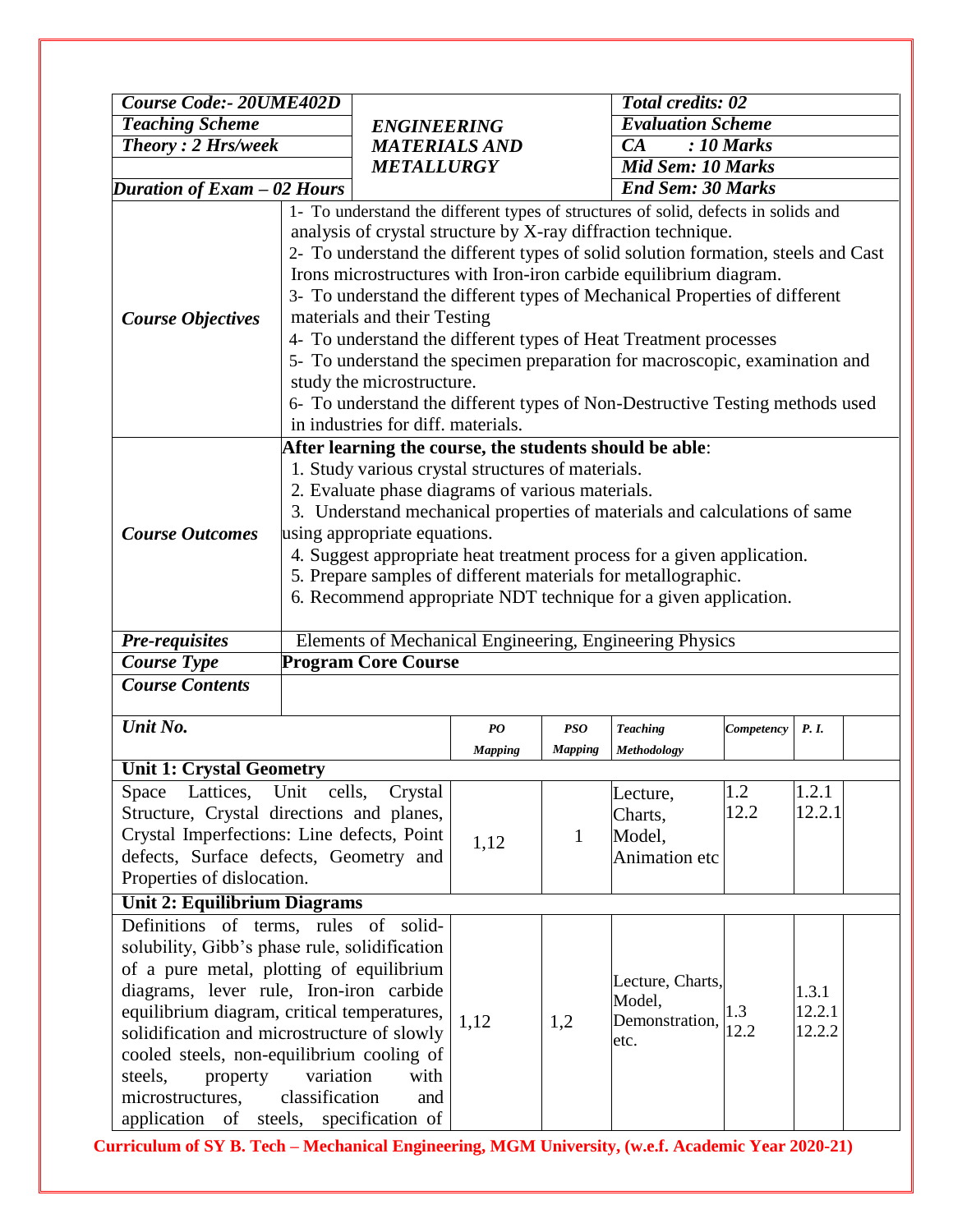| steels, and transformation products of                                                                                                                                                                                                                                                                                                                                                                |          |     |                                                                                                                      |                                   |                                             |  |
|-------------------------------------------------------------------------------------------------------------------------------------------------------------------------------------------------------------------------------------------------------------------------------------------------------------------------------------------------------------------------------------------------------|----------|-----|----------------------------------------------------------------------------------------------------------------------|-----------------------------------|---------------------------------------------|--|
| austenite.                                                                                                                                                                                                                                                                                                                                                                                            |          |     |                                                                                                                      |                                   |                                             |  |
| Unit 3: Mechanical Properties and their Testing                                                                                                                                                                                                                                                                                                                                                       |          |     |                                                                                                                      |                                   |                                             |  |
| engineering stress-strain<br>Tensile<br>test,<br>stress-strain<br>true<br>curve,<br>curve,<br>compression test, bend test, torsion test,<br>formability, hardness testing, different<br>hardness tests-Vickers, Rockwell, Brinell,<br>Impact test, fatigue test, creep test.                                                                                                                          | 1,3,7,12 | 1,2 | Lecture, Charts.<br>Model,<br>Demonstration,<br>Participatory<br>learning<br>method etc                              | 1.1<br>3.1<br>7.1<br>12.1<br>12.3 | 1.1.1<br>3.1.1<br>7.1.1<br>12.1.1<br>12.3.1 |  |
| <b>Unit 4: Heat Treatment</b>                                                                                                                                                                                                                                                                                                                                                                         |          |     |                                                                                                                      |                                   |                                             |  |
| TTT diagram, critical cooling rate, CCT<br>diagram. Hardenability: Jominy end-quench<br>test, Heat treatment of steels, cooling media,<br>annealing processes, normalizing, hardening,<br>tempering, quenching, surface hardening<br>processes-nitriding, carbonitriding, flame<br>hardening, induction hardening. Heat<br>treatments of non-ferrous alloys. e.g. age<br>hardening in Al-Cu-X alloys. | 1,3,7,12 | 1,2 | Lecture,<br>Charts,<br>Model,<br>Demonstration,<br>Participatory<br>learning<br>method etc                           | 1.1<br>3.1<br>7.1<br>12.1<br>12.3 | 1.1.1<br>3.1.1<br>7.1.1<br>12.1.1<br>12.3.1 |  |
| <b>Unit 5: Metallography</b>                                                                                                                                                                                                                                                                                                                                                                          |          |     |                                                                                                                      |                                   |                                             |  |
| Microscopy, specimen preparation,<br>polishing abrasives and cloths, specimen<br>mounting, electrolytic polishing, etching<br>procedure and reagents, macroscopy,<br>examination of microstructure, spark test,<br>electron microscope.                                                                                                                                                               | 9,12     | 1,2 | Lecture,<br>Charts, Model,<br>Demonstration<br>, Participatory<br>learning,<br><b>Activity Based</b><br>learning etc | $\cdot$ 1<br>2.1<br>2.3           | 9.1.1<br>9.1.2<br>12.1.1<br>12.3.1          |  |
| <b>Unit 6: Non-Destructive Testing</b>                                                                                                                                                                                                                                                                                                                                                                |          |     |                                                                                                                      |                                   |                                             |  |
| Magnetic particle inspection, dye Penetrant<br>inspection, ultrasonic inspection,<br>radiography, eddy current testing, acoustic<br>emission inspection.                                                                                                                                                                                                                                              | 1,3,7,12 | 1,2 | Lecture,<br>Charts, Model,<br>Demonstration,<br>Participatory<br>learning,<br><b>Activity Based</b><br>learning etc. | 1.1<br>3.1<br>7.1<br>12.1<br>12.3 | 1.1.1<br>3.1.1<br>7.1.1<br>12.1.1<br>12.3.1 |  |

#### **Text Books:**

1) V. D.Kodgire, S.V.Kodgire, "Material Science and Metallurgy for Engineers",

Everest Publishing House, Pune, 24<sup>th</sup> edition, 2008.

2) W. D.Callister, "Materials Science and Engineering: An Introduction",

John Wiley and Sons,  $5<sup>th</sup>$  edition, 2001.

3) V.Raghvan, "Material Science Engineering", Prentice Hall of India Ltd., 1992.

4) S. H.Avner, "Introduction to Physical Metallurgy", Tata McGraw Hill,

 $2<sup>nd</sup>$  edition, 1997.

## **Reference Books:**

1. V. B.John, "Introduction to Engineering Materials", ELBS, 6<sup>th</sup> edition, 2001.

2. G. F.Carter, D. E.Paul, "Materials Science and Engineering", ASM International, 3<sup>rd</sup> edition, 2000.

3. T. E.Reed-Hill, R.Abbaschian, "Physical Metallurgy Principles", Thomson, 3rd edition,2003.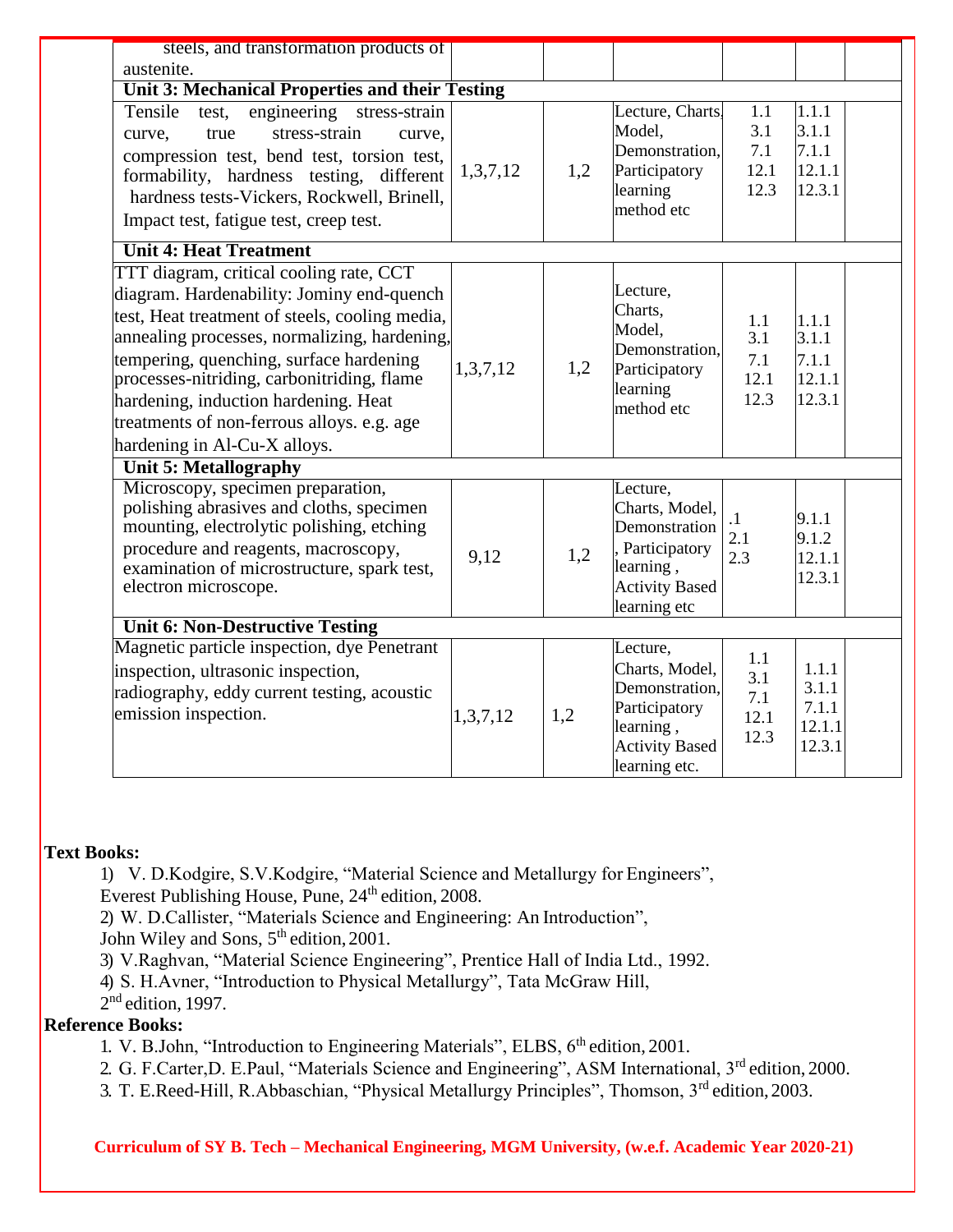| <b>Course Code:- 20UME403D</b>                         |                                                                                                                                            |                                                                                |                                                   |                | <b>Total credits: 03</b>                                                    |             |                 |  |
|--------------------------------------------------------|--------------------------------------------------------------------------------------------------------------------------------------------|--------------------------------------------------------------------------------|---------------------------------------------------|----------------|-----------------------------------------------------------------------------|-------------|-----------------|--|
| <b>Teaching Scheme</b>                                 |                                                                                                                                            |                                                                                |                                                   |                | <b>Evaluation Scheme</b>                                                    |             |                 |  |
| <b>Theory: 2 Hrs/week</b>                              |                                                                                                                                            | <b>MECHANISM OF</b>                                                            |                                                   |                | $\overline{CA}$<br>$: 20$ Marks                                             |             |                 |  |
| <b>Tutorial: 1 Hr / Week</b>                           |                                                                                                                                            | <b>MACHINES</b>                                                                |                                                   |                | <b>Mid Sem: 20 Marks</b>                                                    |             |                 |  |
| <b>Duration of Exam - 03 Hours</b>                     |                                                                                                                                            |                                                                                |                                                   |                | <b>End Sem: 60 Marks</b>                                                    |             |                 |  |
|                                                        |                                                                                                                                            |                                                                                | 1. Know different machine elements and mechanism. |                |                                                                             |             |                 |  |
|                                                        |                                                                                                                                            |                                                                                |                                                   |                | 2. Understand Kinematics and Dynamics of different machines and             |             |                 |  |
|                                                        |                                                                                                                                            | mechanisms.                                                                    |                                                   |                |                                                                             |             |                 |  |
| <b>Course Objectives</b>                               |                                                                                                                                            |                                                                                |                                                   |                | 3. Select suitable drives and mechanisms for a particular application.      |             |                 |  |
|                                                        |                                                                                                                                            | 4. Comprehend the power transmission elements.                                 |                                                   |                |                                                                             |             |                 |  |
|                                                        |                                                                                                                                            |                                                                                |                                                   |                |                                                                             |             |                 |  |
|                                                        |                                                                                                                                            | 5. Know application of Cam and followers.<br>6. Know the concept of balancing. |                                                   |                |                                                                             |             |                 |  |
|                                                        |                                                                                                                                            |                                                                                |                                                   |                | After learning the course, the students should be able:                     |             |                 |  |
|                                                        |                                                                                                                                            |                                                                                |                                                   |                | 1. Define and identify links, pairs, and simple mechanisms.                 |             |                 |  |
|                                                        |                                                                                                                                            |                                                                                |                                                   |                | 2. Determine velocity and acceleration using graphical and numerical        |             |                 |  |
|                                                        |                                                                                                                                            | methods.                                                                       |                                                   |                |                                                                             |             |                 |  |
|                                                        |                                                                                                                                            |                                                                                |                                                   |                | 3. Determine inertia force and inertia torque using graphical and numerical |             |                 |  |
| <b>Course Outcomes</b>                                 |                                                                                                                                            | method                                                                         |                                                   |                |                                                                             |             |                 |  |
| 4. Selection of Belt, rope and chain drive.            |                                                                                                                                            |                                                                                |                                                   |                |                                                                             |             |                 |  |
|                                                        |                                                                                                                                            |                                                                                |                                                   |                |                                                                             |             |                 |  |
|                                                        | 5. Classify cam, follower and construct different types of cam profile for<br>required motion.                                             |                                                                                |                                                   |                |                                                                             |             |                 |  |
|                                                        |                                                                                                                                            |                                                                                |                                                   |                |                                                                             |             |                 |  |
| Pre-requisites                                         | 6. Analyze balancing of rotating and reciprocating masses.<br>Basic integral and differential calculus, vectors, engineering mechanics and |                                                                                |                                                   |                |                                                                             |             |                 |  |
|                                                        |                                                                                                                                            |                                                                                |                                                   |                |                                                                             |             |                 |  |
| <b>Course Type</b>                                     |                                                                                                                                            | engineering drawing<br><b>Program Core Course</b>                              |                                                   |                |                                                                             |             |                 |  |
| <b>Course Contents</b>                                 |                                                                                                                                            |                                                                                |                                                   |                |                                                                             |             |                 |  |
|                                                        |                                                                                                                                            |                                                                                |                                                   |                |                                                                             |             |                 |  |
| Unit No.                                               |                                                                                                                                            |                                                                                | $\boldsymbol{P}\boldsymbol{O}$                    | <b>PSO</b>     | <b>Teaching</b>                                                             | Competency  | P. I.           |  |
|                                                        |                                                                                                                                            |                                                                                | <b>Mapping</b>                                    | <b>Mapping</b> | Methodology                                                                 |             |                 |  |
| Unit 1: Fundamentals of kinematics and mechanisms      |                                                                                                                                            |                                                                                |                                                   |                |                                                                             |             |                 |  |
| Kinematic link, Types of links, Kinematic              |                                                                                                                                            |                                                                                |                                                   |                |                                                                             |             |                 |  |
| pair, Types of constrained motions, Types              |                                                                                                                                            |                                                                                |                                                   |                |                                                                             |             |                 |  |
| of Kinematic pairs, Kinematic chain,                   |                                                                                                                                            |                                                                                |                                                   |                |                                                                             |             |                 |  |
| Types of joints, Mechanism, Machine,                   |                                                                                                                                            |                                                                                |                                                   |                |                                                                             |             |                 |  |
| Degree of freedom (Mobility), Kutzbach                 |                                                                                                                                            |                                                                                |                                                   |                |                                                                             |             |                 |  |
| crieterion, Grubler's criterion, Inversion,            |                                                                                                                                            |                                                                                |                                                   |                |                                                                             | 1.2         | 1.2.1           |  |
| bar<br>Four                                            |                                                                                                                                            | chain and its inversions,                                                      |                                                   | 1,2            | <b>PPT</b>                                                                  | 2.2         | 2.2.2           |  |
| Grashoff's law, Slider crank chain and its             |                                                                                                                                            |                                                                                | 1,2,3,12                                          |                | /Chalk/Video                                                                | 3.3<br>12.2 | 3.4.1<br>12.2.2 |  |
| inversions, Double slider crank chain and              |                                                                                                                                            |                                                                                |                                                   |                |                                                                             |             |                 |  |
| its inversions, straight line mechanisms,              |                                                                                                                                            |                                                                                |                                                   |                |                                                                             |             |                 |  |
| pantograph, Geneva mechanism, steering                 |                                                                                                                                            |                                                                                |                                                   |                |                                                                             |             |                 |  |
| mechanisms,<br>gear                                    | Hooke's                                                                                                                                    | joint,                                                                         |                                                   |                |                                                                             |             |                 |  |
|                                                        | Introduction to Compliant mechanism.                                                                                                       |                                                                                |                                                   |                |                                                                             |             |                 |  |
| Unit 2: Velocity and acceleration analysis             |                                                                                                                                            |                                                                                |                                                   |                |                                                                             |             |                 |  |
| Relative velocity acceleration methods,                |                                                                                                                                            |                                                                                |                                                   |                |                                                                             | 1.2         | 1.2.1           |  |
| Corioli's                                              |                                                                                                                                            | component of acceleration,                                                     |                                                   |                | <b>PPT</b>                                                                  | 2.2         | 2.2.2           |  |
| instantaneous center of Rotation method, $ 1,2,3,4,12$ |                                                                                                                                            |                                                                                |                                                   | 1,2            | /Chalk/Video                                                                | 3.3         | 3.4.1           |  |
| Kennedy theorem of three center in line,               |                                                                                                                                            |                                                                                |                                                   |                |                                                                             | 4.1         | 4.1.1           |  |
|                                                        |                                                                                                                                            |                                                                                |                                                   |                |                                                                             |             |                 |  |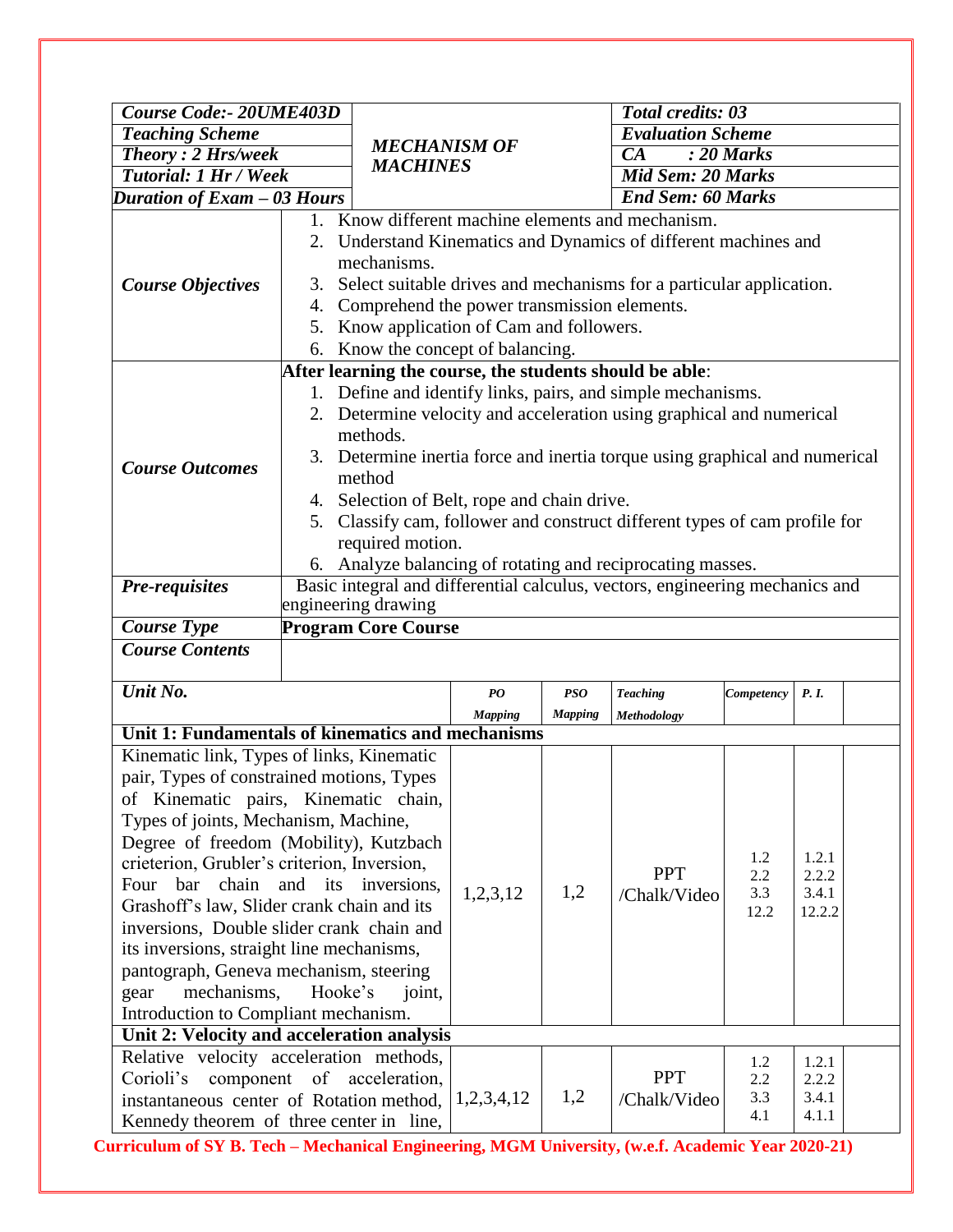| body<br>and space Centrode, Klein's                                 |                  |     |              | 12.2        | 12.2.2          |
|---------------------------------------------------------------------|------------------|-----|--------------|-------------|-----------------|
| construction, Position analysis of links                            |                  |     |              |             |                 |
| with vector and complex algebra methods,                            |                  |     |              |             |                 |
| Loop closure equation, Chace solution,                              |                  |     |              |             |                 |
| Velocity and acceleration analysis of                               |                  |     |              |             |                 |
| mechanisms using vector and complex                                 |                  |     |              |             |                 |
| algebra methods                                                     |                  |     |              |             |                 |
| Unit 3: Static and dynamic force analysis of slider crank mechanism |                  |     |              |             |                 |
| for<br>Analytical<br>method<br>displacement,                        |                  |     |              |             |                 |
| velocity and acceleration of slider crank                           |                  |     |              |             |                 |
| mechanism, D'Alembert's principle, static                           |                  |     |              | 1.2         | 1.2.1           |
| and dynamic force analysis of slider crank                          |                  |     | <b>PPT</b>   | 2.2<br>3.3  | 2.2.2<br>3.4.1  |
| equivalent $\vert 1,2,3,4,12 \rangle$<br>mechanism,<br>dynamically  |                  | 1,2 | /Chalk/Video | 4.1         | 4.1.1           |
| system, correction couple, graphical and                            |                  |     |              | 12.2        | 12.2.2          |
| analytical method for determination of                              |                  |     |              |             |                 |
| torque on crankshaft.                                               |                  |     |              |             |                 |
| <b>Unit 4: Belt &amp; Chain Drives</b>                              |                  |     |              |             |                 |
| Introduction, Type of belts, Tension ratio                          |                  |     |              |             |                 |
| in belts, Initial tension, Open & cross belt                        |                  |     |              | 1.2         | 1.2.1           |
| drive, Length of belt, Power transmitted                            |                  |     | <b>PPT</b>   | 2.2         | 2.2.2<br>3.4.1  |
| by belt, chain drives. Advantages & $ 1,2,3,4,12 \rangle  1,2$      |                  |     | /Chalk/Video | 3.3<br>4.1  | 4.1.1           |
| Disadvantages of chain drive.                                       |                  |     |              | 12.2        | 12.2.2          |
|                                                                     |                  |     |              |             |                 |
| <b>Unit 5: Cams and followers</b>                                   |                  |     |              |             |                 |
| Types of cams and followers, types of                               |                  |     |              | 1.2         | 1.2.1           |
| follower motion, velocity and acceleration                          |                  |     | PPT/Chalk/   | 2.2         | 2.2.2           |
| diagrams, profile of cam cams with                                  | $1,2,3,4,12$ 1,2 |     | Video        | 3.3         | 3.4.1           |
| specified contours.                                                 |                  |     |              | 4.1<br>12.2 | 4.1.1<br>12.2.2 |
| <b>Unit 6: Balancing</b>                                            |                  |     |              |             |                 |
| Static and dynamic balance, balancing of                            |                  |     |              |             | 1.2.1           |
| revolving several masses on several planes,                         |                  |     |              | 1.2<br>2.2  | 2.2.2           |
| Balancing of reciprocating masses in single                         |                  |     | <b>PPT</b>   | 3.3         | 3.4.1           |
| and multi-cylinder engines, balancing                               | 1,2,3,4,12       | 1,2 | /Chalk/Video | 4.1         | 4.1.1           |
| <b>Machines</b>                                                     |                  |     |              | 12.2        | 12.2.2          |

#### **Text Books:-**

- 1. Ballaney, P., "Theory if Machines and Mechanisms", 2005Khanna Publications
- 2. Ratan S. S. "Theory of Machines", Tata McGraw Hills

## **Reference Books:-**

- 1. Uicker Jr, J. J., Penock G. R. and Shigley, J. E., "Theory oif Machines and Mechanisms' 2003, Tata· McGraw Hill.
- 2. Ramamurthy V., "Mechanisms of Machines", 3rd edition, ISBN 978-1842654569, Narosa Publishing House.
- 3. Bevan Thomas, "The Theory of Machines", 3rd edition, CBS publication.
- 4. Bansal, R. K., "Theory of machines", Laxmi Publications Pvt. Ltd, New Delhi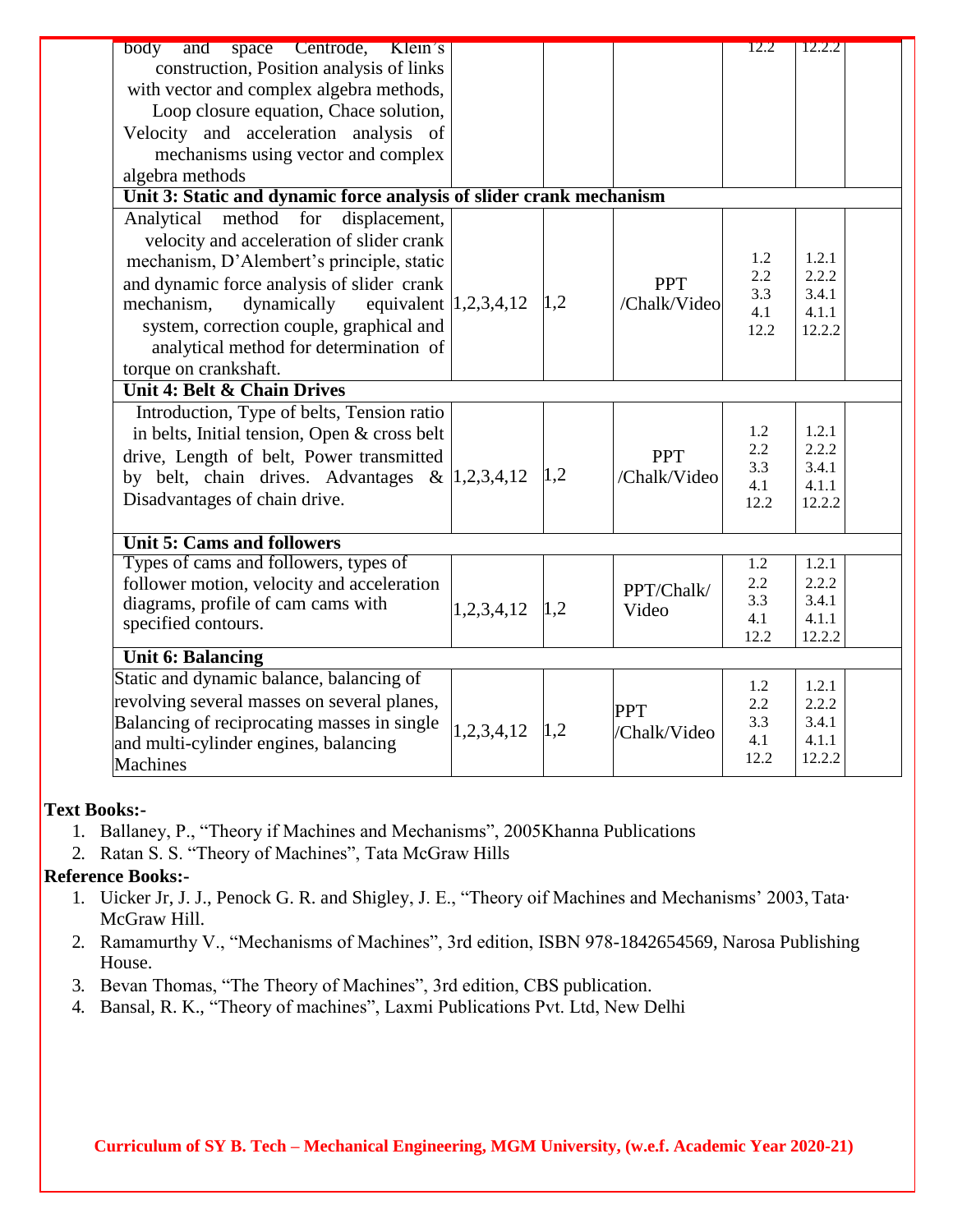| <b>Course Code:- 20UME404D</b>                                                                    |             |                                                                                      |                                                           | <b>Total credits: 03</b> |                                                                        |                          |                |  |  |
|---------------------------------------------------------------------------------------------------|-------------|--------------------------------------------------------------------------------------|-----------------------------------------------------------|--------------------------|------------------------------------------------------------------------|--------------------------|----------------|--|--|
| <b>Teaching Scheme</b>                                                                            |             |                                                                                      |                                                           |                          | <b>Evaluation Scheme</b>                                               |                          |                |  |  |
| <b>Theory: 3 Hrs/week</b>                                                                         |             |                                                                                      | <b>ADVANCE MACHINE</b>                                    |                          | CA                                                                     | $: 20$ Marks             |                |  |  |
|                                                                                                   |             | <b>TOOLS</b>                                                                         |                                                           |                          |                                                                        | <b>Mid Sem: 20 Marks</b> |                |  |  |
| Duration of Exam - 03 Hours                                                                       |             |                                                                                      |                                                           |                          | <b>End Sem: 60 Marks</b>                                               |                          |                |  |  |
|                                                                                                   |             |                                                                                      |                                                           |                          | 1. To explain mechanics of cutting by using single point cutting tool. |                          |                |  |  |
|                                                                                                   | 2.          |                                                                                      |                                                           |                          | To describe need of finishing operations employed in manufacturing     |                          |                |  |  |
|                                                                                                   |             | process.                                                                             |                                                           |                          |                                                                        |                          |                |  |  |
|                                                                                                   |             |                                                                                      |                                                           |                          | 3. To explain parts and working of different types of milling machine. |                          |                |  |  |
| <b>Course Objectives</b>                                                                          | 4.          |                                                                                      |                                                           |                          | To describe parts and working of different types of lathe and drilling |                          |                |  |  |
|                                                                                                   |             | machine.                                                                             |                                                           |                          |                                                                        |                          |                |  |  |
|                                                                                                   |             |                                                                                      | 5. To differentiate between advanced machining processes. |                          |                                                                        |                          |                |  |  |
|                                                                                                   | 6.          | To understand applications of additive manufacturing processes in                    |                                                           |                          |                                                                        |                          |                |  |  |
|                                                                                                   |             | various fields.                                                                      |                                                           |                          |                                                                        |                          |                |  |  |
|                                                                                                   |             |                                                                                      |                                                           |                          | After learning the course, the students should be able:                |                          |                |  |  |
|                                                                                                   |             |                                                                                      |                                                           |                          | 1. To determine cutting forces and power in metal cutting processes.   |                          |                |  |  |
|                                                                                                   |             | 2. To estimate time required for grinding operation                                  |                                                           |                          |                                                                        |                          |                |  |  |
|                                                                                                   | 3.          | To determine material removal rate and power required in milling                     |                                                           |                          |                                                                        |                          |                |  |  |
| <b>Course Outcomes</b>                                                                            |             | operation.                                                                           |                                                           |                          |                                                                        |                          |                |  |  |
|                                                                                                   |             | 4. To analyze effect of turning input parameters on output parameters.               |                                                           |                          |                                                                        |                          |                |  |  |
|                                                                                                   | 5.          | To illustrate process capability and application of modern machining                 |                                                           |                          |                                                                        |                          |                |  |  |
|                                                                                                   | 6.          | processes                                                                            |                                                           |                          |                                                                        |                          |                |  |  |
|                                                                                                   |             | To recommend suitable additive manufacturing process for particular<br>applications. |                                                           |                          |                                                                        |                          |                |  |  |
| Pre-requisites                                                                                    | None        |                                                                                      |                                                           |                          |                                                                        |                          |                |  |  |
| <b>Course Type</b>                                                                                |             | <b>Program Core Course</b>                                                           |                                                           |                          |                                                                        |                          |                |  |  |
| <b>Course Contents</b>                                                                            |             |                                                                                      |                                                           |                          |                                                                        |                          |                |  |  |
|                                                                                                   |             |                                                                                      |                                                           |                          |                                                                        |                          |                |  |  |
| Unit No.                                                                                          |             |                                                                                      | PO                                                        | <b>PSO</b>               | <b>Teaching</b>                                                        | Competency               | P. I.          |  |  |
|                                                                                                   |             |                                                                                      | <b>Mapping</b>                                            | <b>Mapping</b>           | Methodology                                                            |                          |                |  |  |
| <b>Unit 1: Theory of Metal Cutting</b>                                                            |             |                                                                                      |                                                           |                          |                                                                        |                          |                |  |  |
| Fundamentals of machining: geometry of                                                            |             |                                                                                      |                                                           |                          |                                                                        |                          |                |  |  |
| single point cutting tools, orthogonal and                                                        |             |                                                                                      |                                                           |                          |                                                                        |                          |                |  |  |
| oblique cutting, chip formation and chip                                                          |             |                                                                                      |                                                           |                          |                                                                        |                          |                |  |  |
| morphology,                                                                                       | process     | parameters;                                                                          |                                                           |                          |                                                                        | 1.1                      | 1.1.1          |  |  |
| Mechanics of cutting: determination of                                                            |             |                                                                                      |                                                           |                          | ICT based,                                                             | 1.2                      | 1.2.1          |  |  |
| cutting forces and power, theory of Ernst                                                         |             |                                                                                      | 1                                                         | 1,2                      | Activity based                                                         | 1.3                      | 1.3.1          |  |  |
| Merchant;<br>&                                                                                    | Thermal     | aspects:<br>heat                                                                     |                                                           |                          | learning                                                               | 1.4                      | 1.4.1          |  |  |
| generation,                                                                                       | temperature | distribution,                                                                        |                                                           |                          |                                                                        |                          |                |  |  |
| measurement of cutting temperature; tool                                                          |             |                                                                                      |                                                           |                          |                                                                        |                          |                |  |  |
| life and tool wear; surface finish and                                                            |             |                                                                                      |                                                           |                          |                                                                        |                          |                |  |  |
| machinability; tool material; cutting fluids.<br><b>Unit 2: Abrasive Machining</b>                |             |                                                                                      |                                                           |                          |                                                                        |                          |                |  |  |
|                                                                                                   |             |                                                                                      |                                                           |                          |                                                                        |                          |                |  |  |
| Abrasives; Grinding wheels: types of<br>wheels and bond, wheel grade and                          |             |                                                                                      |                                                           |                          |                                                                        |                          |                |  |  |
| structure, selection of wheel; Grinding                                                           |             |                                                                                      |                                                           |                          | <b>ICT</b> Based                                                       | 1.1                      | 1.1.1<br>1.3.1 |  |  |
| operations<br>and                                                                                 |             | machines: cylindrical                                                                | 1                                                         | 1,2                      | Teaching                                                               | 1.3                      | 1.3.2          |  |  |
| surface<br>grinding,                                                                              | grinding,   | centerless                                                                           |                                                           |                          |                                                                        | 1.4                      | 1.4.1          |  |  |
| grinding, internal grinding, tool and cutter                                                      |             |                                                                                      |                                                           |                          |                                                                        |                          |                |  |  |
| 'urriculum of SV B. Tech – Mechanical Engineering, MGM Huiversity, (w.e.f. Academic Vear 2020-21) |             |                                                                                      |                                                           |                          |                                                                        |                          |                |  |  |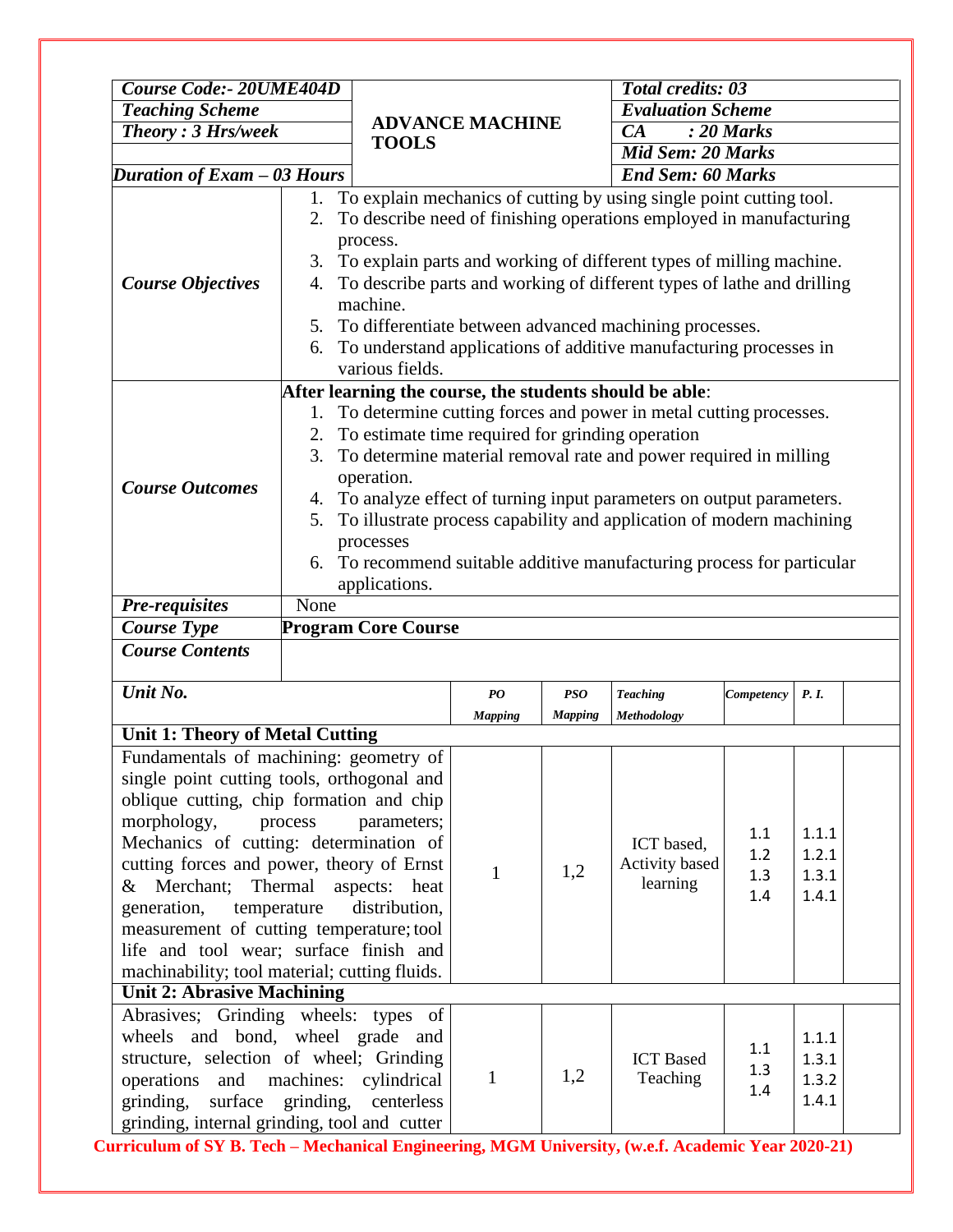| grinder; time estimation for grinding<br>operations; Grinding<br>terms:<br>loading, |              |     |                  |           |                 |                |
|-------------------------------------------------------------------------------------|--------------|-----|------------------|-----------|-----------------|----------------|
| glazing, dressing, trueing and grinding                                             |              |     |                  |           |                 |                |
| Finishing processes:<br>ratio;<br>honing,                                           |              |     |                  |           |                 |                |
| lapping, buffing, polishing and deburring.                                          |              |     |                  |           |                 |                |
| <b>Unit 3: Milling Machines</b>                                                     |              |     |                  |           |                 |                |
|                                                                                     |              |     |                  |           |                 |                |
| Introduction; milling process parameters;                                           |              |     |                  |           |                 |                |
| Milling operations: up and down milling,                                            |              |     |                  |           |                 |                |
| peripheral milling, end milling, face                                               |              |     |                  |           |                 |                |
| milling, slab milling; determination of                                             |              |     |                  |           |                 |                |
| material removal rate, power and cutting                                            |              |     |                  | 1.2       | 1.2.1           |                |
| time; parts and working of different                                                |              |     | <b>ICT Based</b> | 1.3       | 1.3.1           |                |
| milling machine: column and knee type,                                              | $\mathbf{1}$ | 1,2 |                  | 1.4       | 1.4.1           |                |
| fixed bed type, CNC Milling; Special                                                |              |     |                  |           |                 |                |
| purpose milling machine: profile milling,                                           |              |     |                  |           |                 |                |
| gear milling and thread milling; milling                                            |              |     |                  |           |                 |                |
| cutter; tool holders; attachments of milling                                        |              |     |                  |           |                 |                |
| machine.                                                                            |              |     |                  |           |                 |                |
| <b>Unit 4: Lathe and Drilling Machines</b>                                          |              |     |                  |           |                 |                |
| Introduction; lathe machine operations;                                             |              |     |                  |           |                 |                |
| turning process parameters; determination                                           |              |     |                  |           |                 |                |
| of material removal rate, power and                                                 |              |     |                  | 1.2, 1.3, |                 | 1.2.1, 1.3.1   |
| cutting time; parts and working of                                                  |              |     |                  | 1.4,      |                 | 1.4.1, 4.1.1   |
| different lathe machine; effect of input                                            |              |     |                  | 4.1, 4.2, |                 | 4.1.2, 4.1.3   |
| parameters on output parameters; work                                               |              |     | ICT based,       | 4.3,      |                 | 4.1.4, 4.2.1   |
| and tool holders; attachments of lathe                                              | 1,4,9,10,11  | 1,2 | Project based    | 9.2,      |                 | 4.2.2, 4.3.1   |
| machines; process capabilities.<br>Hole                                             |              |     | learning         | 9.3,      |                 | 4.3.2, 4.3.3   |
| making: Boring and broaching machine;                                               |              |     |                  | 10.1,     |                 | 4.3.4, 9.2.1   |
| Drilling: process parameters; parts and                                             |              |     |                  | 10.2,     |                 | 9.3.1, 10.1.2  |
| working of different drilling machine;                                              |              |     |                  | 11.3,     |                 | 10.2.2, 11.3.2 |
| Drill: nomenclature, material and size;                                             |              |     |                  |           |                 |                |
| reaming and tapping.                                                                |              |     |                  |           |                 |                |
| <b>Unit 5: Advance Machining</b>                                                    |              |     |                  |           |                 |                |
| Operation, machine, process parameters,                                             |              |     |                  |           |                 |                |
| of:<br>ultrasonic<br>rate<br>metal<br>removal                                       |              |     |                  |           |                 |                |
| machining,<br>machining,<br>chemical                                                |              |     |                  |           |                 |                |
| electrochemical<br>machining,<br>electro                                            |              |     |                  |           | 1.2.1,          |                |
| discharge machining, wire cut EDM, laser                                            |              |     | <b>ICT</b> Based | 1.2, 1.3, | 1.3.1,          |                |
| electron<br>machining,<br>beam<br>beam                                              | $\mathbf{1}$ | 1,2 |                  | 1.4       | 1.4.1           |                |
| machining, water jet machining, abrasive                                            |              |     |                  |           |                 |                |
| jet machining; Comparative study of<br>advanced machining: process capability,      |              |     |                  |           |                 |                |
| economics and application.                                                          |              |     |                  |           |                 |                |
| Unit 6: Additive Manufacturing                                                      |              |     |                  |           |                 |                |
| Evolution<br>additive<br>of<br>processes;                                           |              |     |                  |           |                 |                |
| Generalized AM process: characteristics,                                            |              |     |                  |           |                 |                |
|                                                                                     |              |     |                  |           |                 |                |
| information flow and data formats, related                                          |              |     | ICT based,       | 1.2, 1.3, | 1.2.1,          |                |
| hardware<br>software;<br>and<br>Working,                                            | $\mathbf{1}$ | 1,2 | Activity based   | 1.4       | 1.3.1,<br>1.4.1 |                |
| characteristics and capabilities of: vat photo                                      |              |     | learning         |           |                 |                |
| polymerization, powder bed fusion, binder                                           |              |     |                  |           |                 |                |
| jetting, material jetting, sheet lamination,                                        |              |     |                  |           |                 |                |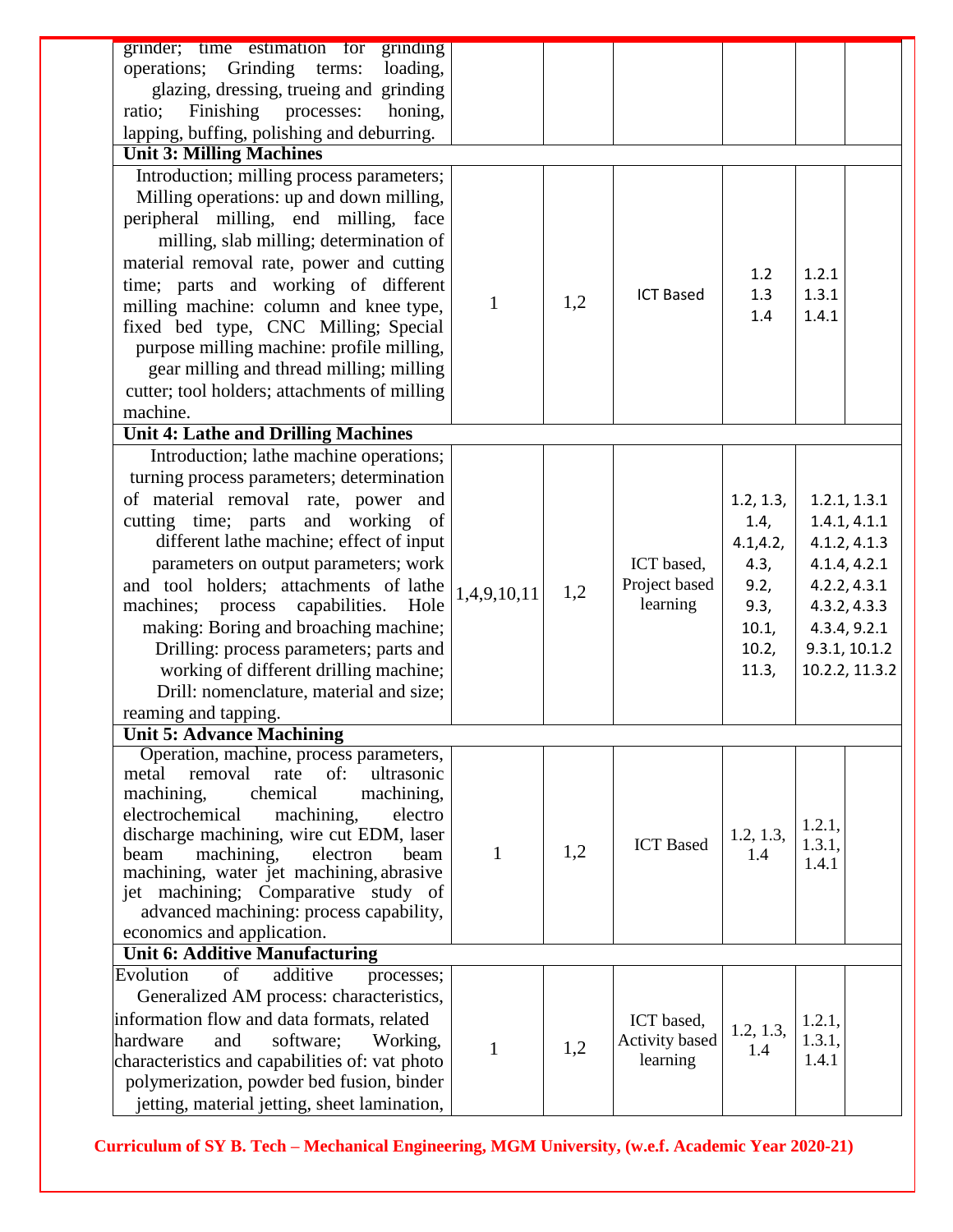| material<br>extrusion.                  | directed | energy  |
|-----------------------------------------|----------|---------|
| deposition; application of additive     |          |         |
| manufacturing in industrial             |          | product |
| development and nonconventional fields. |          |         |

### **Text Books:-**

- 1. Serope Kalpakjian and Steven R. Schmid, "Manufacturing Engineering and Technology", Addison Wesley Longman (Singapore) Pte. India Ltd., 6th edition, 2009.
- 2. Geoffrey Boothroyd, Winston Knight, "Fundamentals of Machining and Machine Tools", Taylor and Francis, 3rd edition, 2006.

## **Reference Books:-**

- 1. B. S. Raghuwanshi, "A Course in Workshop Technology", Volume II, Dhanpat Rai & Co., 10th edition,2009
- 2. Mikell P. Groover, "Fundamentals of Modern Manufacturing: Materials, Processes, and Systems", John Wiley and Sons, New Jersey, 4th edition, 2010.
- 3. Ian Gibson, David Rosen and Brent Stucker, "Additive Manufacturing Technologies: 3d Printing, Rapid prototyping, and Direct Digital Manufacturing", Springer, 2nd edition, 2015.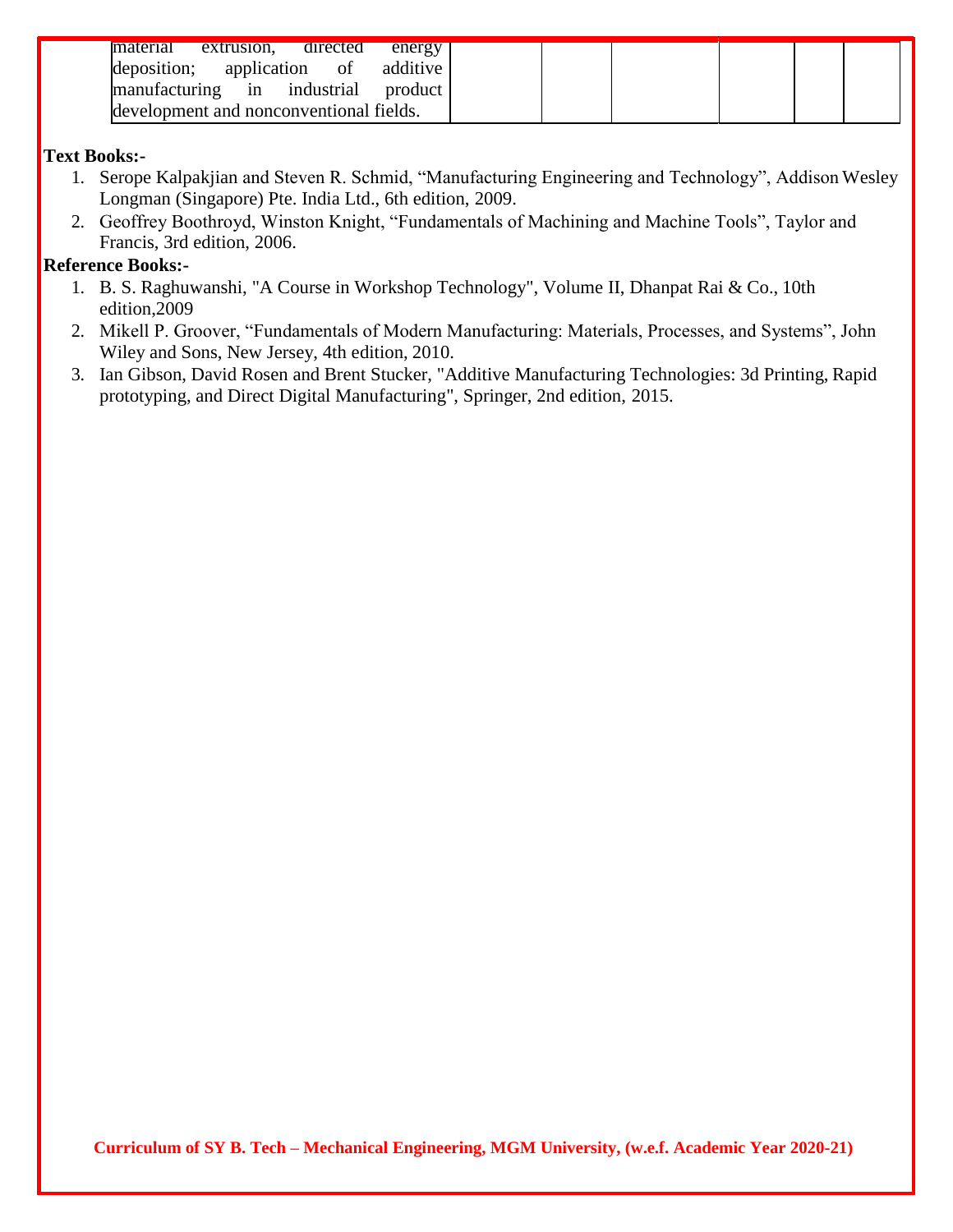| <b>Course Code:- 20UME405D</b>                                                                                                                                                                                                                                                                                                                                                                                              |                                                        |                                                                                                                                                                                                                                                                                                                                       |                                | <b>Total credits: 02</b>                 |                                                                                                |                         |                         |  |
|-----------------------------------------------------------------------------------------------------------------------------------------------------------------------------------------------------------------------------------------------------------------------------------------------------------------------------------------------------------------------------------------------------------------------------|--------------------------------------------------------|---------------------------------------------------------------------------------------------------------------------------------------------------------------------------------------------------------------------------------------------------------------------------------------------------------------------------------------|--------------------------------|------------------------------------------|------------------------------------------------------------------------------------------------|-------------------------|-------------------------|--|
| <b>Teaching Scheme</b>                                                                                                                                                                                                                                                                                                                                                                                                      |                                                        |                                                                                                                                                                                                                                                                                                                                       |                                |                                          | <b>Evaluation Scheme</b>                                                                       |                         |                         |  |
| <b>Theory: 2 Hrs /week</b>                                                                                                                                                                                                                                                                                                                                                                                                  |                                                        | <b>MECHATRONICS</b>                                                                                                                                                                                                                                                                                                                   |                                |                                          | CA<br>$: 10$ Marks                                                                             |                         |                         |  |
|                                                                                                                                                                                                                                                                                                                                                                                                                             |                                                        |                                                                                                                                                                                                                                                                                                                                       |                                |                                          | <b>Mid Sem: 10 Marks</b>                                                                       |                         |                         |  |
| Duration of Exam - 2 Hours                                                                                                                                                                                                                                                                                                                                                                                                  |                                                        |                                                                                                                                                                                                                                                                                                                                       |                                |                                          | <b>End Sem: 30 Marks</b>                                                                       |                         |                         |  |
| To study Mechatronics System and its Importance<br>1.<br>To study basic working principles and components of Mechatronics<br>2.<br>system<br><b>Course Objectives</b><br>To extend the knowledge of students for Industrial Fluid power and<br>3.<br>sensorics systems involved in Mechatronics<br>To study PLC and HMI Integration along with Pneumatics system<br>4.<br>To design and implement Mechatronics system<br>5. |                                                        |                                                                                                                                                                                                                                                                                                                                       |                                |                                          |                                                                                                |                         |                         |  |
|                                                                                                                                                                                                                                                                                                                                                                                                                             |                                                        |                                                                                                                                                                                                                                                                                                                                       |                                |                                          |                                                                                                |                         |                         |  |
| <b>Course Outcomes</b>                                                                                                                                                                                                                                                                                                                                                                                                      | 2.<br>3.<br>5.                                         | After learning the course, the students should be able to:<br>1. Understand basics behind of mechatronics system<br>Inspect components of mechatronics system<br>Integrate Pneumatics and sensorics system to build Electromechanical<br>system<br>4. Execute and design PLC Logics and HMI Screens<br>To build a mechatronics system |                                |                                          |                                                                                                |                         |                         |  |
| <b>Pre-requisites</b>                                                                                                                                                                                                                                                                                                                                                                                                       | Basic fundamentals of Digital Electronics and Sensors. |                                                                                                                                                                                                                                                                                                                                       |                                |                                          |                                                                                                |                         |                         |  |
| <b>Course Type</b>                                                                                                                                                                                                                                                                                                                                                                                                          | <b>Program Elective Course</b>                         |                                                                                                                                                                                                                                                                                                                                       |                                |                                          |                                                                                                |                         |                         |  |
| <b>Course Contents</b>                                                                                                                                                                                                                                                                                                                                                                                                      |                                                        |                                                                                                                                                                                                                                                                                                                                       |                                |                                          |                                                                                                |                         |                         |  |
| Unit No.                                                                                                                                                                                                                                                                                                                                                                                                                    |                                                        |                                                                                                                                                                                                                                                                                                                                       | $\boldsymbol{P}\boldsymbol{O}$ | <b>PSO</b>                               | <b>Teaching</b>                                                                                | Competency              | P. I.                   |  |
|                                                                                                                                                                                                                                                                                                                                                                                                                             |                                                        |                                                                                                                                                                                                                                                                                                                                       | <b>Mapping</b>                 | <b>Mapping</b>                           | Methodology                                                                                    |                         |                         |  |
| <b>Unit 1: Introduction to Mechatronics</b>                                                                                                                                                                                                                                                                                                                                                                                 |                                                        |                                                                                                                                                                                                                                                                                                                                       |                                |                                          |                                                                                                |                         |                         |  |
| Definition of Mechatronics, Disciplinary<br>Foundations<br>of<br>Components<br>Examples<br>of<br>of<br>benefits<br>Commissioning of mechatronics system.<br>Unit 2: Mechanical Inspection & Mechanical Assembly                                                                                                                                                                                                             | of mechatronics<br>mechatronics<br>mechatronics        | Mechatronics,<br>system,<br>system,<br>system,                                                                                                                                                                                                                                                                                        | 1                              | 1                                        | PPT,<br>Documentaries<br>videos on<br>history of<br>Mechatronics<br>system                     | 1.4                     | 1.4.1                   |  |
|                                                                                                                                                                                                                                                                                                                                                                                                                             |                                                        |                                                                                                                                                                                                                                                                                                                                       |                                |                                          |                                                                                                |                         |                         |  |
| Understanding the design of mechanical<br>system, studying different subsystems in<br>mechanical design, study of different<br>components involved in the system,<br>Mechanical assembly and study of Factory<br>Automation system.<br><b>Unit 3: Pneumatics &amp; Electrical Actuators</b>                                                                                                                                 |                                                        | 1,3,5                                                                                                                                                                                                                                                                                                                                 | 1,2                            | PPT, Videos on<br>Mechatronics<br>system | 1.3<br>3.1<br>5.1                                                                              | 1.3.1<br>3.1.6<br>5.1.1 |                         |  |
|                                                                                                                                                                                                                                                                                                                                                                                                                             |                                                        |                                                                                                                                                                                                                                                                                                                                       |                                |                                          |                                                                                                |                         |                         |  |
| Fundamental of pneumatics system, Air<br>Generation and distribution, Pneumatic<br>Design<br>components,<br>Pneumatics<br>and,<br>applications<br>of<br>pneumatics, Selection of components and<br>their<br>Actuators: Electrical systems, Electrical                                                                                                                                                                       | Examples<br>pneumatic,                                 | Procedure<br>of<br>and<br>Electro<br>ratings                                                                                                                                                                                                                                                                                          | 1,3,5                          | 1,2                                      | PPT, Windows<br>journal, Videos<br>on construction<br>& Working of<br>Industrial<br>Pneumatics | 1.3<br>2.1<br>5.1       | 1.3.1<br>2.1.2<br>5.1.2 |  |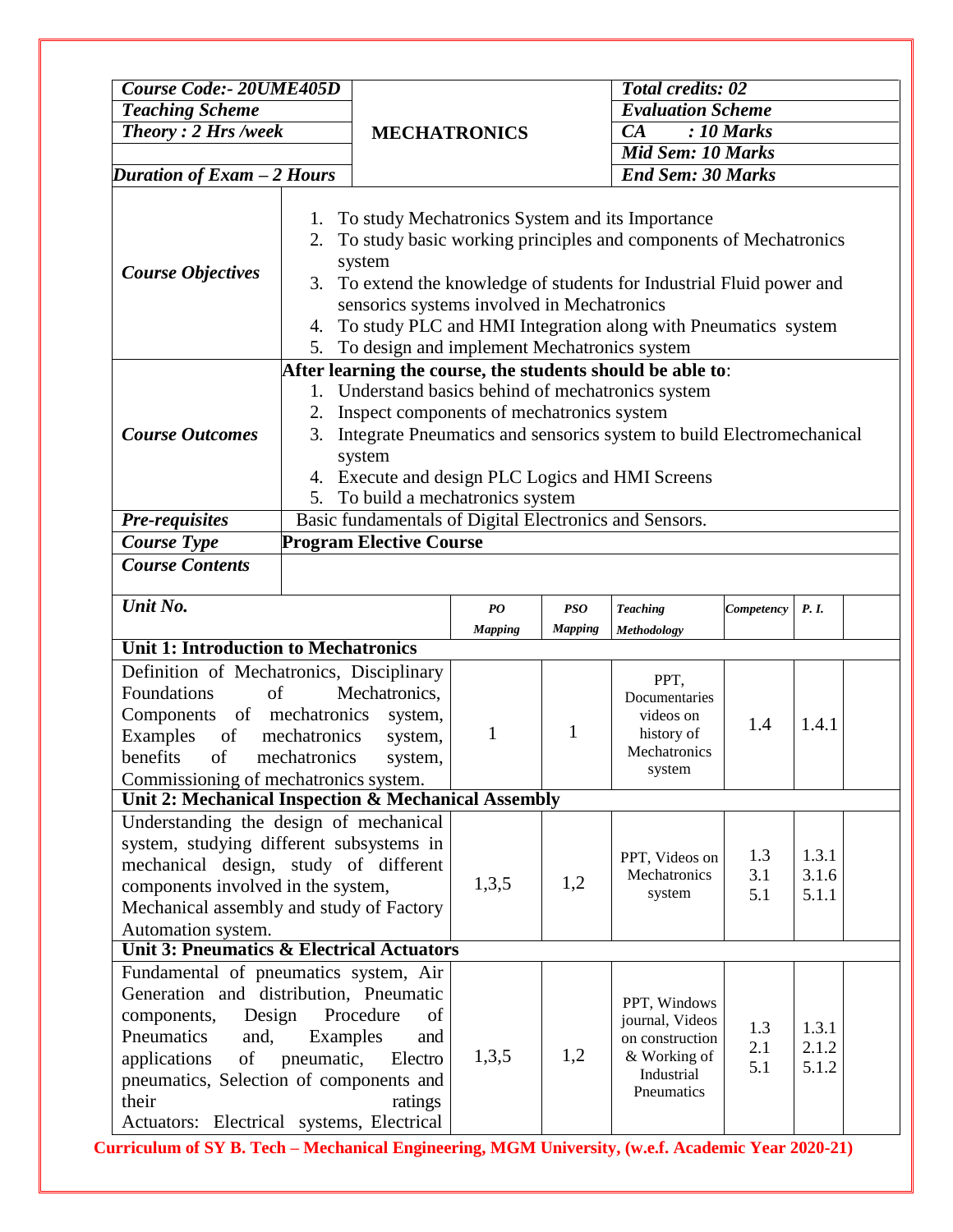| actuators, brushless permanent magnet DC<br>motor, Interfacing of DC motors, stepper<br>motor, interfacing of stepper motors,<br>Encoders                                                                                                                                                                                                         |        |     |                                                                   |                    |                          |
|---------------------------------------------------------------------------------------------------------------------------------------------------------------------------------------------------------------------------------------------------------------------------------------------------------------------------------------------------|--------|-----|-------------------------------------------------------------------|--------------------|--------------------------|
| Unit 4: Sensor technology and Electrical Wiring                                                                                                                                                                                                                                                                                                   |        |     |                                                                   |                    |                          |
| of<br>sensors: Inductive<br><b>Types</b><br>and<br>Capacitive proximity sensors, thermal<br>sensors, Depth sensors, color sensors<br>, optical sensors, Barcode and QR code<br>sensors ,RFID, working principle of<br>sensors, control system, open loop and<br>closed loop systems, study of electrical<br>symbols, types of electrical wirings. | 1,2,3  | 1,2 | PPT, Windows<br>journal, Videos<br>on different<br>sensor working | 1.1<br>2.3<br>3.1  | 1.1.1<br>2.3.1<br>3.1.6  |
| Unit 5: PLC and HMI Integration                                                                                                                                                                                                                                                                                                                   |        |     |                                                                   |                    |                          |
| PLC BASICS,<br>PLC Hardware<br>Components, Various INPUT /OUTPUT<br>Devices and its interfacing with PLC,<br>SIMATIC S7 1500/300 training kit, PLC<br>Instructions: Bit logic, Timer, counters,<br>analog, HMI basics, Screen design, alarm<br>generations and Integration with PLC<br>system.                                                    | 1,4,5  | 1,2 | PPT, Windows<br>journal,<br>Classroom<br>Teaching                 | 1.3<br>4.1<br>5.1  | 1.3.1<br>4.1.3<br>5.1.2  |
| Unit 6: Integration of Factory Automation Unit                                                                                                                                                                                                                                                                                                    |        |     |                                                                   |                    |                          |
| Assembly and Programming of Pneumatic<br>Press Unit, Magazine Unit, Conveyor<br>system and ASRS system                                                                                                                                                                                                                                            | 3,5,12 | 1,2 | Actual<br>Demonstration                                           | 3.4<br>5.2<br>12.1 | 3.4.1<br>5.2.1<br>12.1.2 |

Text Books:-

- 1. Groover, M. P., Automation, Production System & Computer Integrated Manufacturing, Pearson Education Asia (2009)
- 2. Mechatronics by K P Ramachandran, G K Vijayaraghavan, M S Balasundaram, Wiley India Pvt.Ltd.
- 3. Mechatronics System Design , Shetty and Kolk CENGAGE Learning, India Edition

Reference Books:-

- 1. Electromechanical Design Handbook , Walsh, McGraw-Hill
- 2. Mechatronics, Nitaigour Mahalik, Tata McGraw-Hill
- 3. Smaili,Mrad,"Mechatronics: Integrated Technologies for Intelligent Machines",Oxford Publication2008 E-Resources:-
	- 1. NPTEL SWAYAM, YouTube
	- 2. Elsevier Journals
	- 3. Springer Journals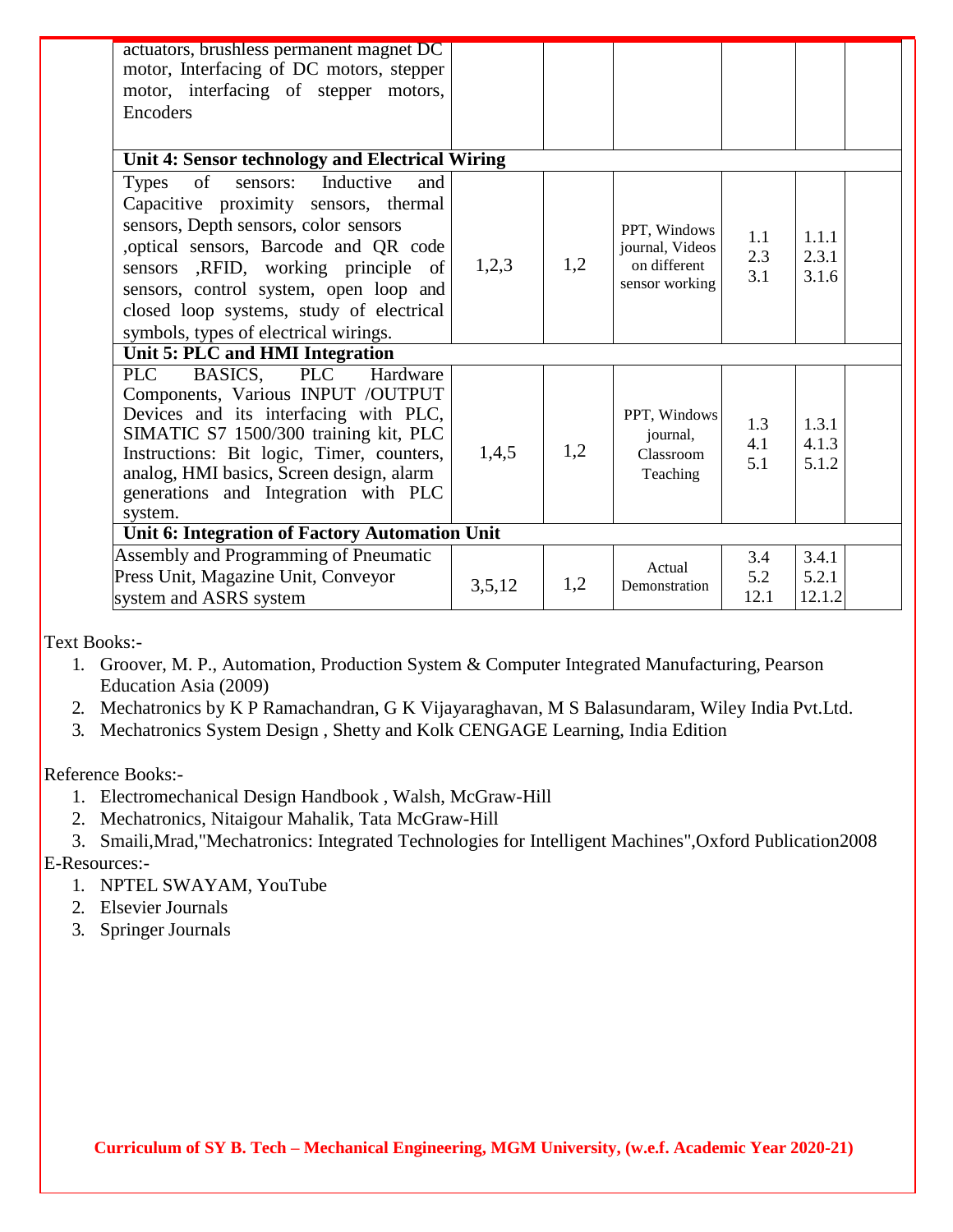| <b>Course Code:- 20UME406D</b>                      |                                                                 |                            |                                |                | <b>Total credits: 02</b>                                              |            |              |  |
|-----------------------------------------------------|-----------------------------------------------------------------|----------------------------|--------------------------------|----------------|-----------------------------------------------------------------------|------------|--------------|--|
| <b>Teaching Scheme</b>                              |                                                                 |                            |                                |                | <b>Evaluation Scheme</b>                                              |            |              |  |
| Theory: 2 Hrs /week                                 |                                                                 | <b>PRODUCT DESIGN - I</b>  |                                |                | $: 10$ Marks<br>CA                                                    |            |              |  |
|                                                     |                                                                 |                            |                                |                | <b>Mid Sem: 10 Marks</b>                                              |            |              |  |
| Duration of Exam - 2 Hours                          |                                                                 |                            | <b>End Sem: 30 Marks</b>       |                |                                                                       |            |              |  |
|                                                     | 1.                                                              |                            |                                |                | To design a product by following the process of product design        |            |              |  |
| <b>Course Objectives</b>                            |                                                                 | engineering                |                                |                |                                                                       |            |              |  |
|                                                     | 2.                                                              |                            |                                |                | Understand the basic techniques and procedure for new product design. |            |              |  |
|                                                     |                                                                 |                            |                                |                | After learning the course, the students should be able to:            |            |              |  |
|                                                     | To understand the meaning of Prototyping $\&$ its applications. |                            |                                |                |                                                                       |            |              |  |
| <b>Course Outcomes</b>                              | 2.                                                              |                            |                                |                | To study basic steps & tools of Engineering Design.                   |            |              |  |
|                                                     | 3.                                                              |                            |                                |                | To plan & work in team for effective product design.                  |            |              |  |
| <b>Pre-requisites</b>                               |                                                                 |                            |                                |                | Basic fundamentals of engineering drawing, & design softwares.        |            |              |  |
| <b>Course Type</b>                                  |                                                                 | <b>Program Core Course</b> |                                |                |                                                                       |            |              |  |
| <b>Course Contents</b>                              |                                                                 |                            |                                |                |                                                                       |            |              |  |
| Unit No.                                            |                                                                 |                            | $\boldsymbol{P}\boldsymbol{O}$ | <b>PSO</b>     | <b>Teaching</b>                                                       | Competency | P. I.        |  |
|                                                     |                                                                 |                            | <b>Mapping</b>                 | <b>Mapping</b> | Methodology                                                           |            |              |  |
| <b>Unit 1: Introduction</b>                         |                                                                 |                            |                                |                |                                                                       |            |              |  |
| Introduction of product design engineering,         |                                                                 |                            |                                |                |                                                                       |            |              |  |
| definition of product design, approach for          |                                                                 |                            |                                |                |                                                                       |            |              |  |
| product design, different steps involved in         |                                                                 |                            |                                |                |                                                                       | 1.2        | 1.2.1        |  |
| product design Engineering, study of different      |                                                                 |                            | 1,2                            | 1              | <b>PPT</b>                                                            | 2.1        | 2.1.1        |  |
| products in market, relation of components with     |                                                                 |                            |                                |                |                                                                       |            |              |  |
| each other, reverse engineering concept.            |                                                                 |                            |                                |                |                                                                       |            |              |  |
| <b>Unit 2: Idea Generation</b>                      |                                                                 |                            |                                |                |                                                                       |            |              |  |
| Generating ideas, Funneling of ideas, sorting       |                                                                 |                            |                                |                | PPT, Case Study                                                       |            |              |  |
| for product development, different<br>ideas         |                                                                 |                            |                                |                | on different                                                          | 2.1        | 2.1.1        |  |
| methods for sorting ideas, market survey,           |                                                                 |                            | $\overline{2}$                 | 1              | product                                                               | 2.2        | 2.1.2        |  |
| finding customer needs, sorting prominent needs     |                                                                 |                            |                                |                | development                                                           |            | 2.2.2        |  |
| for product development.                            |                                                                 |                            |                                |                | papers.                                                               |            |              |  |
| <b>Unit 3: Concept Development</b>                  |                                                                 |                            |                                |                |                                                                       |            |              |  |
| different concepts,<br>Generating                   |                                                                 | of<br>sorting              |                                |                |                                                                       |            | 2.2.1        |  |
| concepts by review method, sketching the            |                                                                 |                            |                                |                | PPT, Performing                                                       | 2.2        | 2.2.2        |  |
| finalized<br>concept,                               | of<br>design                                                    | different                  |                                |                | different                                                             | 2.3        | 2.2.3        |  |
| components or parts of the product, 3 D             |                                                                 |                            | 2,3                            | 1,2            | activities in the                                                     | 3.3        | 2.3.1        |  |
| modeling of the concept, Engineering drawing of     |                                                                 |                            |                                |                | class.                                                                |            | 2.3.2        |  |
| all the components or parts.                        |                                                                 |                            |                                |                |                                                                       |            | 3.3.1        |  |
| <b>Unit 4: Prototyping</b>                          |                                                                 |                            |                                |                |                                                                       |            |              |  |
| Specifications of the product, material selection,  |                                                                 |                            |                                |                |                                                                       | 1.2        | 1.2.1, 1.3.1 |  |
| introduction to Additive manufacturing, different   |                                                                 |                            |                                |                | Case study &                                                          | 1.3        | 1.4.1, 3.3.1 |  |
| manufacturing techniques, generation of final       |                                                                 |                            | 1,3                            | $\overline{2}$ | Activities in the                                                     | 1.4        | 3.3.2, 3.4.1 |  |
| product, documentation.                             |                                                                 |                            |                                |                | class.                                                                | 3.3        | 3.4.2        |  |
|                                                     |                                                                 |                            |                                |                |                                                                       | 3.4        |              |  |
| $\mathbf{D}$ of anomas $\mathbf{D}$ as $\mathbf{L}$ |                                                                 |                            |                                |                |                                                                       |            |              |  |

#### **Reference Books:-**

- 1. Model Curriculum for "Product Design Engineer Mechanical", NASSCOM (Ref. ID: SSC/Q4201, Version 1.0, NSQF Level: 7)
- 2. Eppinger, S., & Ulrich, K.(2015). Product design and development. McGraw-Hill Higher Education.
- 3. Green, W., & Jordan, P. W. (Eds.).(1999).Human factors in product design: current practice and future trends. CRC Press.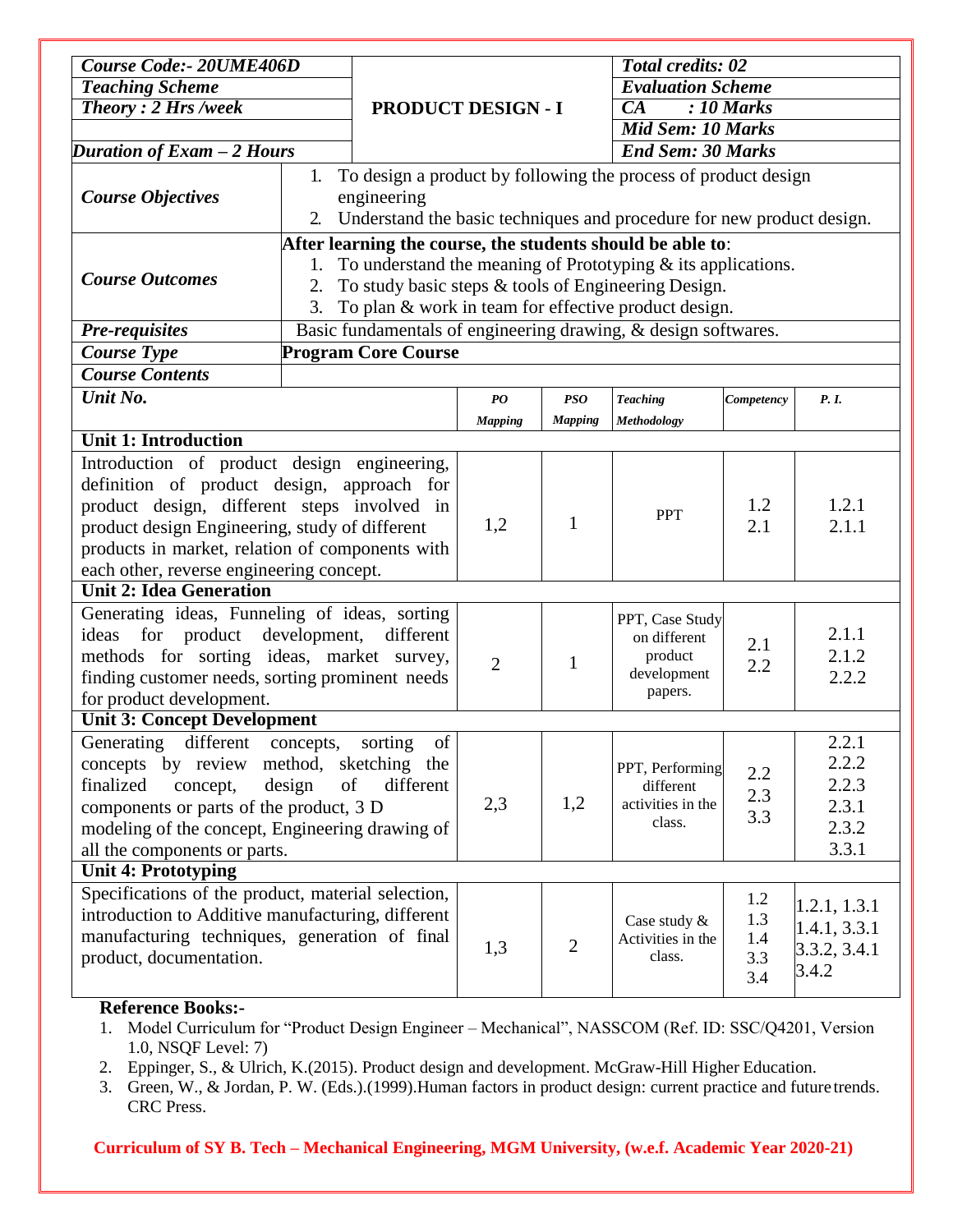4. Sanders, M. S., & McCormick, E. J. (1993). Human factors in engineering and design. McGRAW-HILL Book Company.

| <b>Course Code:- 20UME407N</b>                                                                                                                                                                                                                                                                                                                                                                      |                             |                                                                                                                                                                                                                                                                                                                                                                                                                     |                      |                          | <b>Total credits: Audit Course</b> |                |                |  |
|-----------------------------------------------------------------------------------------------------------------------------------------------------------------------------------------------------------------------------------------------------------------------------------------------------------------------------------------------------------------------------------------------------|-----------------------------|---------------------------------------------------------------------------------------------------------------------------------------------------------------------------------------------------------------------------------------------------------------------------------------------------------------------------------------------------------------------------------------------------------------------|----------------------|--------------------------|------------------------------------|----------------|----------------|--|
| <b>Teaching Scheme</b>                                                                                                                                                                                                                                                                                                                                                                              |                             |                                                                                                                                                                                                                                                                                                                                                                                                                     |                      |                          | <b>Evaluation Scheme</b>           |                |                |  |
| <b>Theory: 2 Hrs /week</b>                                                                                                                                                                                                                                                                                                                                                                          |                             |                                                                                                                                                                                                                                                                                                                                                                                                                     | <b>INTERPERSONAL</b> |                          | $\overline{TW}$                    | $: 50$ Marks   |                |  |
|                                                                                                                                                                                                                                                                                                                                                                                                     |                             | <b>SKILLS</b>                                                                                                                                                                                                                                                                                                                                                                                                       |                      |                          |                                    |                |                |  |
| Duration of Exam - 2 Hours                                                                                                                                                                                                                                                                                                                                                                          |                             |                                                                                                                                                                                                                                                                                                                                                                                                                     |                      |                          | <b>TOTAL</b> : 50 Marks            |                |                |  |
| 1. To gain different skills for good communication, presentation & develop<br><b>Course Objectives</b><br>skills to work independently.                                                                                                                                                                                                                                                             |                             |                                                                                                                                                                                                                                                                                                                                                                                                                     |                      |                          |                                    |                |                |  |
| <b>Course Outcomes</b>                                                                                                                                                                                                                                                                                                                                                                              | 1.                          | After learning the course, the students should be able to:<br>Acquire interpersonal communication skills<br>2. Develop the ability to work independently.<br>3. Develop the qualities like self-discipline, self-criticism and self-<br>management.<br>4. Have the qualities of time management and discipline.<br>5. Present themselves as an inspiration for others<br>6. Develop themselves as good team leaders |                      |                          |                                    |                |                |  |
| <b>Pre-requisites</b>                                                                                                                                                                                                                                                                                                                                                                               | <b>Communication skills</b> |                                                                                                                                                                                                                                                                                                                                                                                                                     |                      |                          |                                    |                |                |  |
| <b>Course Type</b>                                                                                                                                                                                                                                                                                                                                                                                  |                             | <b>Professional Course</b>                                                                                                                                                                                                                                                                                                                                                                                          |                      |                          |                                    |                |                |  |
| <b>Course Contents</b>                                                                                                                                                                                                                                                                                                                                                                              |                             |                                                                                                                                                                                                                                                                                                                                                                                                                     |                      |                          |                                    |                |                |  |
| Unit No.                                                                                                                                                                                                                                                                                                                                                                                            |                             |                                                                                                                                                                                                                                                                                                                                                                                                                     | PQ                   | <b>PSO</b>               | <b>Teaching</b>                    | Competency     | P. I.          |  |
| Unit 1: Development of Proficiency in English                                                                                                                                                                                                                                                                                                                                                       |                             |                                                                                                                                                                                                                                                                                                                                                                                                                     | <b>Mapping</b>       | <b>Mapping</b>           | Methodology                        |                |                |  |
| Speaking skills, Feedback & questioning                                                                                                                                                                                                                                                                                                                                                             |                             |                                                                                                                                                                                                                                                                                                                                                                                                                     |                      |                          |                                    |                |                |  |
| technique, Objectivity in argument (Both<br>one on one and in groups). 5 Wsand 1 H<br>and 7 Cs for effective communication.<br>Imbibing etiquettes and manners. Study of<br>different pictorial expressions of non-<br>verbal communication and their analysis                                                                                                                                      |                             |                                                                                                                                                                                                                                                                                                                                                                                                                     | 1,2,6                | $\mathbf{1}$             | PPT,<br>Documentaries<br>videos    | 1.2<br>2.1     | 1.2.1<br>2.1.1 |  |
| <b>Unit 2: Self-Management</b>                                                                                                                                                                                                                                                                                                                                                                      |                             |                                                                                                                                                                                                                                                                                                                                                                                                                     |                      |                          |                                    |                |                |  |
| Self-Management, Self-Evaluation, Self-<br>discipline, Self-criticism; Recognition of<br>limits<br>and<br>deficiencies,<br>one's<br>own<br>dependency, etc.; Self-Awareness, Self-<br>Management, Identifying one's strengths<br>and weaknesses, Planning & Goal setting,<br>self-emotions, ego,<br>Managing<br>pride.<br>Leadership and Team Dynamics<br><b>Unit 3: Time Management Techniques</b> |                             | 1,3                                                                                                                                                                                                                                                                                                                                                                                                                 | $\mathbf{1}$         | PPT, Case<br>Study video | 1.2<br>3.3                         | 1.2.1<br>3.3.1 |                |  |
|                                                                                                                                                                                                                                                                                                                                                                                                     |                             |                                                                                                                                                                                                                                                                                                                                                                                                                     |                      |                          |                                    |                |                |  |
| Practice by game playing and other<br>learning strategies to achieve the set<br>targets<br>Time<br>Attendance, Discipline and Punctuality;<br>Acting in time, Quality /Productive time.<br><b>Unit 4: Motivation/Inspiration</b>                                                                                                                                                                    | Management                  | Concept;                                                                                                                                                                                                                                                                                                                                                                                                            | 1,3                  | 1,2                      | PPT,<br>Documentarie<br>s videos   | 1.2<br>3.3     | 1.2.1<br>3.3.1 |  |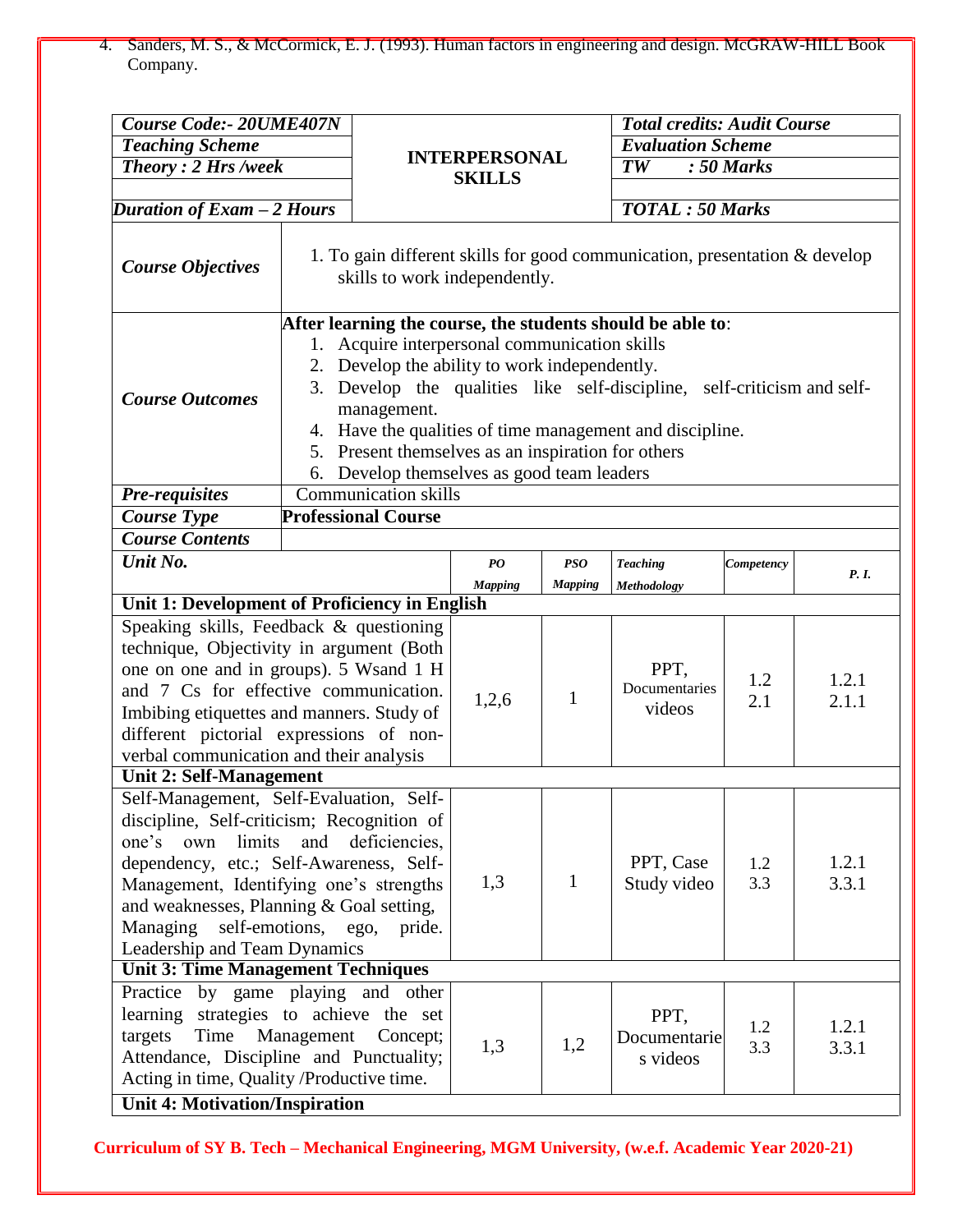| Ability to shape and direct working<br>methods according to self-defined criteria,<br>Ability to think for oneself, Apply oneself<br>to a task independently with self-<br>Motivation<br>motivation.<br>techniques:<br>Motivation techniques based on needs and<br>field situation. | 1   | 1,2 | PPT,<br>Documentari<br>es videos | 1.2        | 1.2.1          |
|-------------------------------------------------------------------------------------------------------------------------------------------------------------------------------------------------------------------------------------------------------------------------------------|-----|-----|----------------------------------|------------|----------------|
| <b>Unit 5: Interpersonal Skills Development</b>                                                                                                                                                                                                                                     |     |     |                                  |            |                |
| Positive Relationship, Positive Attitudes,<br>comprehending<br>Empathies:<br>others'<br>opinions, points of views, and face them<br>with understanding, Mutuality, Trust,<br><b>Emotional Bonding, Handling Situations</b><br>(Interview), Importance of interpersonal<br>skills.   | 1,6 | 1,2 | PPT,<br>Documentari<br>es videos | 1.2<br>6.1 | 1.2.1<br>6.1.1 |
| <b>Unit 6: Effective Computing Skill</b>                                                                                                                                                                                                                                            |     |     |                                  |            |                |
| effective Presentation;<br>Designing an<br>Contents, appearance, themes in a<br>presentation, Tone and Language in a<br>presentation, Role and Importance of<br>different tools for effective presentation.                                                                         | 1,3 | 1,2 | PPT,<br>Documentari<br>es videos | 1.2<br>3.3 | 1.2.1<br>3.3.1 |

Reference Books:-

1. Mitra, Barun, "Personality Development and Soft Skills", Oxford University Press, 2016.

2. Ramesh, Gopalswamy, "The Ace of Soft Skills: Attitude, Communication and Etiquette for Success", Pearson Education, 2013.

3. Stephen R. Covey, "Seven Habits of Highly Effective People: Powerful Lessons in Personal Change", Free Press Publisher, 1989.

4. Rosenberg Marshall B., "Nonviolent Communication: A Language of Life" 3rd edition, Puddle dancer Press,1st September, 2003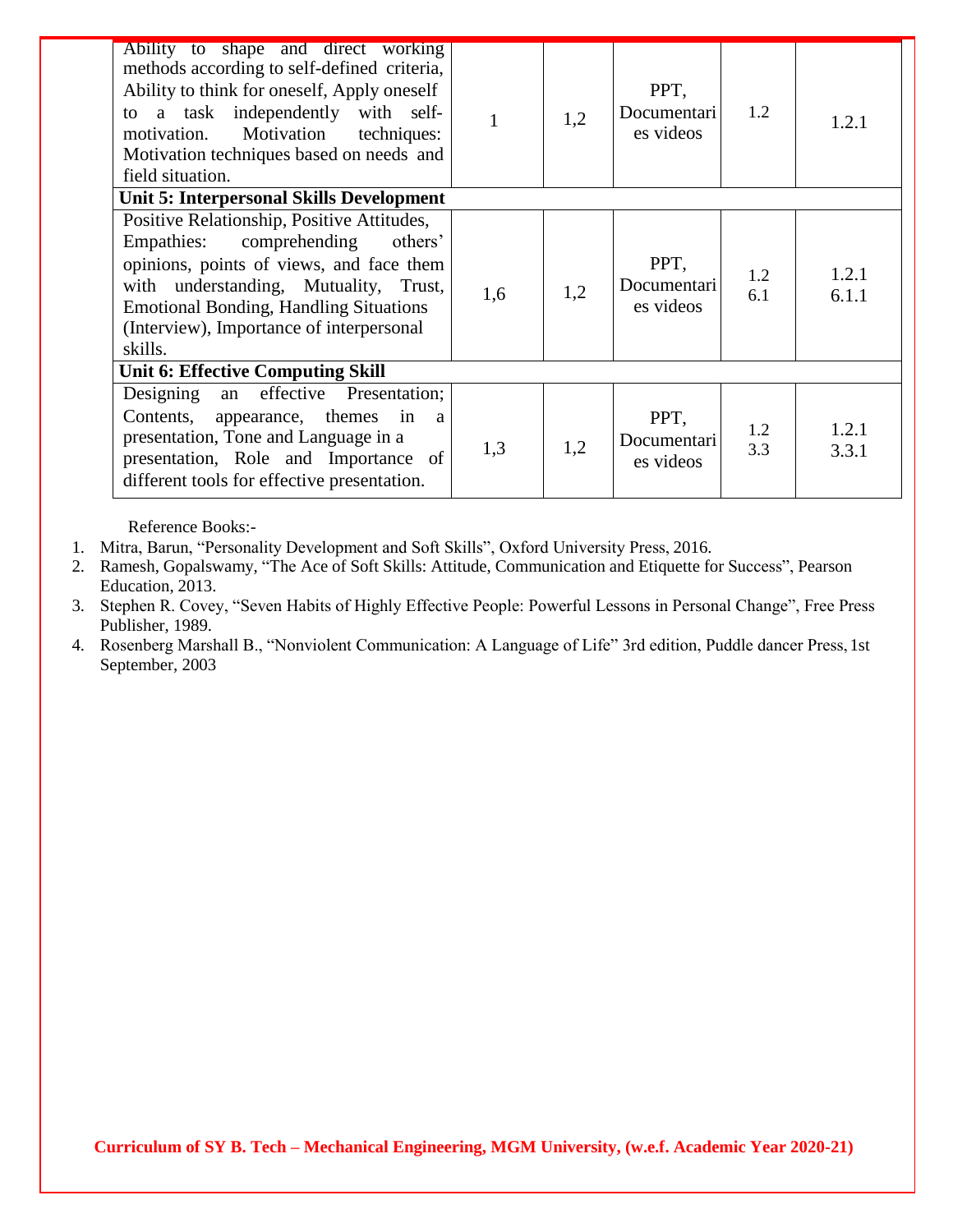| <b>Course Code:- 20UME408L</b>                    | <b>Course Title</b>                                                 | <b>Total credits: 01</b>                                                                    |
|---------------------------------------------------|---------------------------------------------------------------------|---------------------------------------------------------------------------------------------|
| <b>Teaching Scheme</b><br>Practical : 2 Hrs /week | <b>ENGINEERING</b><br><b>MATERIALS AND</b><br><b>METALLURGY LAB</b> | <b>Evaluation Scheme</b><br>$CA - 30$ Marks<br>End Sem Exam : 20 Marks<br>Total :- 50 Marks |
|                                                   |                                                                     |                                                                                             |

|                | At the end of the course, the students will be able to,<br>1. Overview of Principle parts of metallurgical microscope and understand<br>metallographic.<br>2. Significance of observation of microstructure of plain carbon steels.<br>Lab outcomes<br>3. To be able to interpret and observe microstructure of Cast iron.<br>4. Exposure to study of microstructure of Nonferrous alloys.<br>5. Understanding heat treatment procedures and the change of properties<br><b>6.</b> Understanding mechanical properties $\&$ their testing.<br><b>Course Contents PART-A</b> |                                                                               |                                                        |                             |                              |                            |                                    |
|----------------|-----------------------------------------------------------------------------------------------------------------------------------------------------------------------------------------------------------------------------------------------------------------------------------------------------------------------------------------------------------------------------------------------------------------------------------------------------------------------------------------------------------------------------------------------------------------------------|-------------------------------------------------------------------------------|--------------------------------------------------------|-----------------------------|------------------------------|----------------------------|------------------------------------|
|                |                                                                                                                                                                                                                                                                                                                                                                                                                                                                                                                                                                             |                                                                               |                                                        |                             |                              |                            |                                    |
| Sr             | <b>Name Of Practical</b>                                                                                                                                                                                                                                                                                                                                                                                                                                                                                                                                                    |                                                                               | Type/Methodology                                       | PO<br><b>Mapping</b>        | <b>PSO</b><br><b>Mapping</b> | Competency                 | PI                                 |
| $\mathbf{1}$   | Study<br>and<br>binocular microscope                                                                                                                                                                                                                                                                                                                                                                                                                                                                                                                                        | demonstration<br>of                                                           | Demonstration                                          | 1,5,9                       | 1                            | 5.2                        | 5.2.2                              |
| $\overline{2}$ | Specimen<br>Microscopy                                                                                                                                                                                                                                                                                                                                                                                                                                                                                                                                                      | Preparation<br>for                                                            | Demonstration,<br>Participatory learning<br>method etc | 1,4,9,12                    | 1                            | 5.2                        | 5.2.2                              |
| 3              | Study<br>and<br>microstructures                                                                                                                                                                                                                                                                                                                                                                                                                                                                                                                                             | of<br>drawing<br>of<br>plain<br>carbon<br>steels of varying carbon percentage | Demonstration,<br>Participatory learning<br>method etc | 1,4,9,12                    | 1,2                          | 4.3                        | 4.3.1<br>4.3.2                     |
| $\overline{4}$ | Study<br>and<br>microstructures of cast irons                                                                                                                                                                                                                                                                                                                                                                                                                                                                                                                               | of<br>drawing                                                                 | Demonstration,<br>Participatory learning<br>method etc | 1,4,9,12                    | 1,2                          | 4.3                        | 4.3.1<br>4.3.2                     |
| 5              | Study<br>and                                                                                                                                                                                                                                                                                                                                                                                                                                                                                                                                                                | of<br>drawing<br>microstructures of heat-treated steels                       | Demonstration,<br>Participatory learning<br>method etc | 1,4,9,12                    | 1,2                          | 4.3                        | 4.3.1<br>4.3.2                     |
| 6              | Study<br>and<br>microstructures<br>alloys                                                                                                                                                                                                                                                                                                                                                                                                                                                                                                                                   | of<br>drawing<br>non-ferrous<br>of                                            | Demonstration,<br>Participatory learning<br>method etc | 1,4,9,12                    | 1,2                          | 4.3                        | 4.3.1<br>4.3.2                     |
| $\tau$         |                                                                                                                                                                                                                                                                                                                                                                                                                                                                                                                                                                             | <b>Brinell and Rockwell Hardness Test</b>                                     | Participatory<br>learning method etc                   | 1,4,5,9,1<br>$\overline{c}$ | 1,2                          | 4.1<br>9.3<br>10.1<br>12.1 | 4.1.1<br>9.3.1<br>10.1.1<br>12.1.1 |
| 8              | <b>Spark Test</b>                                                                                                                                                                                                                                                                                                                                                                                                                                                                                                                                                           |                                                                               | Participatory<br>learning method etc                   | 1,4,5,9,1<br>2              | 1,2                          | 4.1<br>9.3<br>10.1<br>12.1 | 4.1.1<br>9.3.1<br>10.1.1<br>12.1.1 |
| 9              | Jominy End Quench Test                                                                                                                                                                                                                                                                                                                                                                                                                                                                                                                                                      |                                                                               | Participatory<br>learning method etc                   | 1,4,5,9,1<br>2              | 1,2                          | 4.1<br>9.3<br>10.1<br>12.1 | 4.1.1<br>9.3.1<br>10.1.1<br>12.1.1 |
| 10             | <b>Erichsen Cupping Test</b>                                                                                                                                                                                                                                                                                                                                                                                                                                                                                                                                                |                                                                               | Participatory<br>learning method etc                   | 1,4,5,9,1<br>2              | 1,2                          | 4.1<br>9.3<br>10.1         | 4.1.1<br>9.3.1<br>10.1.1           |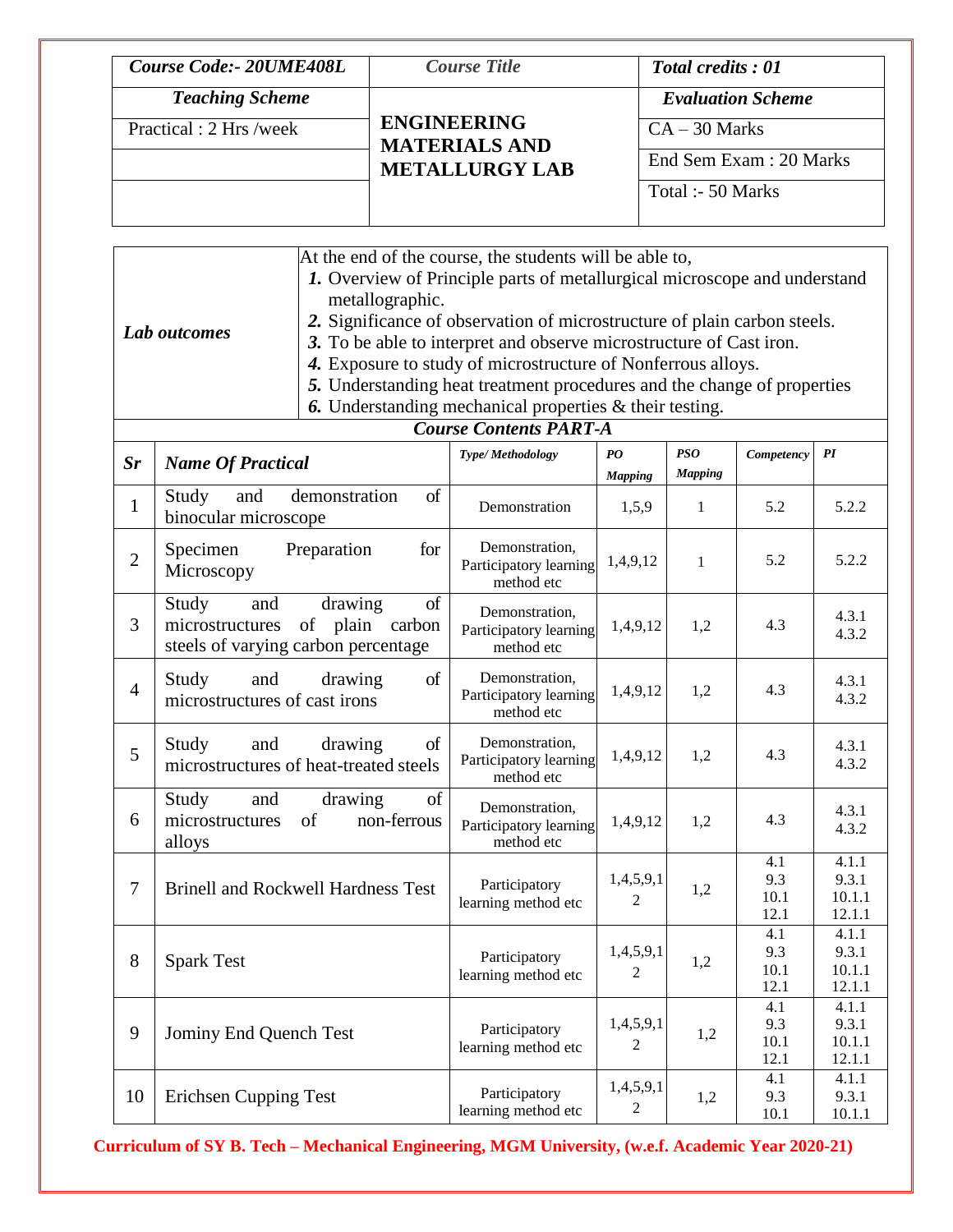|    |                           |                     |            |     | 12.1 | 12.1.1 |
|----|---------------------------|---------------------|------------|-----|------|--------|
|    |                           |                     |            |     |      |        |
|    |                           |                     |            |     | 4.1  | 4.1.1  |
|    |                           | Participatory       | 1,4,5,9,12 | 1,2 | 9.3  | 9.3.1  |
|    | <b>Magnaflux Test</b>     | learning method etc |            |     | 10.1 | 10.1.1 |
|    |                           |                     |            |     | 12.1 | 12.1.1 |
|    |                           |                     |            |     | 4.1  | 4.1.1  |
| 12 |                           | Participatory       | 1,4,5,9,12 | 1,2 | 9.3  | 9.3.1  |
|    | <b>Dye Penetrant Test</b> | learning method etc |            |     | 10.1 | 10.1.1 |
|    |                           |                     |            |     | 12.1 | 12.1.1 |

#### **Reference Books:-**

- 1. V. D.Kodgire, S.V.Kodgire, "Material Science and Metallurgy for Engineers"
- 2. V.Raghvan, "Material Science Engineering", Prentice Hall of India Ltd., 1992
- 3. LAB-MANUAL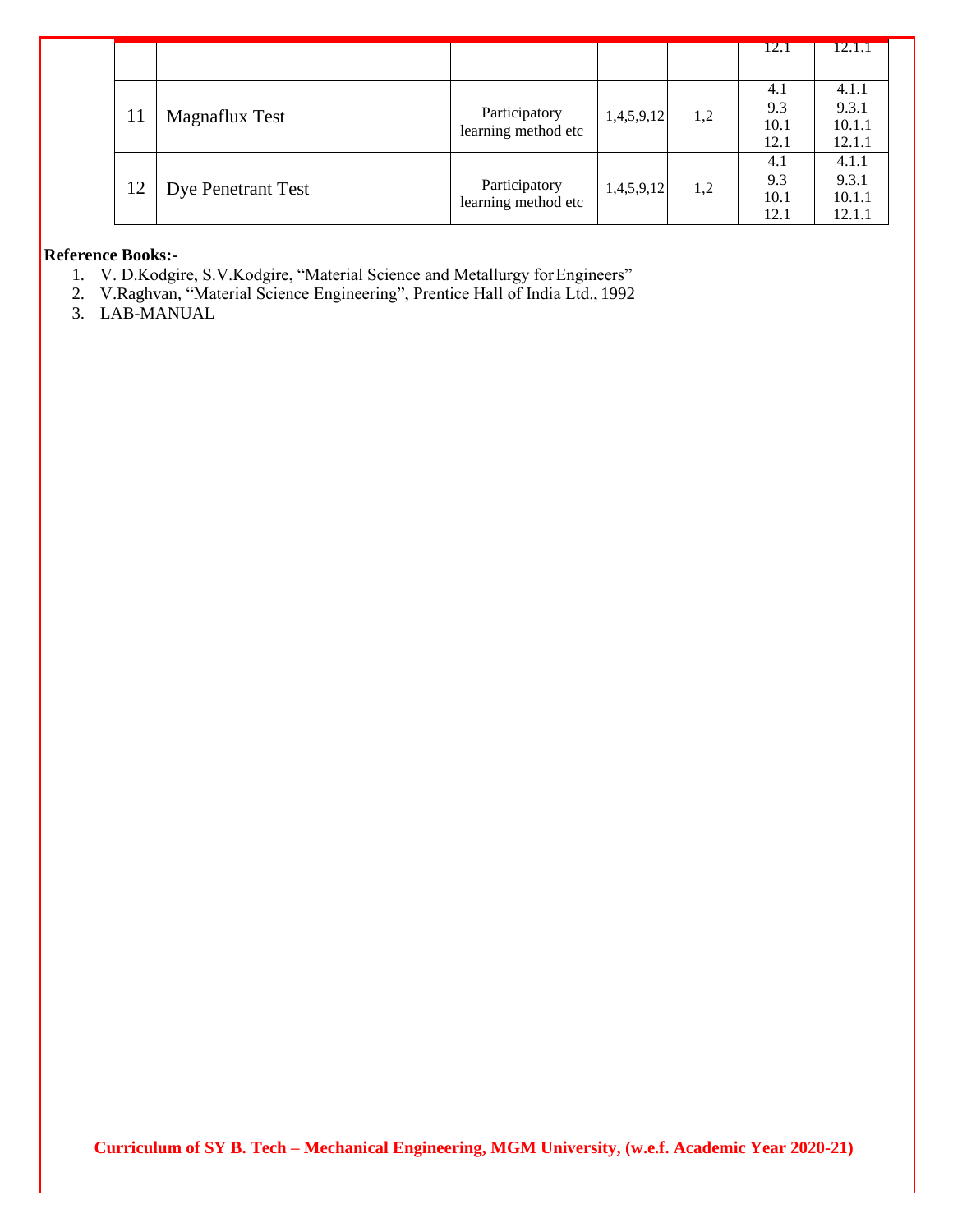| Course Code: 20UME409L  | <b>Course Title</b>  | <b>Total credits: 01</b> |
|-------------------------|----------------------|--------------------------|
| <b>Teaching Scheme</b>  |                      | <b>Evaluation Scheme</b> |
| Practical : 2 Hrs /week | <b>MECHANISMS OF</b> | $CA - 30$ Marks          |
|                         | <b>MACHINES LAB</b>  | End Sem Exam : 20 Marks  |
|                         |                      | Total :- 50 Marks        |
|                         |                      |                          |

|              | At the end of the course, the students will be able to,                    |
|--------------|----------------------------------------------------------------------------|
|              | 1. Demonstrate knowledge of various mechanisms in order to design and      |
|              | analyze mechanisms essential in mechanical engineering.                    |
|              | 2. Demonstrate ability towards graphically estimating velocity and         |
| Lab outcomes | acceleration.                                                              |
|              | 3. Exhibit skills towards application of principles of static and dynamics |
|              | force analysis                                                             |
|              | 4. Knowledge attained will comply towards successfully addressing issues   |
|              | relating cams and followers in real life engineering problems.             |

|                |                                                                                                                                                                                                                  | <b>Course Contents</b> |            |                       |                              |                                        |
|----------------|------------------------------------------------------------------------------------------------------------------------------------------------------------------------------------------------------------------|------------------------|------------|-----------------------|------------------------------|----------------------------------------|
| $S_{r}$        | <b>Name Of Practical</b>                                                                                                                                                                                         | Type/<br>Methodology   | PO Mapping | PSO<br><b>Mapping</b> | Competen<br>c <sub>y</sub>   | PI                                     |
| 1              | Graphical solution to problems<br><sub>on</sub><br>velocity acceleration in mechanism by<br>velocity<br>acceleration<br>and<br>relative<br>method including problem with<br>Corioli's component of acceleration. | Demonstration          | 1,2,3,4,12 | 1,2                   | 1.2, 2.2<br>3.3, 4.1<br>12.2 | 1.2.1, 2.2.2<br>3.4.1, 4.1.1<br>12.2.2 |
| $\overline{2}$ | Velocity<br>by<br>instantaneous<br>center<br>method                                                                                                                                                              | Demonstration          | 1,2,3,4,12 | 1,2                   | 1.2, 2.2<br>3.3, 4.1<br>12.2 | 1.2.1, 2.2.2<br>3.4.1, 4.1.1<br>12.2.2 |
| $\overline{3}$ | Klein's construction and inertia force<br>analysis for slider cranks mechanisms                                                                                                                                  | Demonstration          | 1,2,3,4,12 | 1,2                   | 1.2, 2.2<br>3.3, 4.1<br>12.2 | 1.2.1, 2.2.2<br>3.4.1, 4.1.1<br>12.2.2 |
| $\overline{4}$ | To draw cam profile for various types of<br>followers motion                                                                                                                                                     | Demonstration          | 1,2,3,4,12 | 1,2                   | 1.2, 2.2<br>3.3, 4.1<br>12.2 | 1.2.1, 2.2.2<br>3.4.1, 4.1.1<br>12.2.2 |
| 5              | Study of static and dynamic balancing                                                                                                                                                                            | Demonstration          | 1,2,3,4,12 | 1,2                   | 1.2, 2.2<br>3.3, 4.1<br>12.2 | 1.2.1, 2.2.2<br>3.4.1, 4.1.1<br>12.2.2 |
| 6              | Graphical solution of balancing rotating<br>masses                                                                                                                                                               | Demonstration          | 1,2,3,4,12 | 1,2                   | 1.2, 2.2<br>3.3, 4.1<br>12.2 | 1.2.1, 2.2.2<br>3.4.1, 4.1.1<br>12.2.2 |
| $\overline{7}$ | solution<br>of<br>Graphical<br>balancing<br>reciprocating masses in Inline engine.                                                                                                                               | Demonstratio<br>n      | 1,2,3,4,12 | 1,2                   | 1.2, 2.2<br>3.3, 4.1<br>12.2 | 1.2.1, 2.2.2<br>3.4.1, 4.1.1<br>12.2.2 |
| 8              | Study of balancing of V engine                                                                                                                                                                                   | Demonstratio<br>n      | 1,2,3,4,12 | 1,2                   | 1.2, 2.2<br>3.3, 4.1<br>12.2 | 1.2.1, 2.2.2<br>3.4.1, 4.1.1<br>12.2.2 |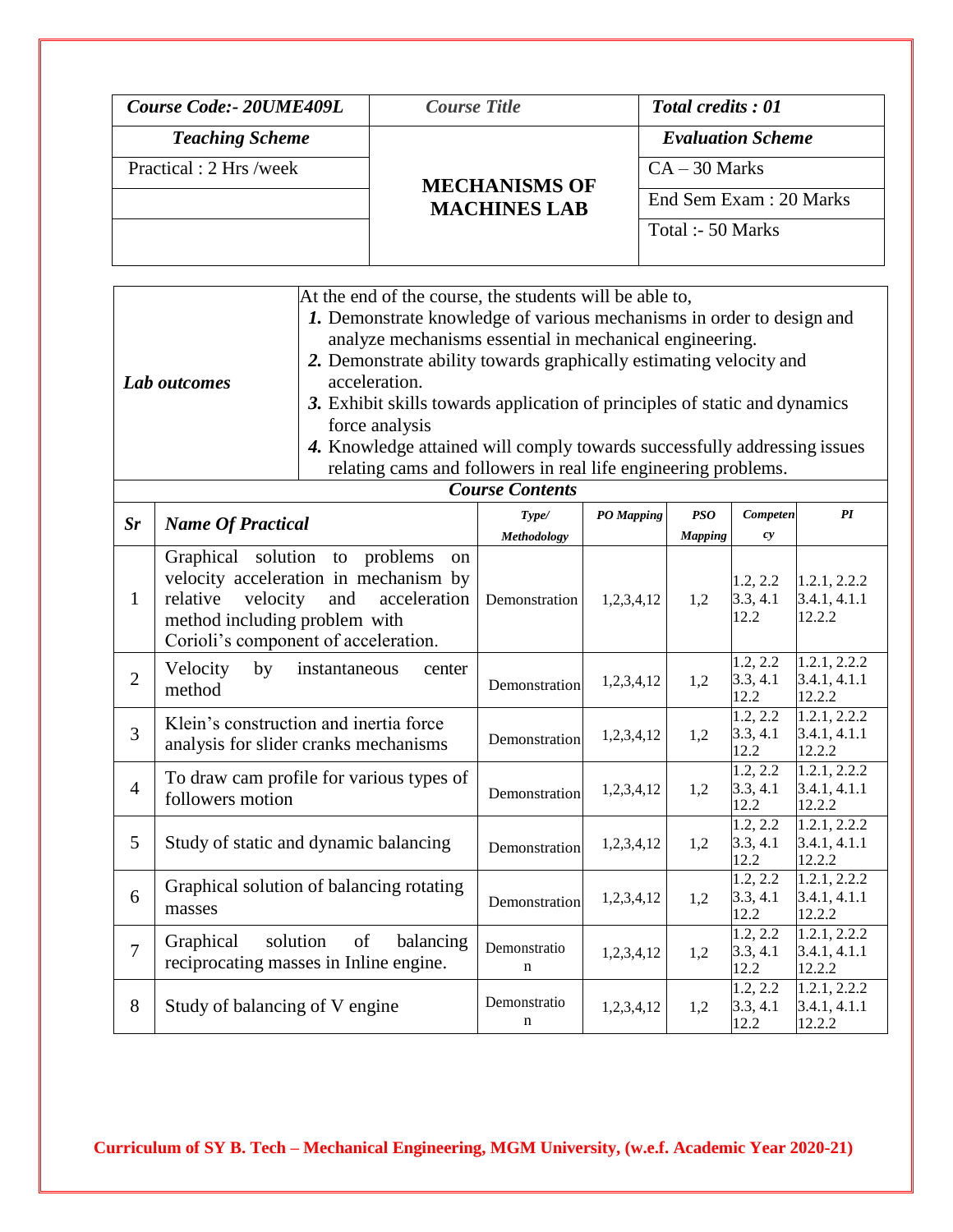| Course Code: - 20UME410L | <b>Course Title</b>     | <b>Total credits: 01</b> |
|--------------------------|-------------------------|--------------------------|
| <b>Teaching Scheme</b>   |                         | <b>Evaluation Scheme</b> |
| Practical : 2 Hrs /week  | <b>MECHATRONICS LAB</b> | $CA - 30$ Marks          |
|                          |                         | End Sem Exam : 20 Marks  |
|                          |                         | Total :- 50 Marks        |

|              | At the end of the course, the students will be able to, |
|--------------|---------------------------------------------------------|
|              | 1. Identify the Mechatronics system components          |
|              | 2. Able to build circuits using Pneumatics and sensors  |
| Lab outcomes | 3. Program PLC and HMI and Integrate them               |
|              | 4. Design Electro-pneumatic systems.                    |
|              | 5. Implement Mechatronics system                        |
|              | <b>Course Contents</b>                                  |

| Sr             | <b>Name Of Practical</b>                                              | Type/<br><b>Methodology</b> | PQ<br><b>Mapping</b> | PSO<br>Mapping | Competency | PI    |
|----------------|-----------------------------------------------------------------------|-----------------------------|----------------------|----------------|------------|-------|
| $\mathbf{1}$   | Identify components in Mechatronics<br>system                         | PPT and<br>Video            | 1,2                  | 1,2            | 1.4        | 1.4.1 |
| $\overline{2}$ | <b>Study of Pneumatics circuits</b>                                   | Components<br>study         | 1,2,3                | 1,2            | 2.3        | 2.3.1 |
| $\overline{3}$ | Study of DC, Stepper and Servo motors<br>and their applications       | Components<br>study         | 1,2,3                | 1,2            | 1.3        | 1.3.1 |
| $\overline{4}$ | of<br>Interfacing<br>Study<br>and<br><b>Electromechanical Sensors</b> | Components<br>study         | 1,2,3                | 1,2            | 2.2        | 2.2.3 |
| 5              | <b>Study PLC Programming instructions</b>                             | Hands on<br>Computers       | 1,5                  | 1,2            | 5.1        | 5.1.1 |
| 6              | Perform HMI Screen Design                                             | Hands on<br>Computers       | 1,5                  | 1,2            | 5.1        | 5.1.1 |
| $\overline{7}$ | Interfacing of PLC and HMI                                            | Hands on<br>Computers       | 1,5,12               | 1,2            | 4.1        | 4.1.3 |
| 8              | Identification and Design of Pneumatic<br>Press Assembly              | Hands on<br>Session         | 1,11,12              | 1,2            | 4.2        | 4.2.1 |
| 9              | <b>Build Pneumatic Press Assembly</b>                                 | Hands on<br>Session         | 1,9                  | 1,2            | 5.2        | 5.2.1 |
| 10             | Verification of working Pneumatic Press<br>Assembly using PLC and HMI | Hands on<br>Session         | 1,9,12               | 1,2            | 4.3        | 4.3.2 |

References:-

- 1. Mumbai University
- 2. VIT Vellore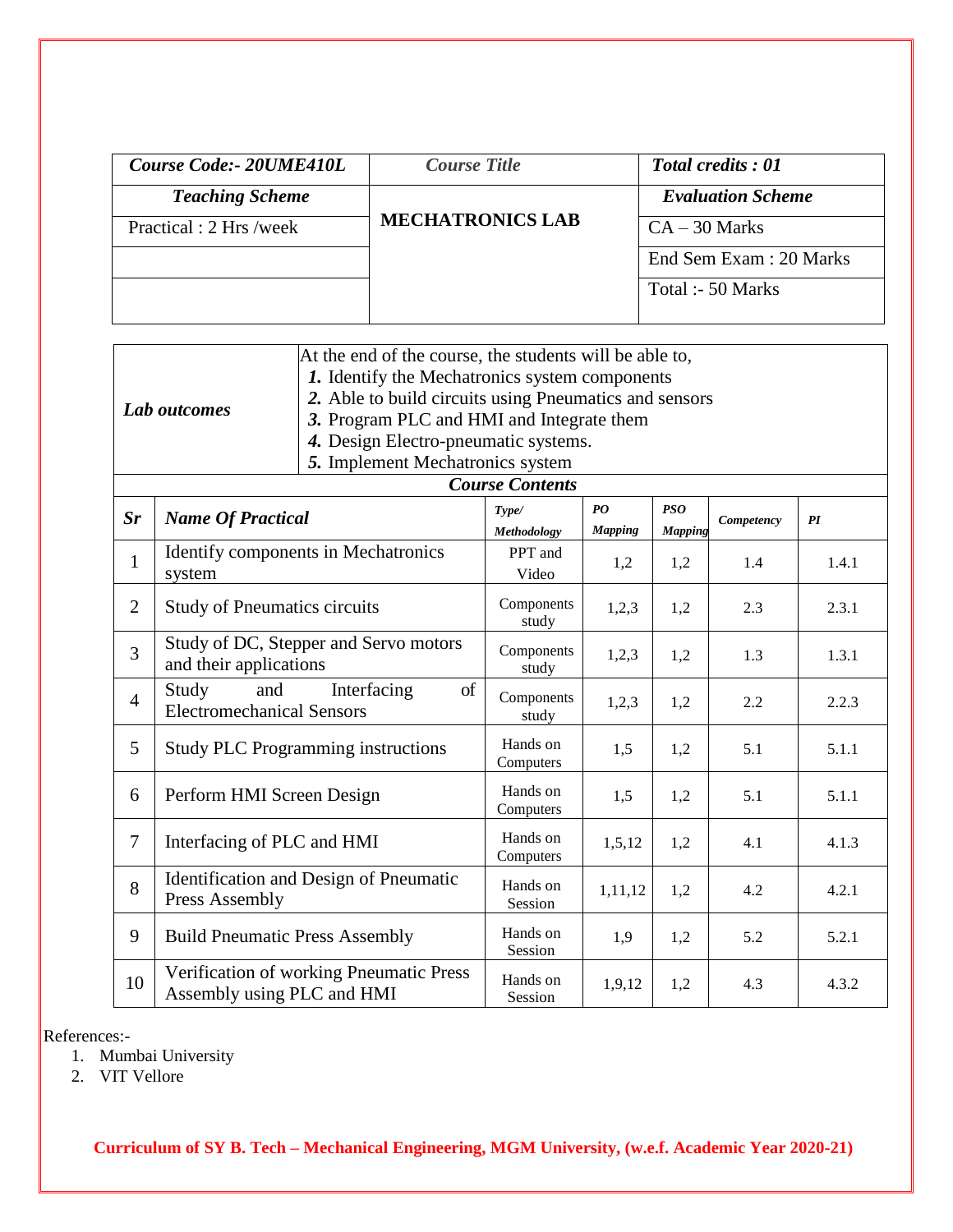| Course Code: 20UME411L  | <b>Course Title</b>            | <b>Total credits: 01</b> |
|-------------------------|--------------------------------|--------------------------|
| <b>Teaching Scheme</b>  |                                | <b>Evaluation Scheme</b> |
| Practical : 2 Hrs /week | <b>PRODUCT DESIGN-I</b><br>LAB | $CA - 30$ Marks          |
|                         |                                | End Sem Exam: 20 Marks   |
|                         |                                | Total :- 50 Marks        |

|                | Lab outcomes                                       | At the end of the course, the students will be able to,<br>1. To get the knowledge of Product design Engineering tools<br>2. To learn the exact meaning and procedure of brainstorming.<br>3. To be able to apply the knowledge of Engineering drawing in real life<br>problems. |                                                            |                      |                         |                          |                                           |
|----------------|----------------------------------------------------|----------------------------------------------------------------------------------------------------------------------------------------------------------------------------------------------------------------------------------------------------------------------------------|------------------------------------------------------------|----------------------|-------------------------|--------------------------|-------------------------------------------|
|                |                                                    |                                                                                                                                                                                                                                                                                  | <b>Course Contents</b>                                     |                      |                         |                          |                                           |
| $S_{r}$        | <b>Name Of Practical</b>                           |                                                                                                                                                                                                                                                                                  | Type/Methodology                                           | PO<br><b>Mapping</b> | <b>PSO</b><br>Mapping y | Competenc                | PI                                        |
| $\mathbf{1}$   | product<br>existing<br>relationship of components. | Introduction to PDE I: Disassembling<br>$\&$<br>understanding                                                                                                                                                                                                                    | Case study on<br>existing component<br>with research paper | 1,2                  | 1                       | 1.2<br>1.3<br>2.1<br>2.3 | 1.2.1<br>1.3.1<br>2.1.1<br>2.1.2<br>2.3.1 |
| $\mathfrak{2}$ | development                                        | Generation of ideas for new product                                                                                                                                                                                                                                              | Individual Activity,<br>Innovation                         | $\overline{2}$       | 1                       | 2.1                      | 2.1.1<br>2.1.2                            |
| 3              | Collection:<br>Data<br>pdf, ppt, etc.              | information<br>collect<br>related to the idea in the form of images,                                                                                                                                                                                                             | Analysis                                                   | 1                    | 1,2                     | 1.1                      | 1.1.1                                     |
| $\overline{4}$ |                                                    | Funneling of ideas: Shortlisting of ideas<br>of product for individual or for group                                                                                                                                                                                              | Analysis                                                   | $\mathbf{1}$         | 1,2                     | 1.2                      | 1.2.1                                     |
| 5              | <b>Sketching of Product</b>                        |                                                                                                                                                                                                                                                                                  | Individual Activity,<br>Innovation                         | 1,2                  | 1                       | 1.1<br>1.2<br>2.1        | 1.1.1<br>1.2.1<br>2.1.1                   |
| 6              | drafting $&$ 3D modeling.                          | Conceptualization: computer aided 2D                                                                                                                                                                                                                                             | Individual Activity,<br>Innovation                         | 1,2                  | 1                       | 1.1<br>2.1<br>2.2        | 1.1.1<br>2.1.1<br>2.1.2<br>2.2.1          |
| $\tau$         |                                                    | Rendering the design for realistic image.                                                                                                                                                                                                                                        | Individual Activity,<br>Innovation                         | 1,2                  | 1                       | 1.1<br>1.2<br>2.1<br>2.2 | 1.1.1<br>1.2.1<br>2.1.1<br>2.2.1          |
| 8              | Prototyping using 3D printer.                      |                                                                                                                                                                                                                                                                                  | Actual<br>implementation                                   | 3                    | $\overline{2}$          | 3.1<br>3.2               | 3.1.1<br>3.2.1<br>3.2.2<br>3.2.3          |
| 9              |                                                    | Testing, Evaluation for finding out errors.                                                                                                                                                                                                                                      | Analysis                                                   | $\mathbf{1}$         | 1,2                     | 1.1<br>1.3<br>1.4        | 1.1.1<br>1.1.2<br>1.3.1<br>1.4.1          |
| 10             | Documentation                                      |                                                                                                                                                                                                                                                                                  | Individual Activity                                        | $\mathbf{1}$         | 1,2                     | 1.1<br>1.2               | 1.1.1<br>1.2.1                            |